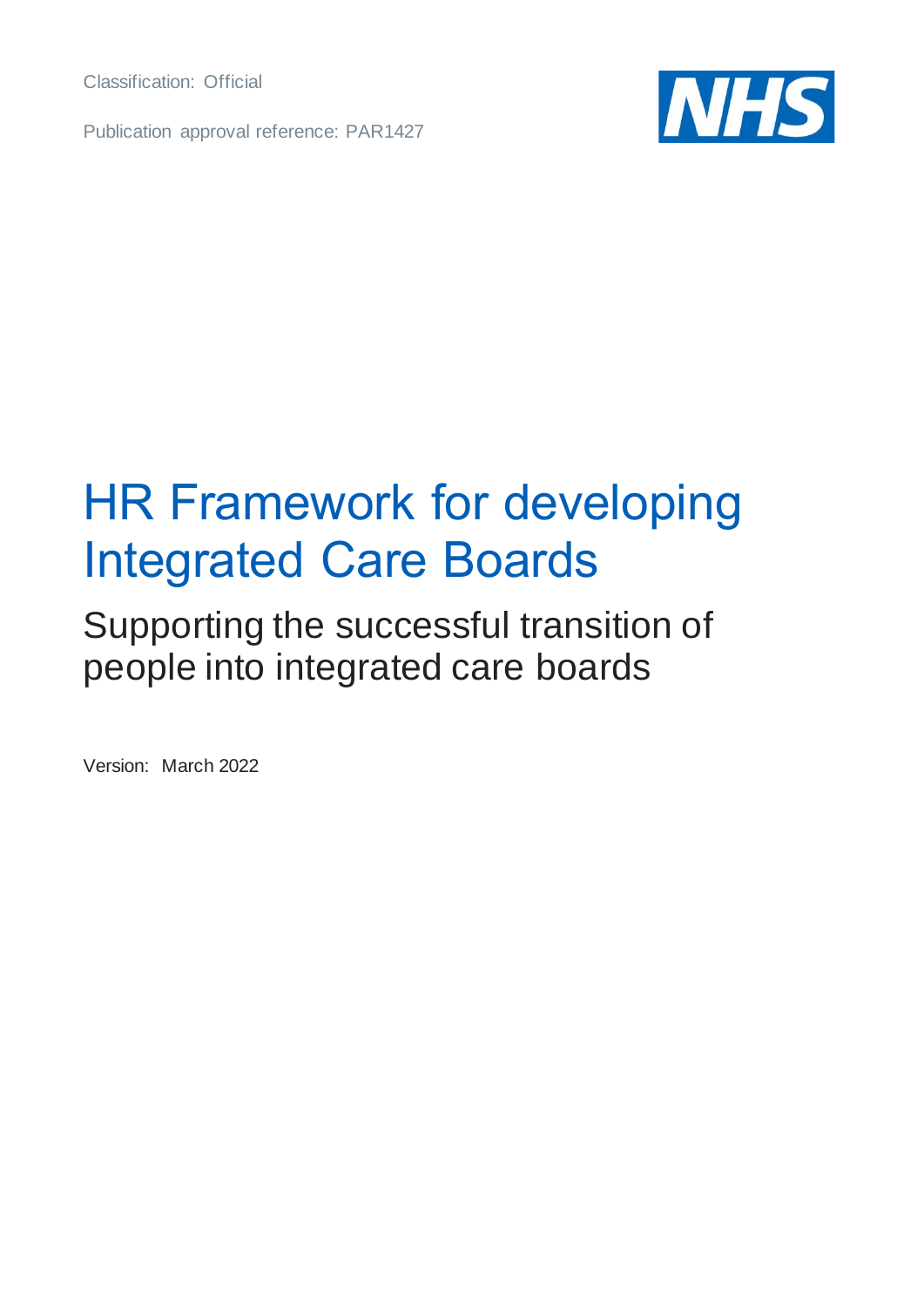## **Document management**

#### **Revision history**

| <b>Version</b> | <b>Date</b> | <b>Summary of changes</b>                                                                                                                                                                                        | <b>Section</b>                                            | Page              |
|----------------|-------------|------------------------------------------------------------------------------------------------------------------------------------------------------------------------------------------------------------------|-----------------------------------------------------------|-------------------|
| V <sub>2</sub> | Mar 2022    | Revision of date - to reflect changes to expected<br>timescale for ICB establishment.                                                                                                                            | About this document                                       | 3                 |
| V <sub>2</sub> | Mar 2022    | Revision of guidance on issuing notice to Governing<br>Body members on a contract for service.                                                                                                                   | Section $4.6-$<br>Disestablishing CCG<br>governing bodies | 26                |
| V <sub>2</sub> | Mar 2022    | Amendment to the scope of the section to highlight<br>that the safe transfer of staff applies to CCGs and<br>other NHS Bodies following the legislative<br>amendments to the scope statutory transfer<br>scheme. | Section 5 – Safe<br><b>Transfer of People</b>             | 27, 28,<br>29, 31 |
| V <sub>2</sub> | Mar 2022    | Update to dates for ESR transition.                                                                                                                                                                              | Section 5.10 – ESR                                        | 38                |
| V2             | Mar 2022    | Removed reference to information and consultation<br>around TUPE taking place in early 2022.                                                                                                                     | Appendix 1 - TUPE<br>guidance                             | 39                |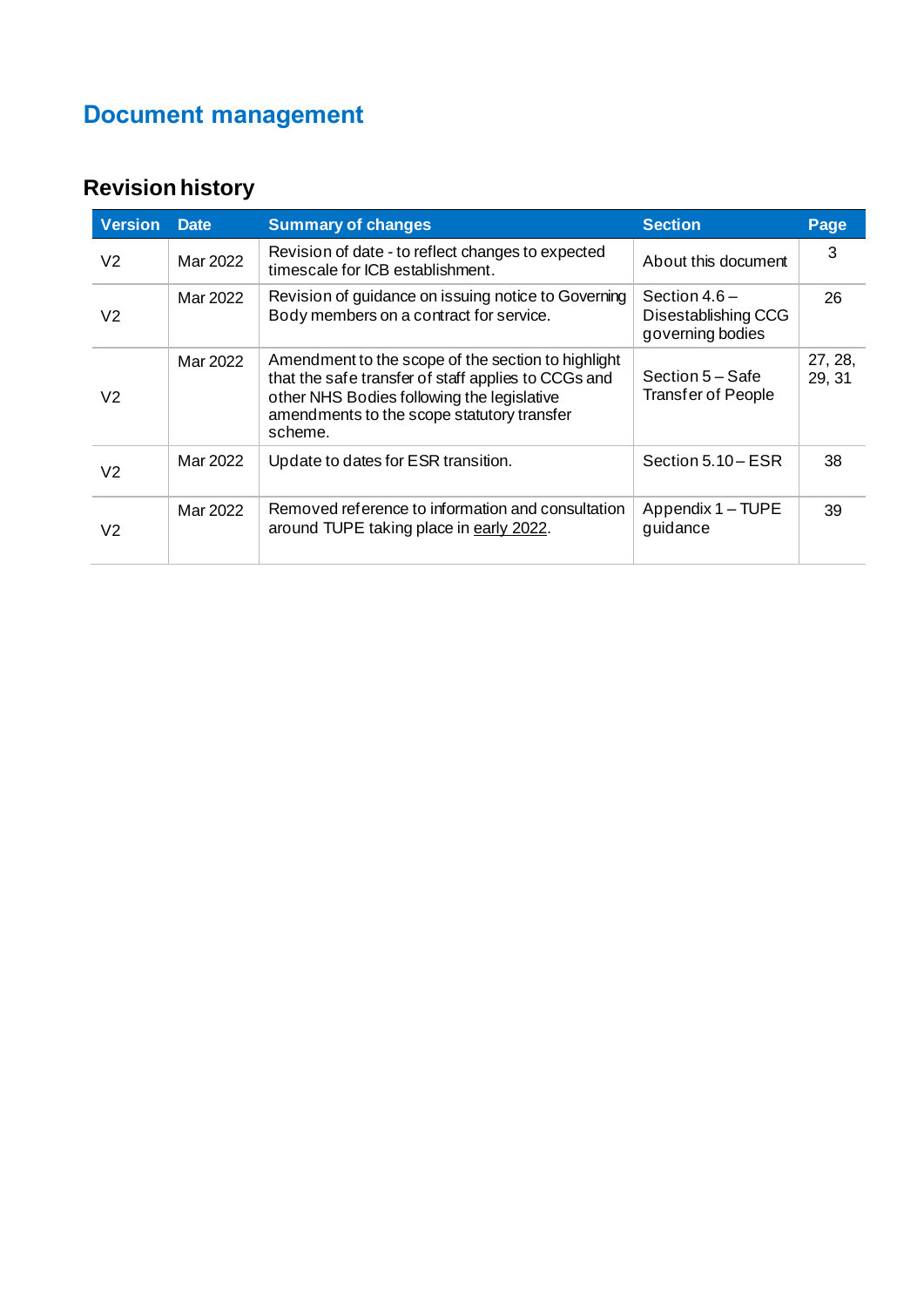## ICS implementation guidance

Integrated care systems (ICSs) are partnerships of health and care organisations that come together to plan and deliver joined up services and to improve the health of people who live and work in their area.

They exist to achieve four aims:

- **improve outcomes** in population health and healthcare
- **tackle inequalities** in outcomes, experience and access
- enhance **productivity and value for money**
- help the NHS support broader **social and economic development**.

Following several years of locally led development and based on the recommendations of NHS England and NHS Improvement, the government has set out plans to put ICSs on a statutory footing.

To support this transition, NHS England and NHS Improvement are publishing guidance and resources, drawing on learning from all over the country.

Our aim is to enable local health and care leaders to build strong and effective ICSs in every part of England.

Collaborating as ICSs will help health and care organisations tackle complex challenges, including:

- improving the health of children and young people
- supporting people to stay well and independent
- acting sooner to help those with preventable conditions
- supporting those with long-term conditions or mental health issues
- caring for those with multiple needs as populations age
- getting the best from collective resources so people get care as quickly as possible.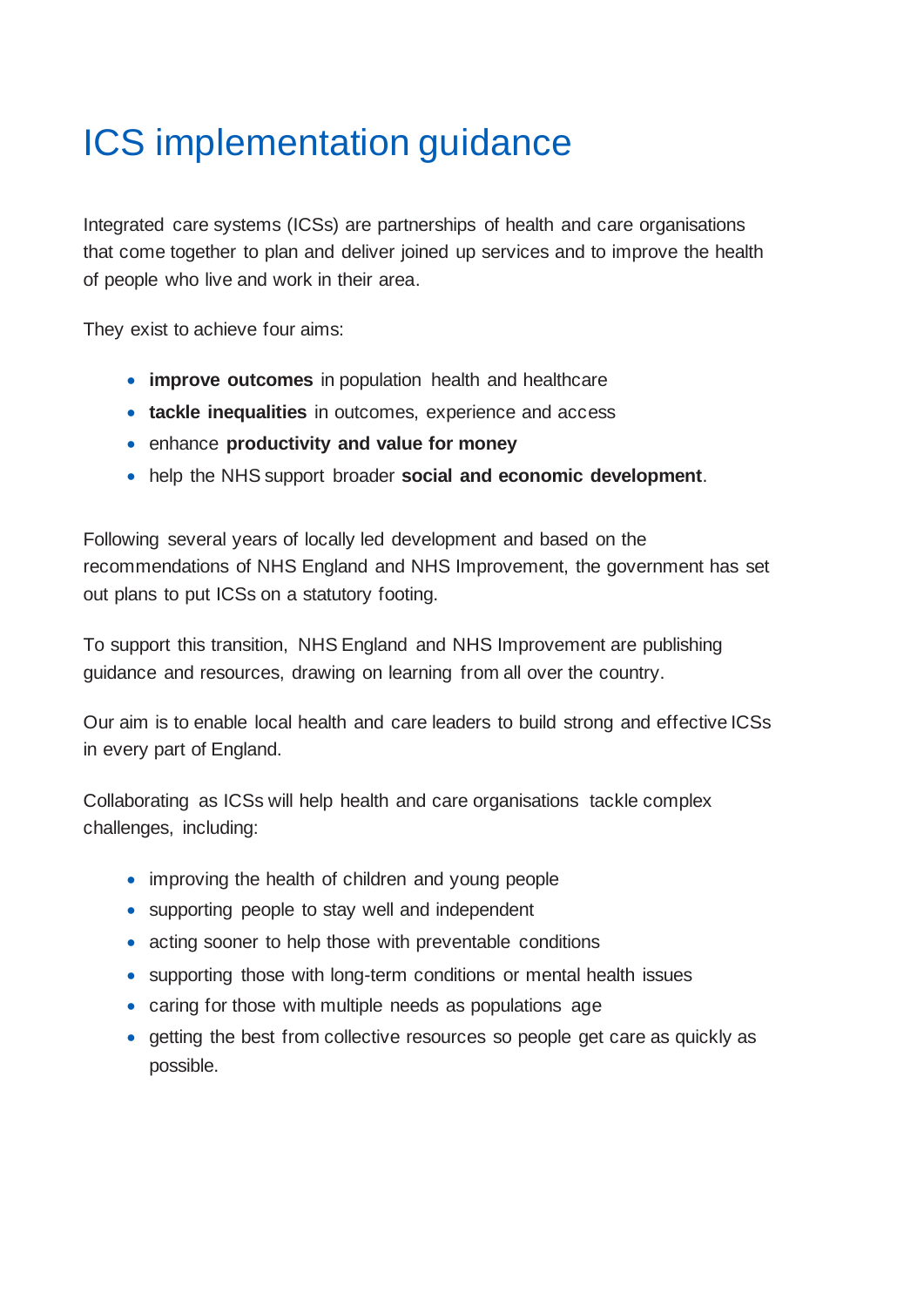# **Contents**

| 2.1 Promoting health and wellbeing and supporting colleagues  15          |  |
|---------------------------------------------------------------------------|--|
| 2.2 Support for senior leaders and 'board-level' post holders  16         |  |
|                                                                           |  |
|                                                                           |  |
|                                                                           |  |
|                                                                           |  |
|                                                                           |  |
|                                                                           |  |
|                                                                           |  |
|                                                                           |  |
|                                                                           |  |
|                                                                           |  |
|                                                                           |  |
|                                                                           |  |
|                                                                           |  |
| 4.1 Management of change process within clinical commissioning groups  23 |  |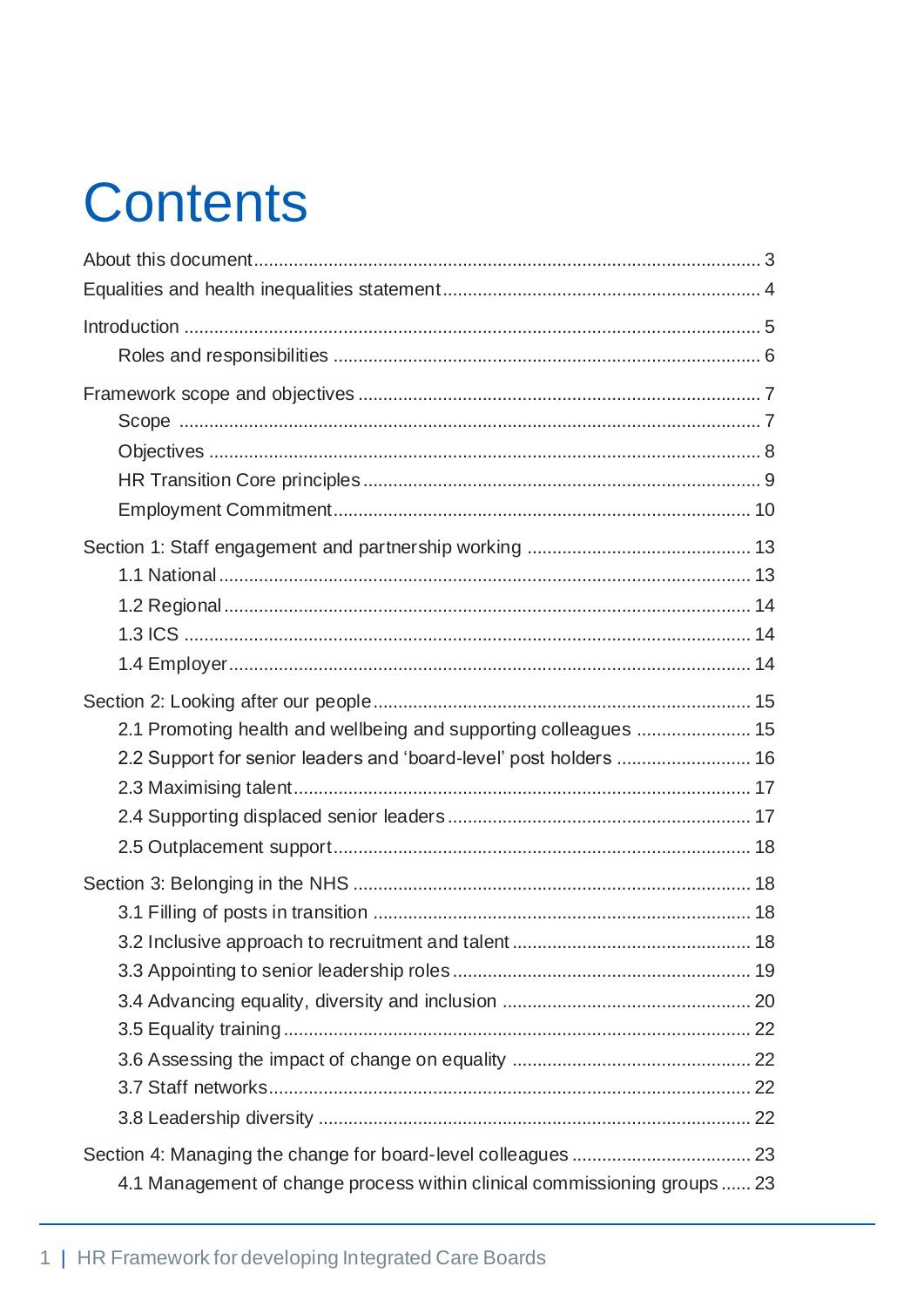| 4.6 Disestablishing clinical commissioning group governing bodies  26           |  |
|---------------------------------------------------------------------------------|--|
|                                                                                 |  |
|                                                                                 |  |
|                                                                                 |  |
|                                                                                 |  |
| 5.1.3 Transfer of Undertaking (Protection of Employment) Regulations (TUPE)     |  |
|                                                                                 |  |
| 5.1.5                                                                           |  |
|                                                                                 |  |
| 5.3 Fixed-term contracts and secondment arrangements  33                        |  |
|                                                                                 |  |
|                                                                                 |  |
|                                                                                 |  |
|                                                                                 |  |
| 5.6                                                                             |  |
| 5.7                                                                             |  |
| 5.8                                                                             |  |
| 5.9 NHS England and NHS Improvement models of employment 36                     |  |
|                                                                                 |  |
|                                                                                 |  |
|                                                                                 |  |
| Appendix 2: NHS England and NHS Improvement operating models  47                |  |
| Appendix 3: Six high impact actions for inclusive recruitment and promotion  51 |  |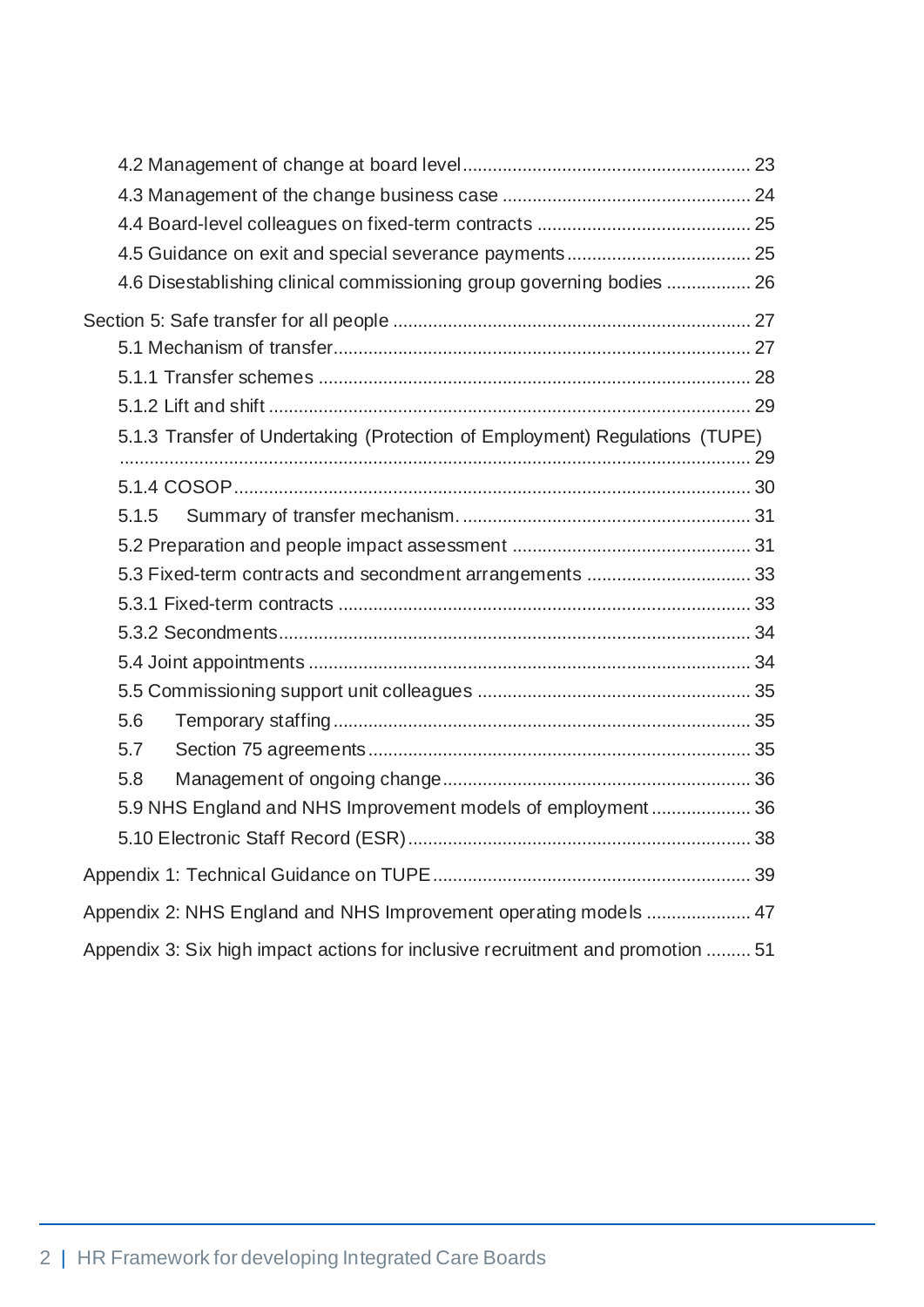#### <span id="page-5-0"></span>About this document

This HR Framework for Developing Integrated Care Boards applies to NHS organisations affected by the proposed legislative changes as they develop and transition towards the new statutory Integrated Care Boards (ICBs). These organisations will include CCGs and other NHS employers hosting ICS staff or shared services.

This guidance provides national policy ambition and practical support to complement regional and ICB approaches and local employer policies for dealing with the change processes required to affect the transfer and the transition.

#### **Key points**

- A clear national change approach and principles for the handling of this transition, where the direction and expectations are to be met by all relevant parts of the NHS.
- Establishing ICBs in a way that minimises uncertainty and limits employment changes, to achieve this those responsible for designing and planning the change must approach it with a different mindset to that for previous structural changes.
- Endorsing a 'one NHS Workforce' approach that facilitates the movement of our people and increasing collaboration in a movement away from the traditional organisational change approach.

#### **Action required**

- Ensure the safe transfer of people to the new integrated care board on 1 July 2022.
- Take steps to plan and implement the transition in line with this quidance and the Employment Commitment, encouraging best people practices throughout the transitional arrangements and enabling the right conditions for these new significant organisations to start to deliver their ambitions.
- Ensure that where possible our NHS talent is retained and deployed to support systems in an agile way driving forward the 'one NHS workforce' ambition.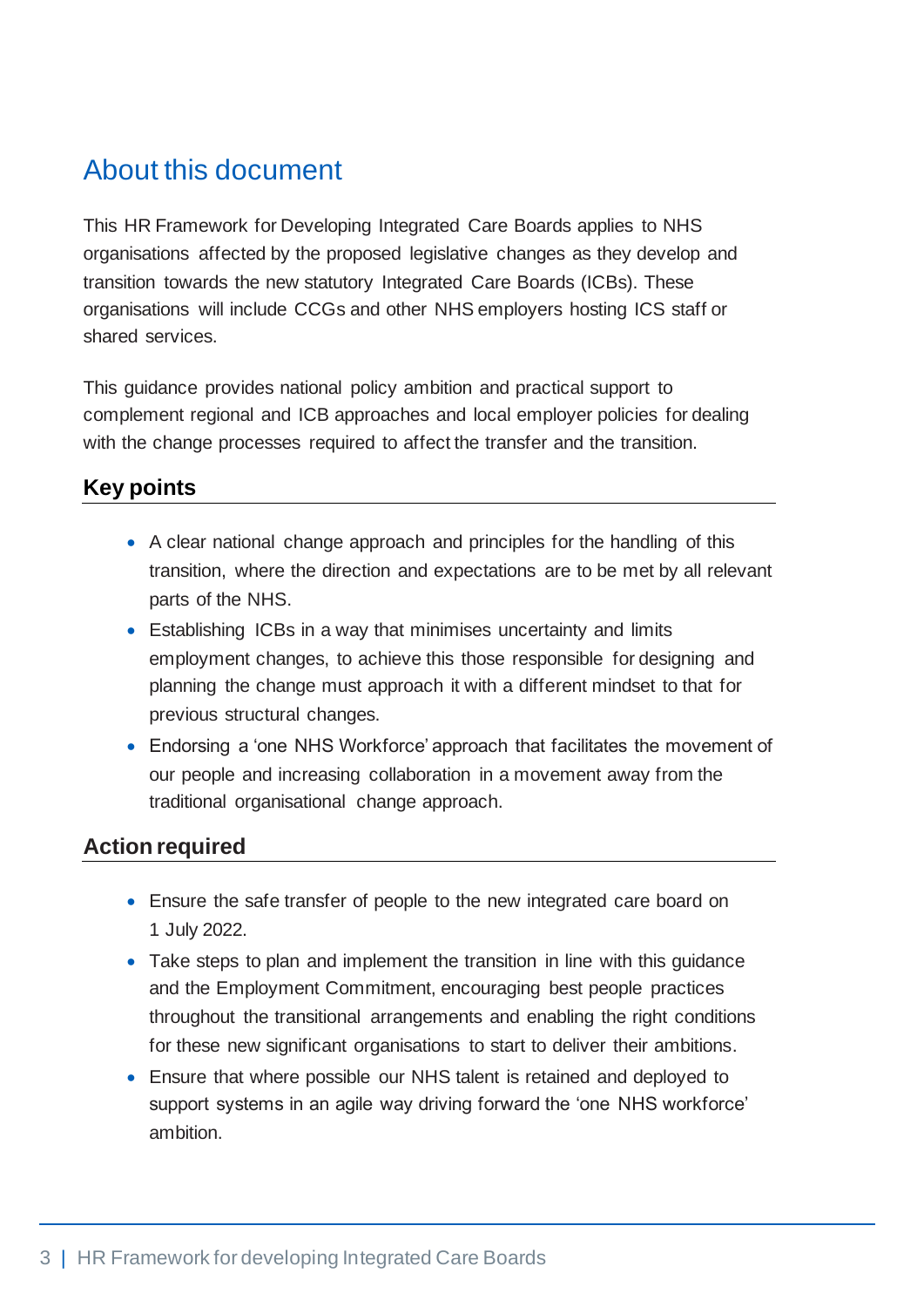#### **Other guidance and resources**

- **[ICS Design Framework](https://www.england.nhs.uk/wp-content/uploads/2021/06/B0642-ics-design-framework-june-2021.pdf)**
- [Employment Commitment](https://www.england.nhs.uk/wp-content/uploads/2021/06/B0724-employment-commitment-guidance-supporting-ics-v1.pdf)
- ICS Guidance available on NHS Futures site [ICS Core Resources](https://future.nhs.uk/ICSGuidance/grouphome)

#### <span id="page-6-0"></span>Equalities and health inequalities statement

Promoting equality and addressing health inequalities are at the heart of NHS England and NHS Improvement's values. Throughout the development of the policies and processes cited in this document, we have:

- given due regard to the need to eliminate discrimination, harassment and victimisation, to advance equality of opportunity, and to foster good relations between people who share a relevant protected characteristic (as cited under the Equality Act 2010) and those who do not share it
- given regard to the need to reduce inequalities between patients in access to, and outcomes from, healthcare services and in securing that services are provided in an integrated way where this might reduce health inequalities.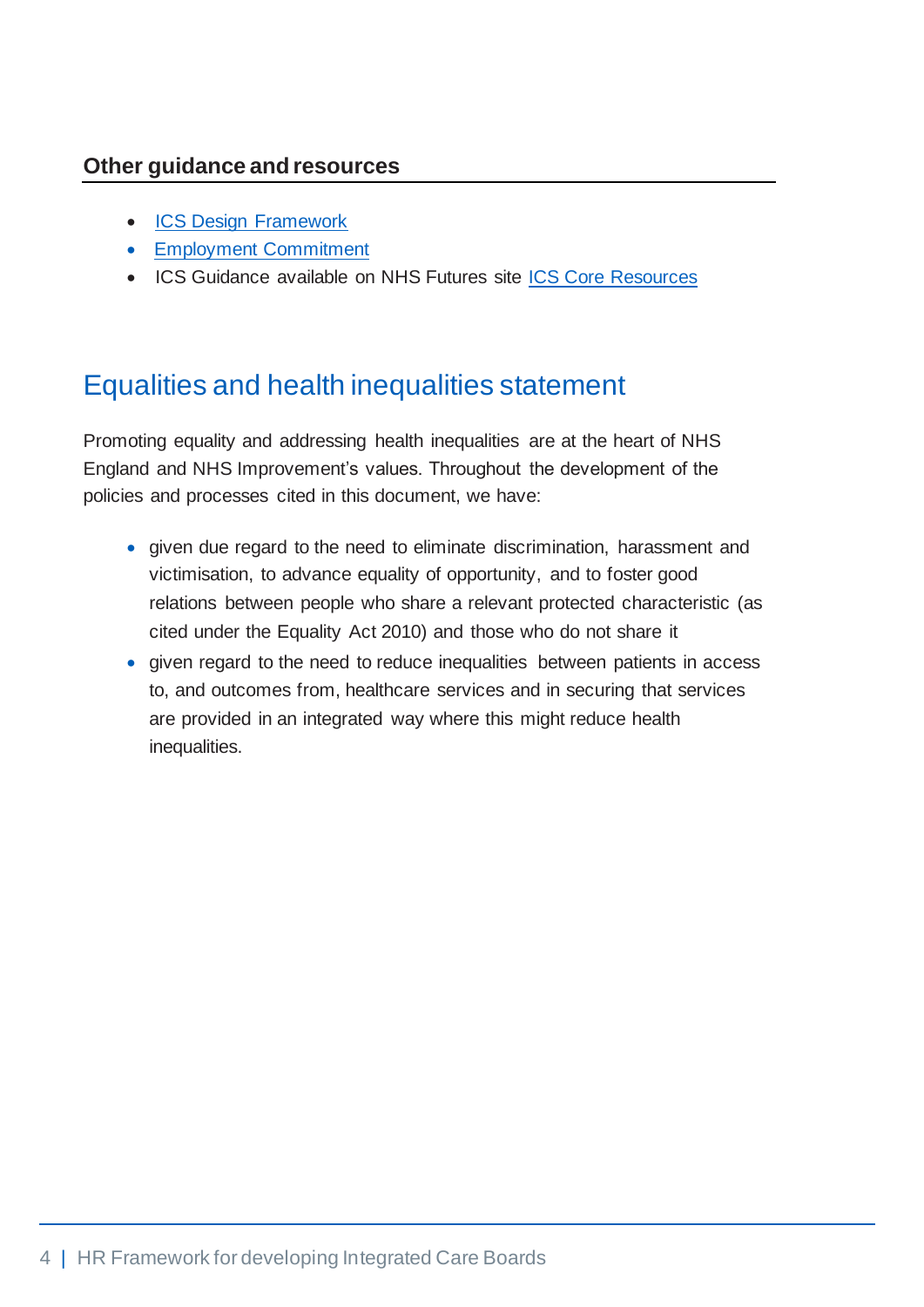## <span id="page-7-0"></span>Introduction

NHS organisations, local councils and other partners have increasingly worked together as integrated care systems (ICS) since 2018 – and now cover the whole of England. By joining forces, ICS partners have developed better and more convenient services, invested more to keep people healthy and out of hospital and set shared priorities for the future. Our response to the pandemic showed the importance of joined-up working and accelerated the changes on which we had embarked – for example, through more provider collaboration. As recommended by NHS England and NHS Improvement, the government now plans to legislate to put Integrated Care Boards (ICBs) on a statutory footing, baking in the notion of collaborative working.

[Integrating care: Next steps to building strong and effective integrated care bodies](https://www.england.nhs.uk/wp-content/uploads/2021/01/integrating-care-next-steps-to-building-strong-and-effective-integrated-care-systems.pdf) [across England](https://www.england.nhs.uk/wp-content/uploads/2021/01/integrating-care-next-steps-to-building-strong-and-effective-integrated-care-systems.pdf) identified that the establishment of 42 new statutory organisations takes us a step further to achieving one workforce strategy in line with the NHS People Plan and People Promise, to improve the experience of everyone working in the NHS. New opportunities will emerge to support rewarding career pathways across systems and to create organisations that value diversity, developing a workforce that is representative of the population it serves.

The [White Paper](https://www.gov.uk/government/publications/working-together-to-improve-health-and-social-care-for-all/integration-and-innovation-working-together-to-improve-health-and-social-care-for-all-html-version) sets out the vision for ICS development but crucially mandates some specific ways of handling this change. These should be considered when developing policy, planning and implementing the change.

"We know that we need to support colleagues during organisational change by **minimising uncertainty and limiting employment changes**. We are therefore seeking to provide **stability of employment** and will **work with NHSE and staff representatives** to manage this process."

The aims of the change and transition approach are to:

• deliver this change in a way that demonstrates the importance and value of our people and their health and wellbeing and enables the continued delivery of our NHS priorities including the recovery of our colleagues and services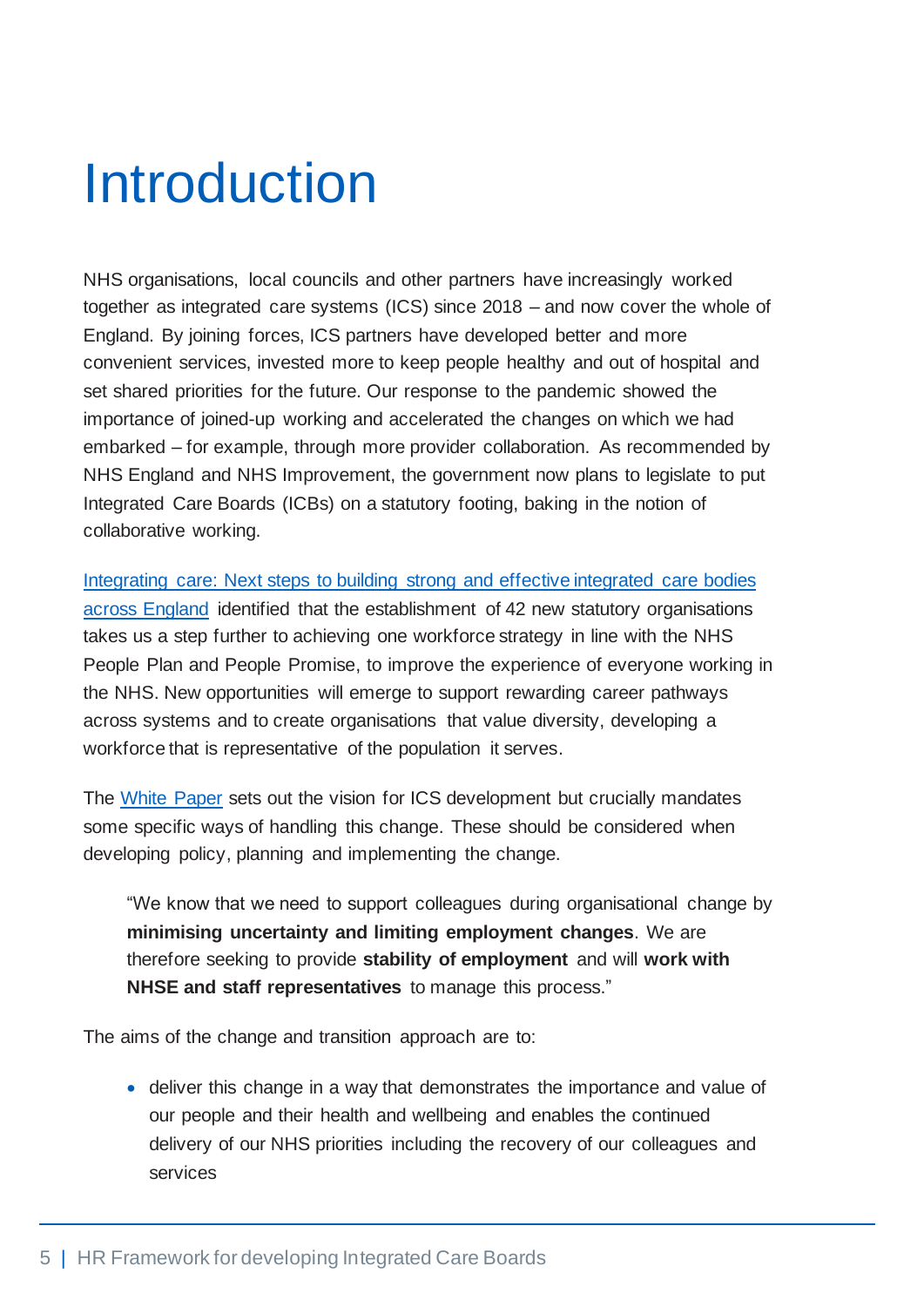- minimise uncertainty and provide employment stability for our people (see [Employment Commitment\)](https://www.england.nhs.uk/wp-content/uploads/2021/06/B0724-employment-commitment-guidance-supporting-ics-v1.pdf)
- effectively manage the transition period leading up to the establishment of ICBs
- establish the new ICBs and manage the transfer of functions, people, assets and liabilities safely and effectively
- ensure that our NHS talent is retained and deployed to support systems in an agile way, building on our people's skills, experience, aspiration and passion
- take a 'one NHS workforce' approach that facilitates the movement of our people and increasing collaboration, rather than a traditional organisation change approach that tends to move from one fixed point to another.

The HR Framework is therefore structured to support this approach to change as set out above. There are five main sections:

- 1. Staff engagement and partnership working
- 2. Looking after our people
- 3. Belonging in the NHS
- 4. Managing the change for board-level colleagues
- 5. Safe transfer for all people

The framework provides professional advice, guidance and best practice in relation to the human resources and employment law considerations required to enable the safe transfer of people to the new NHS ICBs.

It has been co-developed with national trade union sub-group of the Social Partnership Forum, the ICS Transition Partnership Group, clinical commissioning group (CCG) and ICS HR directors, and NHS England and NHS Improvement HR and OD leads.

#### <span id="page-8-0"></span>Roles and responsibilities

This document outlines key activities, responsibilities and/or considerations required at a national, regional, system and organisational level.

We recognise that the majority of the transition responsibilities and activities lie with the current statutory employers (such as CCGs) and the future receiving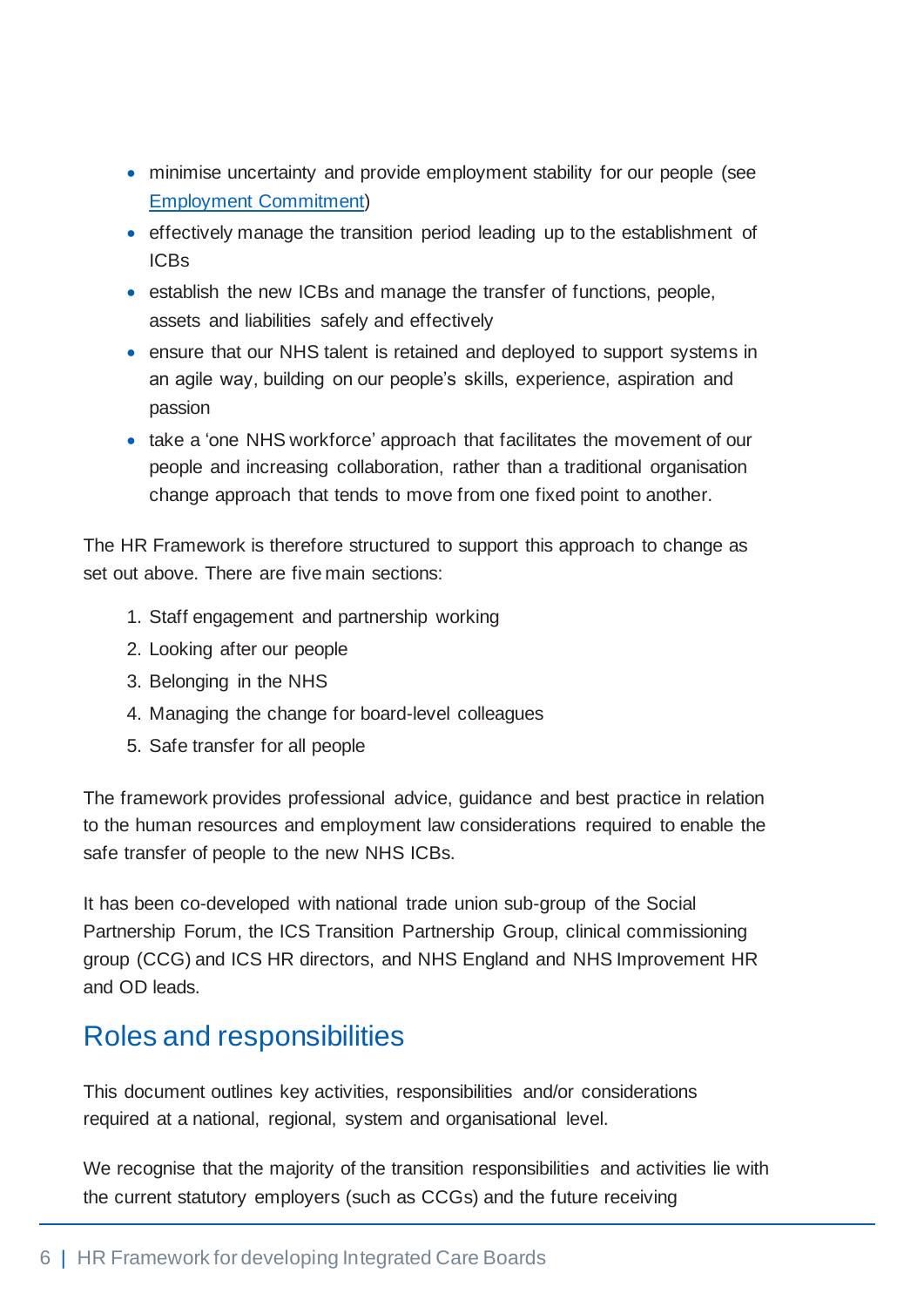organisation, which will be represented by the current ICB leadership (as set out in the [Planning guidance](https://www.england.nhs.uk/wp-content/uploads/2021/03/B0468-nhs-operational-planning-and-contracting-guidance.pdf) and [Design Framework\)](https://www.england.nhs.uk/wp-content/uploads/2021/06/B0642-ics-design-framework-june-2021.pdf) and then by the designate leadership as they are appointed. We also acknowledge that not all colleagues who currently support systems are employed directly by CCGs and the safe and effective transfer of staff will entail a broader impact assessment encompassing those engaged via different employers and on a range of contractual arrangements.

The national role of NHS England and Improvement is to set out clear policy intent and guidance and where sensible to undertake tasks that can be done once and apply nationally. This will be identified in each relevant section.

The regional role of NHS England and Improvement is to provide co-ordination and support to the whole range of ICB development activities including those relating to the transfer of people. Regions will provide professional support and guidance in the implementation of national guidance and assist with finding solutions, in partnership, to address issues that arise.

## <span id="page-9-0"></span>Framework scope and objectives

#### <span id="page-9-1"></span>Scope

This HR Framework applies to NHS organisations affected by the proposed legislative changes as they develop and transition towards the new statutory ICBs. These organisations will include CCGs and other NHS employers hosting ICS staff or shared services.

This guidance is designed to provide national policy ambition and practical support that complements regional approaches, ICB approaches and local employer policies for dealing with the change processes required to affect the transfer and the transition.

It applies throughout the transition period which runs until the new ICBs are established; however, the fundamental principles of care for our people, belonging in the NHS and one workforce approach should be sustained into the future.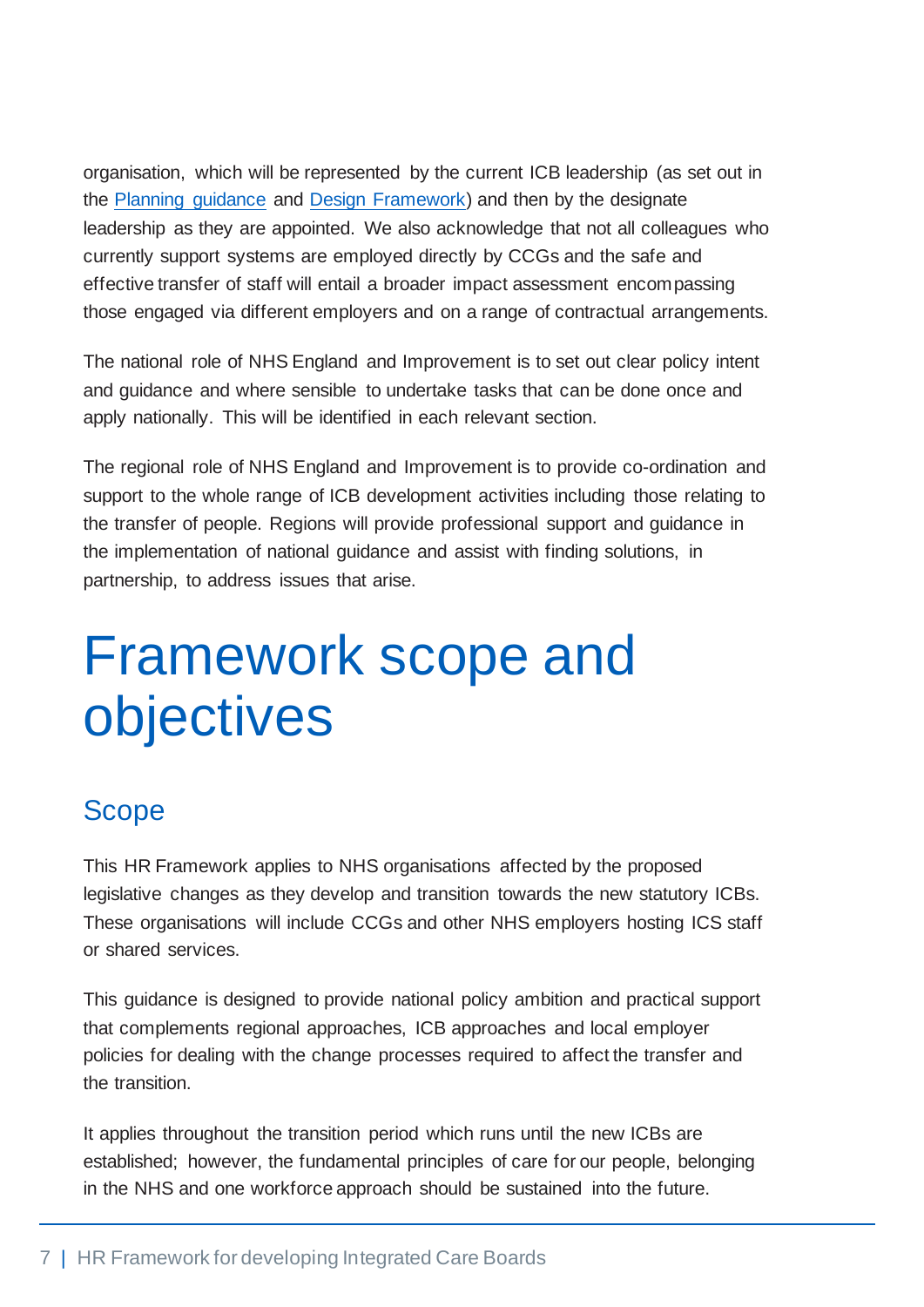We recognise that this is a transition from established organisations into new statutory bodies where there is a degree of variance in the maturity in ICSs as partnership organisations. The aim is to support consistency of application and encourage best people practices throughout the transitional arrangements and, as the new ICBs are established, enable the right conditions for these new significant organisations to start to deliver their ambitions.

Given this degree of variation we recognise that implementing the national framework may present local challenges. As the framework has been developed in partnership, we expect that any such challenges will be resolved in partnership with trade unions, regions, systems and employers.

ICB leads and individual employers involved in the transition have an obligation to ensure that all decisions are taken with due regard to:

- the NHS [People Plan](https://www.england.nhs.uk/ournhspeople/) and NHS People Promise with the aim to ensure all colleagues are valued and treated with compassion and respect
- the HR Transition Core Principles
- the [Employment Commitment](https://www.england.nhs.uk/wp-content/uploads/2021/06/B0724-employment-commitment-guidance-supporting-ics-v1.pdf)
- compliance with employment law, equality legislation and the public sector equality duty to ensure that decisions are fair, transparent, accountable, evidence-based and consider the needs and rights of the workforce.

#### <span id="page-10-0"></span>**Objectives**

This HR Framework aims to provide system leads, employers and HR and OD colleagues with:

- clarity on the implications of the desired change and transition approach
- clear steer on how to manage the transition in line with the Health and Care Bill, the ambitions in the White Paper, the **ICS Design Framework** and the [Employment Commitment](https://www.england.nhs.uk/wp-content/uploads/2021/06/B0724-employment-commitment-guidance-supporting-ics-v1.pdf)
- confidence in and understanding of the legal framework for this change
- access to advice and guidance on handling key aspects of organisational change
- clarity over what will be done nationally, regionally, system and at local employer level.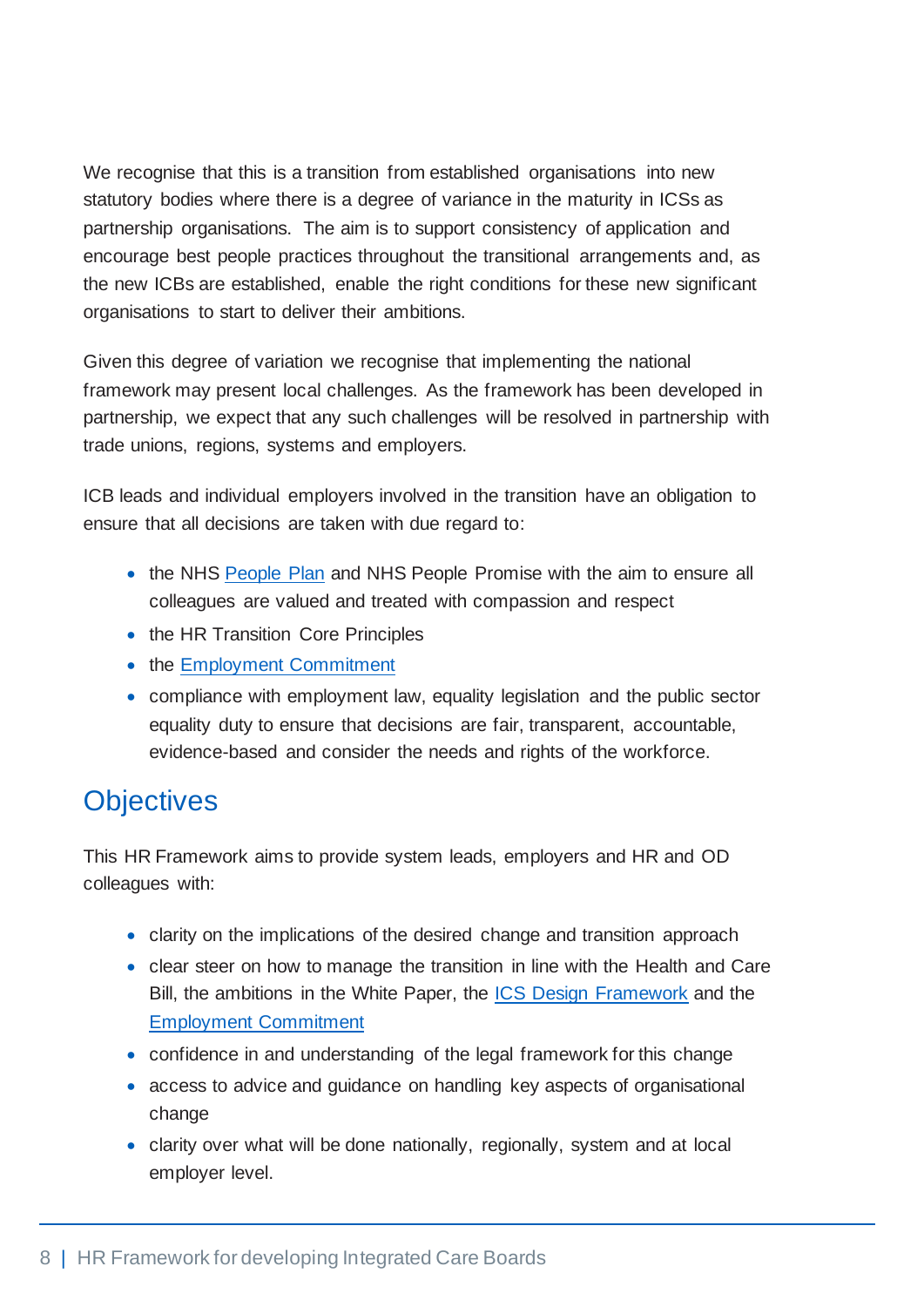Setting out a clear national approach, including a set of principles for the handling of this transition, is key to its success, providing clear direction and expectations to be met by all relevant parts of the NHS.

To create new and different organisations in a way that minimises uncertainty and limits employment changes, those responsible for designing and planning the change must approach it with a different mindset to that for previous structural changes. This impacts on policy and strategy, technical change processes and our own behaviours.

#### <span id="page-11-0"></span>HR transition core principles

The overarching principles that apply throughout the transition period and which were agreed in partnership with national trades unions are:

| <b>People centred</b><br>approach – in line<br>with the People<br><b>Promise</b>                                                                                                                                                                                                                                                                                                                                                                      | <b>Compassionate</b><br>and inclusive                                                                                                                                                                                                                                                                                                                 | <b>Minimum</b><br>disruption                                                                                                                                                                                                                                                                                                                                                                                                              | <b>Subsidiarity</b>                                                                                                                                                                                                                                                                                                                                                                                                                                                                                                                                                    |
|-------------------------------------------------------------------------------------------------------------------------------------------------------------------------------------------------------------------------------------------------------------------------------------------------------------------------------------------------------------------------------------------------------------------------------------------------------|-------------------------------------------------------------------------------------------------------------------------------------------------------------------------------------------------------------------------------------------------------------------------------------------------------------------------------------------------------|-------------------------------------------------------------------------------------------------------------------------------------------------------------------------------------------------------------------------------------------------------------------------------------------------------------------------------------------------------------------------------------------------------------------------------------------|------------------------------------------------------------------------------------------------------------------------------------------------------------------------------------------------------------------------------------------------------------------------------------------------------------------------------------------------------------------------------------------------------------------------------------------------------------------------------------------------------------------------------------------------------------------------|
| Thinking about<br>the needs of<br>patients and the<br>impact on our<br>people as a first<br>step and<br>amending plans if<br>necessary<br>Taking a<br>$\bullet$<br>supportive talent-<br>based approach<br>with colleagues<br>impacted by the<br>changes<br>Seeking to<br>$\bullet$<br>provide stability<br>of employment<br>where possible<br>'One NHS<br>workforce'<br>inclusive change<br>approach<br>supported by the<br>Employment<br>Commitment | Openness and<br>$\bullet$<br>transparency of<br>process and<br>actions<br>Taking action to<br>$\bullet$<br>increase the<br>diversity of the new<br>ICB workforce and<br>particularly the<br>leadership<br>Co-creating at the<br>$\bullet$<br>appropriate level<br>Individual<br>$\bullet$<br>behaviours<br>Supportive change<br>$\bullet$<br>approach | Taking the<br>$\bullet$<br>minimum position<br>to enable the<br>change and setting<br>the direction for<br>future evolution by<br>the new NHS ICBs<br>Keeping policy as<br>$\bullet$<br>simple as possible<br>and testing thinking<br>against these<br>principles<br>Working together<br>$\bullet$<br>to avoid<br>unnecessary<br>duplication of effort<br>and achieve<br>greatest value -<br>based on the<br>principle of<br>subsidiarity | Moving functions<br>and accountability<br>to where the work<br>should be carried<br>out to ensure the<br>enablement of<br>continuous<br>improvement and<br>partnership<br>responsibility to<br>the ICS ambitions,<br>through a<br>population health<br>management<br>approach across<br>all functions<br>People follow the<br>function in line with<br>the Employment<br>Commitment for<br>people below<br>board level<br>Organisation<br>$\bullet$<br>design at national<br>and regional level<br>should mirror the<br>legislative<br>approach and be<br>as minimally |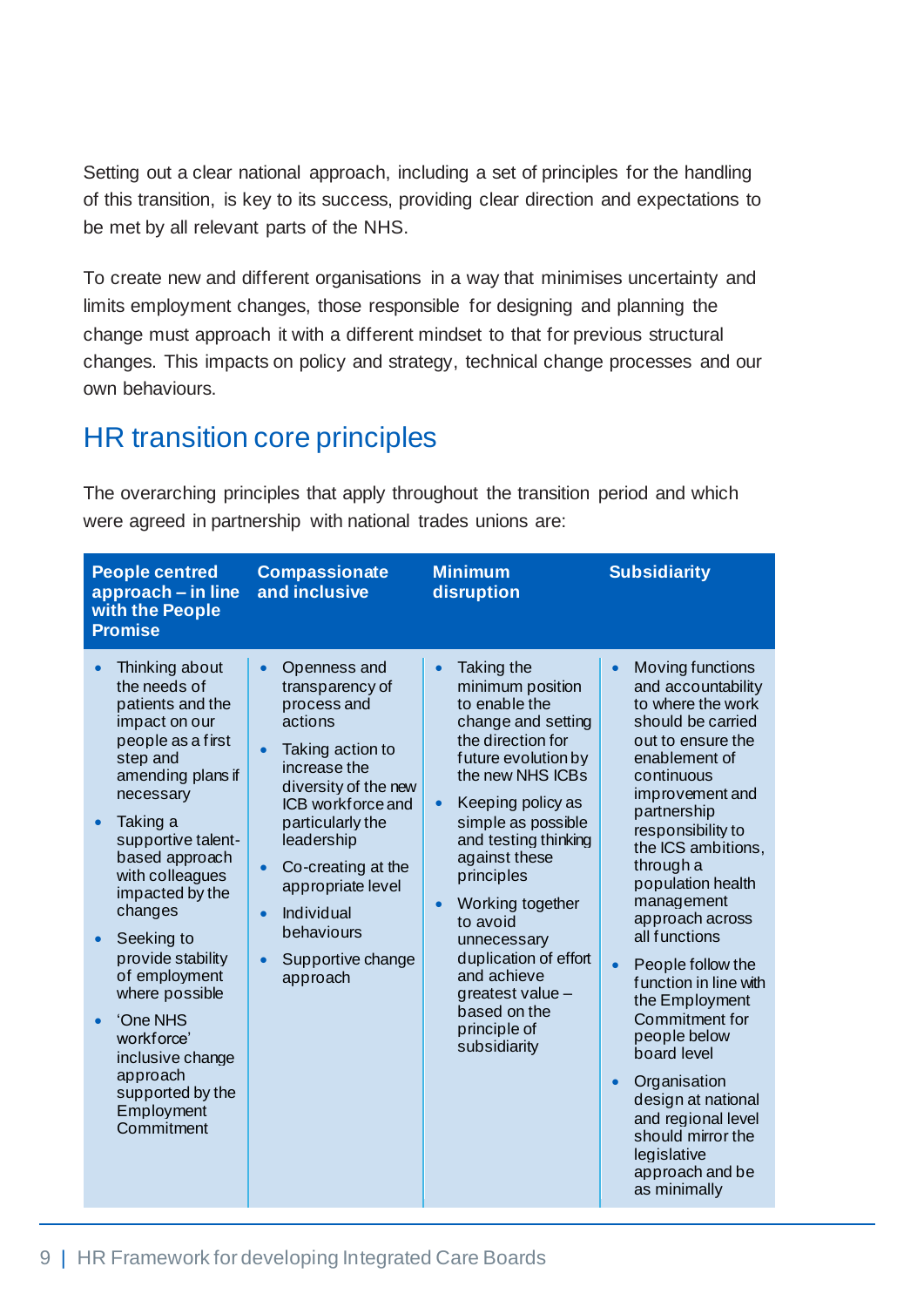| <b>People centred</b><br>$approach - in line$<br>with the People<br><b>Promise</b> | <b>Compassionate</b><br>and inclusive | <b>Minimum</b><br>disruption | <b>Subsidiarity</b>         |
|------------------------------------------------------------------------------------|---------------------------------------|------------------------------|-----------------------------|
|                                                                                    |                                       |                              | prescriptive as<br>possible |

It will be everyone's responsibility to ensure that these overarching principles are applied and adhered to.

### <span id="page-12-0"></span>Employment Commitment

#### **This section applies to all employees in organisations impacted by this legislation.**

The Employment Commitment as defined in the [FAQs](https://www.england.nhs.uk/wp-content/uploads/2021/02/C1127-faqs-on-ics-legislative-recommendations.pdf) published on 11 February 2021 is:

"NHS people within the wider health and care system (below board level) affected directly by these legislative changes, including CCGs, NHS England and NHS Improvement and NHS providers, will receive an Employment Commitment to continuity of terms and conditions (even if not required by law) to enable all affected colleagues to be treated in a similar way despite a variety of contractual relationships. This commitment is designed to provide stability and remove uncertainty during this transition."

Our consultation paper *[Integrating care: next steps to building strong and effective](https://www.england.nhs.uk/wp-content/uploads/2021/01/integrating-care-next-steps-to-building-strong-and-effective-integrated-care-systems.pdf)  [integrated care bodies](https://www.england.nhs.uk/wp-content/uploads/2021/01/integrating-care-next-steps-to-building-strong-and-effective-integrated-care-systems.pdf)* (paragraph 4.22) stated that throughout the transition towards establishing the new ICBs, the aim of the Employment Commitment is:

- not to make significant changes to roles below the most senior leadership roles
- to minimise the impact of organisational change on current colleagues by focusing on the continuation of existing good work through the transition and not amending terms and conditions
- to offer opportunities for continued employment for all those who wish to play a part in the future.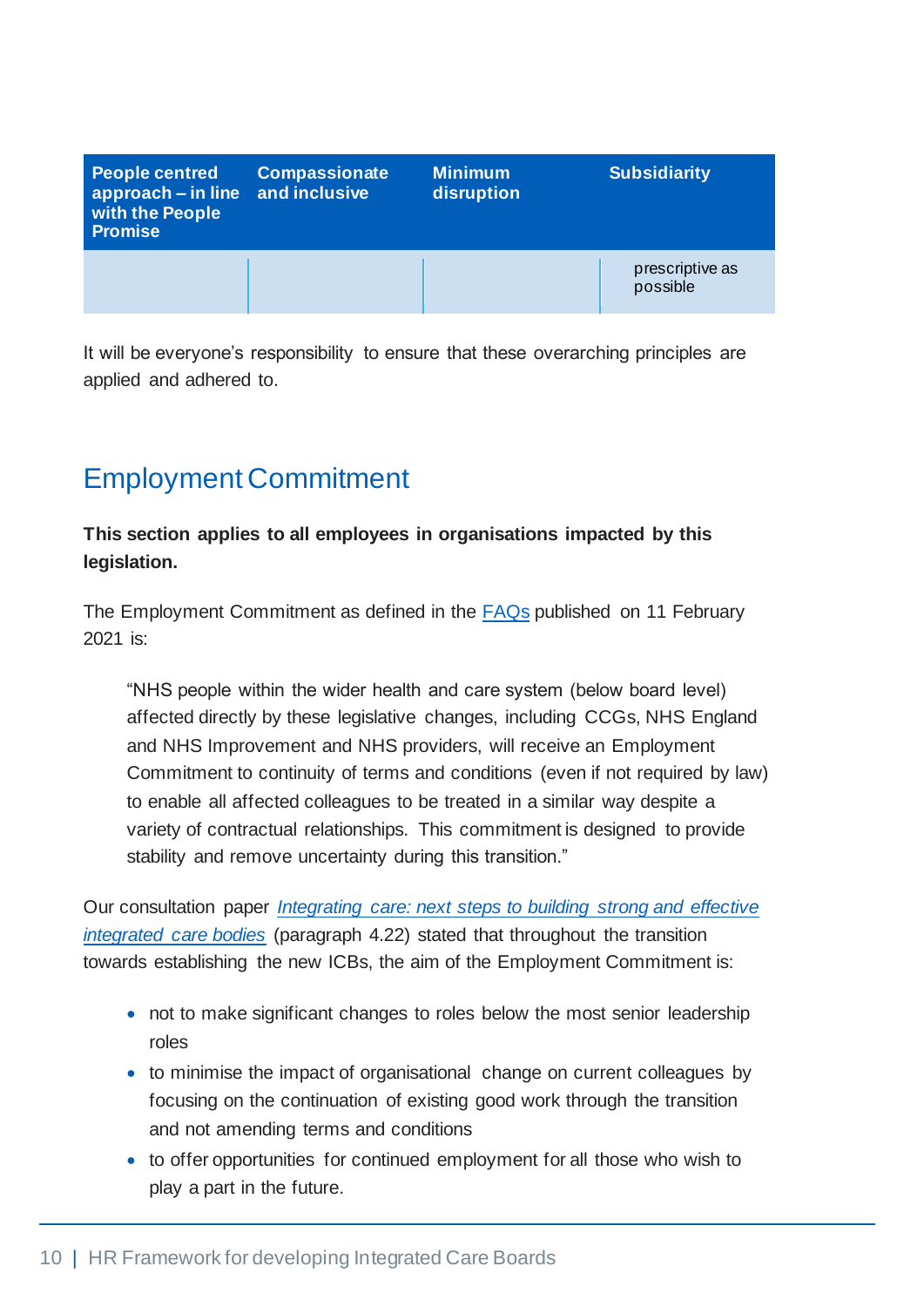Throughout the transition period, the Employment Commitment aims to ensure that the continuation of the good work being carried out by the current group of colleagues is prioritised by minimising disruption. In turn, we hope this will promote best practice through engaging, consulting and supporting the workforce during a carefully planned transition that is free from the distraction of significant organisational change programmes.

It is envisaged that ICBs will have similar functions to those that clinical commissioning groups (CCGs) have currently. NHS England will be making transfer schemes to transfer CCG colleagues to ICBs. Colleagues below board level should 'lift and shift' from one organisation to the other, resulting in minimal change.

The Employment Commitment also seeks to provide stability during the transition period, particularly before the establishment of the statutory ICBs.

To apply the commitment in practice, organisations affected by and involved in the proposed changes should:

- ensure there is a continued and sustained focus on the day-to-day delivery that supports the restoration and recovery of services
- avoid undertaking large-scale organisational change programmes throughout the transition period to 2022, wherever possible, and instead look to embed new ways of working through positive engagement and communication with the workforce
- where organisational change is identified and is unavoidable, demonstrate this to colleagues who are affected by it, and their trade union representatives, at the earliest opportunity and only undertake change that is essential
- seek to retain talent from affected organisations wherever possible by supporting the broadening of skills and capabilities
- maximise opportunities for the development of the talent by enabling the ongoing evolution and development of roles across the system
- retain terms and conditions and continuity of service of those colleagues affected by the transition
- provide robust and proactive support to those affected by the changes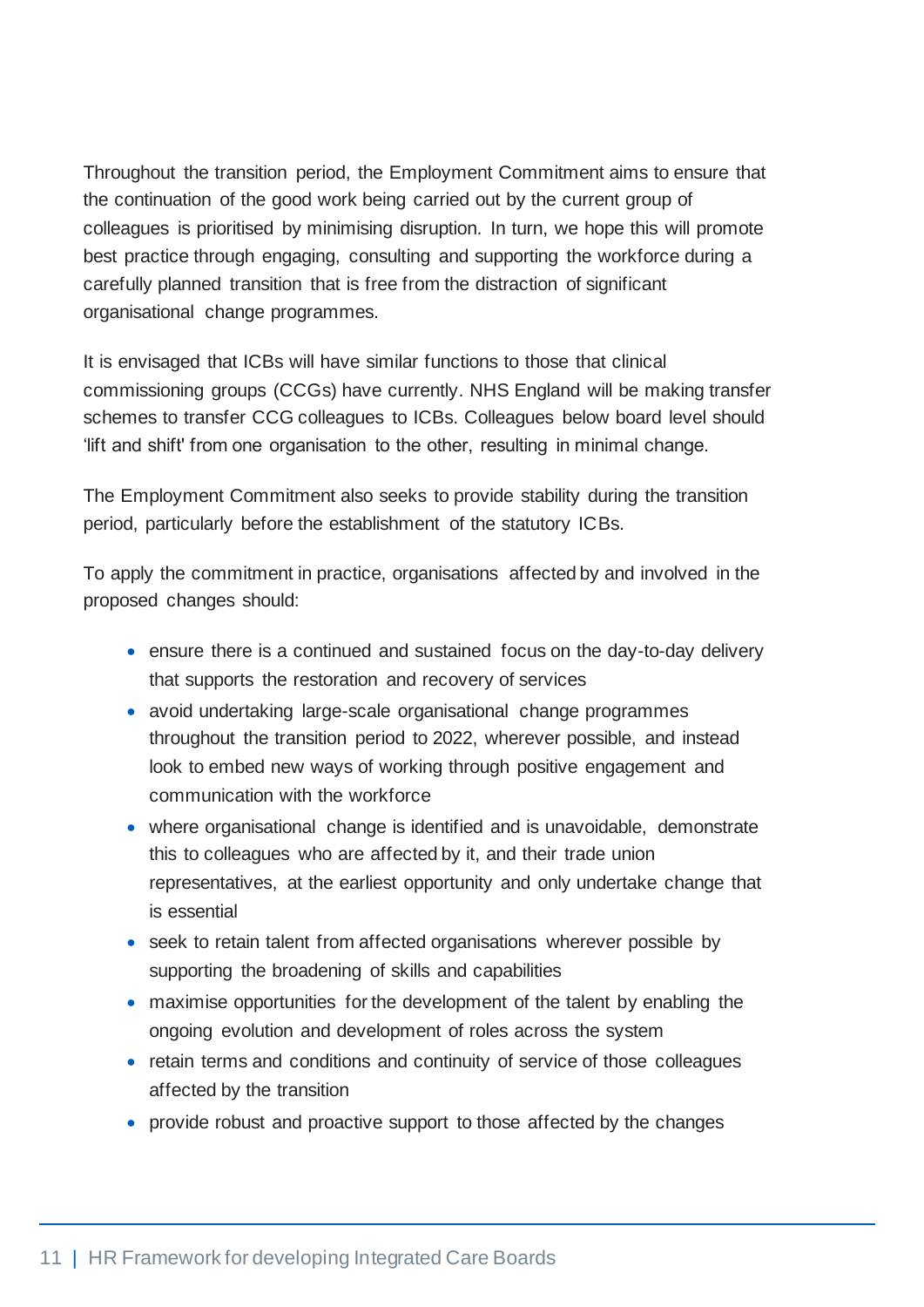- communicate and engage with trade union representatives at national, regional, system and local levels to support effective partnership working throughout the transition
- engage regularly with those affected by the changes and ensure an open, transparent, and constructive approach to communication and engagement is adopted.

#### Senior leadership/board-level roles

Colleagues in senior leadership/board-level roles are likely to be impacted by the need to establish the designate executive/board-level roles of each ICB **ahead** of its establishment. It is therefore not possible to commit to limiting organisational change ahead of the establishment to this group of people.

#### **'Board level' in this context therefore means those colleagues who are likely to be affected by change following the confirmation of a statutory ICS executive/board-level structure.**

Due to local determination of several roles on a statutory ICS board/executive and the variety of roles that currently exists at this level, this guidance is not intended to be prescriptive or definitive about the actual people determined as 'board level'. Detailed people impact assessments will take place locally when the new executive/board-level structures are confirmed, and these will identify the colleagues affected.

However, we anticipate that the colleagues most likely to be affected will be:

- ICS leads or accountable officers of a CCG
- director or executive level roles that report to the ICS lead, or to an accountable officer of a CCG
- CCG governing body roles, as defined by the Health and Social Care Act 2012 and outlined in previous NHS Commissioning Board guidance including GP board members
- senior posts within NHS England and NHS Improvement functions that are expected to be the responsibility/function of an ICS in the future
- other senior posts within the system that may be expected to take on the responsibility/function of an ICS in the future (e.g., senior provider collaborative posts).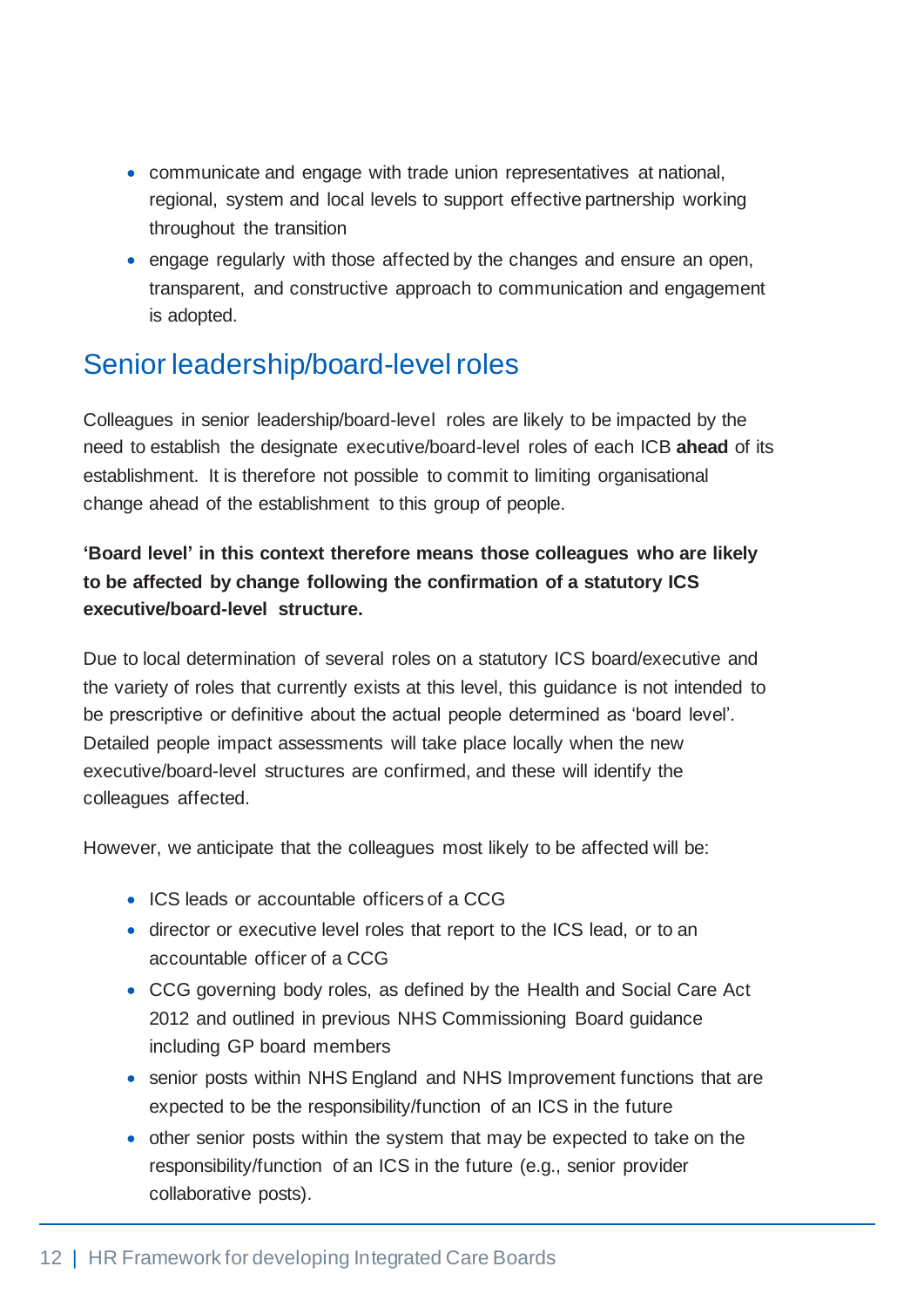Officer roles held under a contract for services including CCG lay members are not covered by the commitment, however, whilst the statutory body they were engaged by will no longer exist when ICBs are established, it is vital to retain their expertise and knowledge where possible.

All other employees, including those **engaged** in functions working in commissioning support units and clinical leads, are covered by the Employment Commitment.

The full [Guidance on the employment commitment](https://www.england.nhs.uk/wp-content/uploads/2021/06/B0724-employment-commitment-guidance-supporting-ics-v1.pdf) should be reviewed alongside this guidance document when implementing change and transition.

## <span id="page-15-0"></span>Section 1: Staff engagement and partnership working

The changes associated with the transition towards ICBs will involve the movement of thousands of colleagues to new organisations. The core principles outlined above refer to working in partnership with trade unions.

The expectation is for trade unions to be consulted by an employer at a local level as well as through the social partnership arrangements at national, regional and ICS level.

#### <span id="page-15-1"></span>1.1 National

A new sub-group of the national Social Partnership Forum (SPF) called the ICS Transition Partnership Group has been established to ensure robust partnership working at the national level. This group includes national trade union representatives from Unison, MiP, RCN and BMA, as well as employer representatives from CCGs, ICBs and NHS Employers. The terms of reference for the group and other information can be found at <https://www.socialpartnershipforum.org/>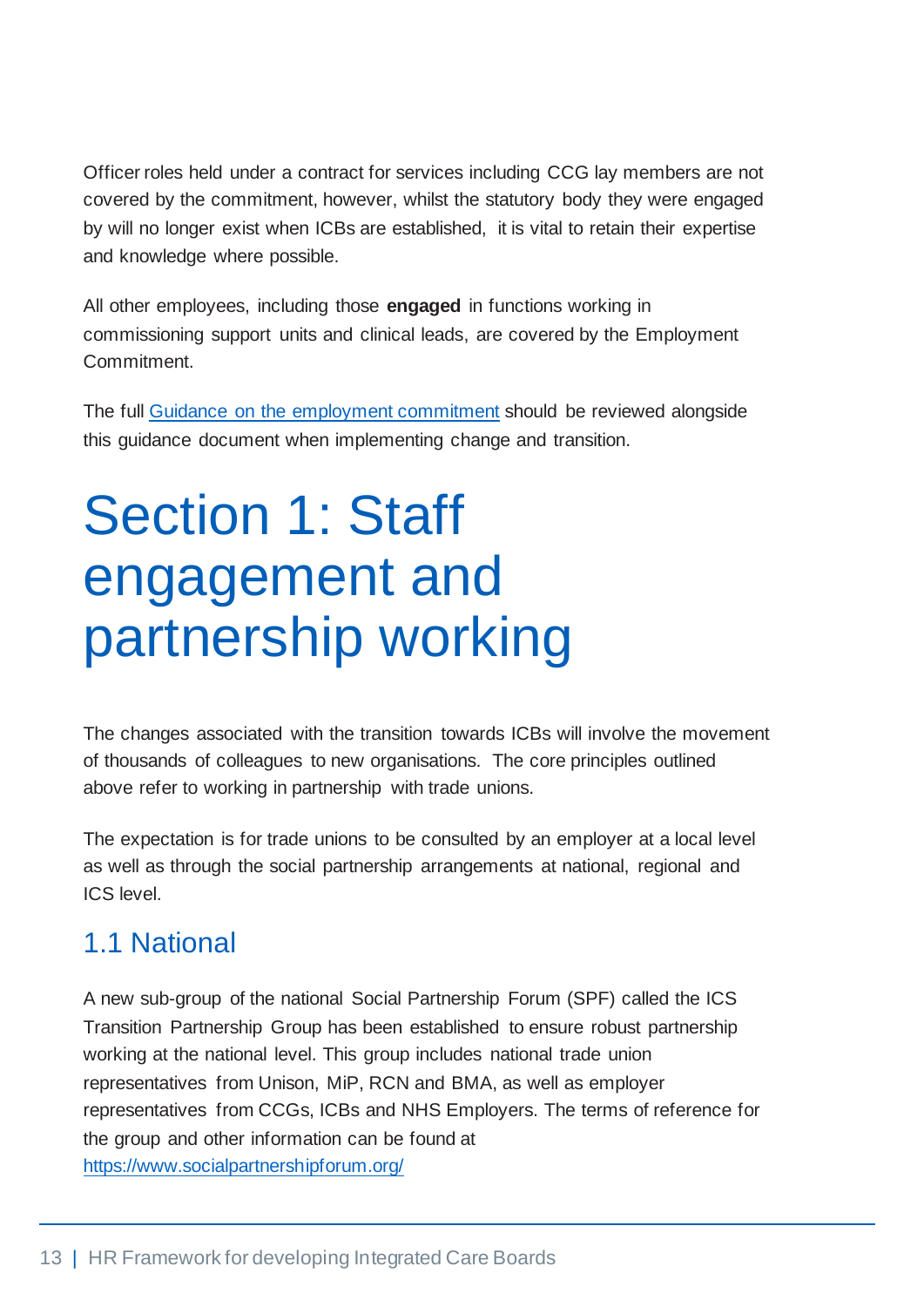## <span id="page-16-0"></span>1.2 Regional

Where regional SPFs exist, the aim is to develop their role in supporting systems and employers in their regions to maintain effective partnership working. It is anticipated that the role of regional SPFs will be:

- to ensure that the national messages are communicated appropriately to system and employer level forums
- support consistency of approach and understand reasons for difference
- share good practice and case studies across the region
- contribute to the development of national products by providing feedback from regional representatives to the national Transition Partnership Group.

## <span id="page-16-1"></span>1.3 ICS

In anticipation of becoming an employer, each ICS is encouraged to establish a partnership arrangement which enables effective employer partnership working with local trade union representatives. We recognise that ICS Social Partnership Forum's might also exist with partner organisation representation with a focus on the wider system workforce, people and culture elements.

### <span id="page-16-2"></span>1.4 Employer

There are legal requirements to consulting on these changes as well as locally negotiated HR and change policies and best practice principles for a change of this scale. Effective consultation and partnership working at employer level will be vital to ensuring organisations successfully manage the risks and challenges associated with the transition.

Organisations involved in the transition, in partnership with their relevant trade union representatives, will therefore:

- be responsible for the effective management of the transition at local level
- be conversant with any relevant policies, procedures, and guidance, including nationally agreed guidance
- agree locally how national guidance will be communicated and translated into CCG and/or system level HR plans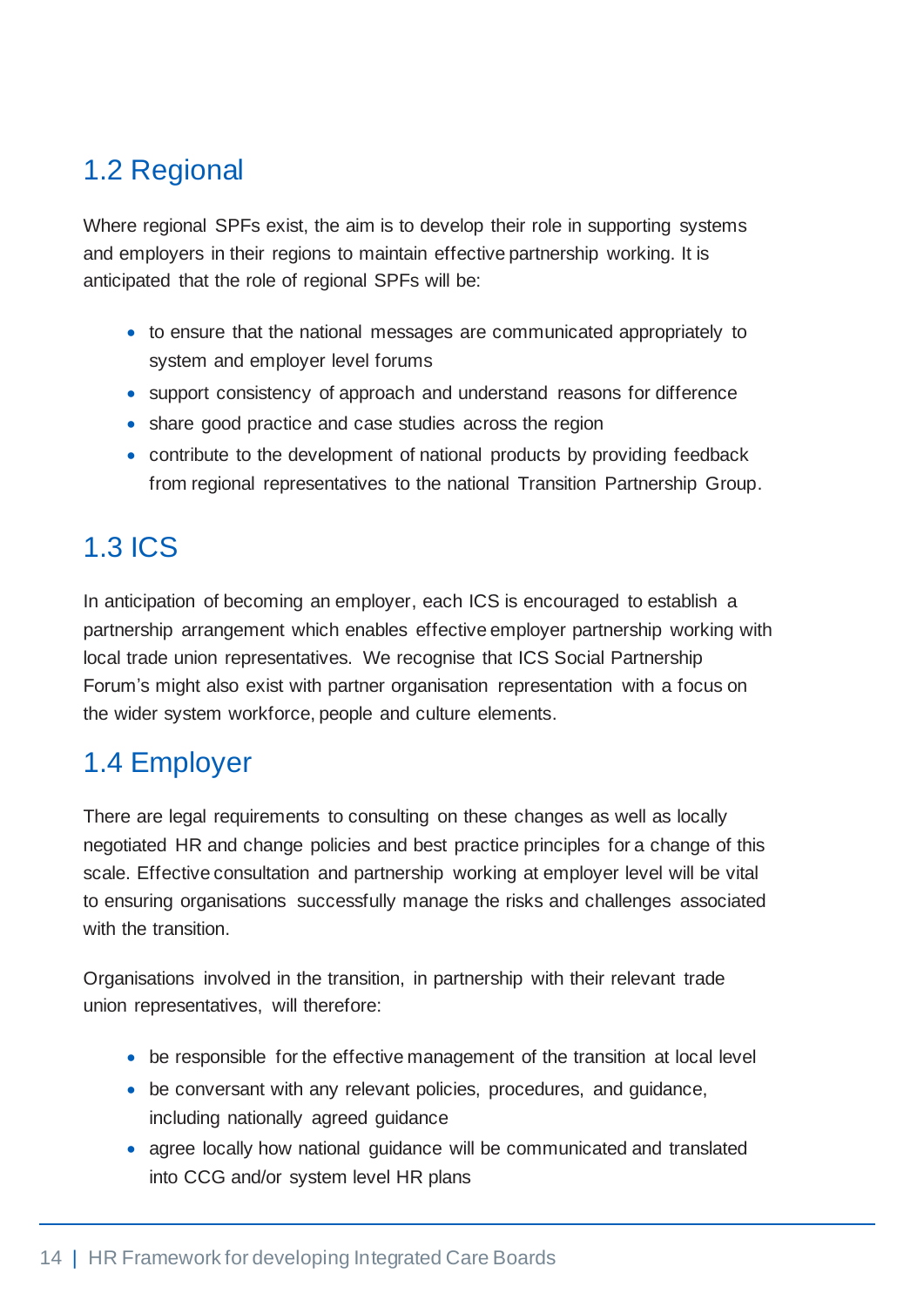• avoid local disputes by using the range of partnership working arrangements available across employer, regional and national level.

We recognise that due to their size some CCGs do not have local colleague-side representatives. In such circumstances the relevant area or regional trade union representatives should be engaged and consulted to agree appropriate representation and establish consultation forums during the transition process.

## <span id="page-17-0"></span>Section 2: Looking after our people

#### <span id="page-17-1"></span>2.1 Promoting health and wellbeing and supporting colleagues

We recognise that these changes will be taking place against a background of significant and ongoing challenges associated with COVID-19. It is therefore critical that organisations prioritise the health and wellbeing of all colleagues involved in the transition.

When planning the necessary change and transition programmes, the people impact assessment (see Section 5.2) should be undertaken to understand the potential impact on the health and wellbeing of the workforce. Early discussions and engagement should be undertaken with employees to test this thinking and to understand what support would be beneficial throughout.

The NHS People Plan also asks that all NHS colleagues have a health and wellbeing conversation and are supported to develop a personalised wellbeing plan. Both are important during change and transition. [A guide to health and wellbeing](https://www.nhsemployers.org/articles/health-and-wellbeing-conversations) conversations is available on the NHS Employers website.

The Employment Commitment is also made in the spirit of ensuring that our colleagues feel valued and supported during this transitional process as we know change can cause concern and anxiety. Uncertainty can also increase where there is a lack of control, voice and information, and a national change of this nature can compound this sense. We recommend the following steps to counteract this: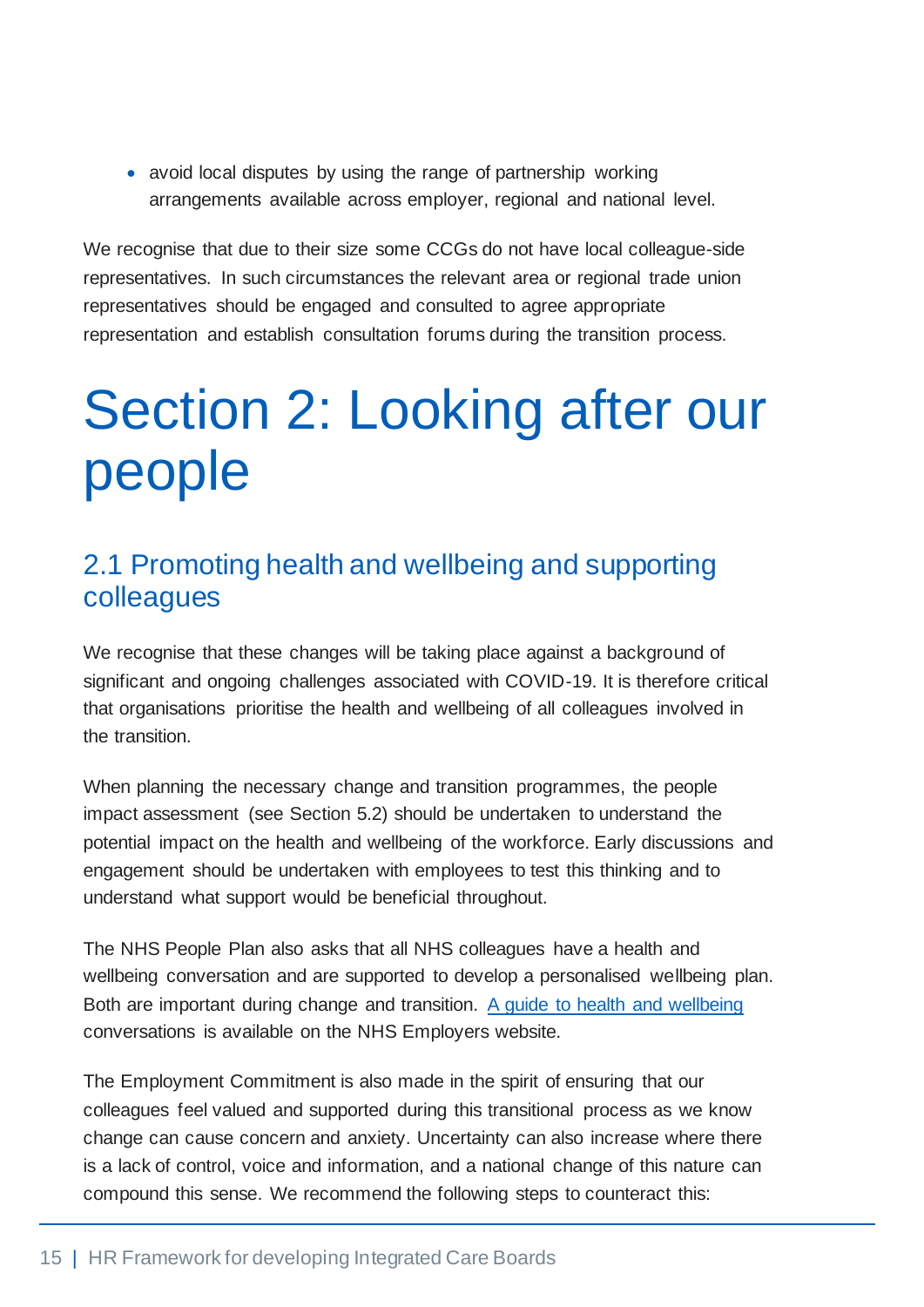- maximise the availability of career conversations for all colleagues with the aim of supporting them to think about and understand where they are in their career and what their ideal next steps will be
- enable colleagues voice, working closely with trade union colleagues to ensure that your trade union representatives are in a good position to support colleagues and represent members in various partnership forums
- provide regular information: supporting this transition with robust communications and engagement strategies is key to ensuring colleagues are well informed about the current situation and developments in the transition.

Support for all NHS colleagues to access in addition to that provided by organisations' employee assistance programmes is available on the [Our NHS](https://people.nhs.uk/)  [People](https://people.nhs.uk/) webpage.

#### <span id="page-18-0"></span>2.2 Support for senior leaders and 'board-level' post holders

Although senior 'board-level' roles are not covered by the Employment Commitment, it is critical that these colleagues are appropriately supported throughout the transition.

The approach should still be to minimise uncertainty and provide employment stability. However, there is a need to provide this in a different way, given the higher likelihood that the transition will affect colleagues in these roles.

The aim is to take a talent approach to this change. Our board-level leaders are colleagues who have led our organisations for many years and have achieved so much for patients and colleagues. It is crucial that, where possible, we retain our talented leaders and their experience and knowledge to ensure the future success of ICBs. Chapter 4 below provides further guidance on support for senior colleagues.

A dedicated resource has been developed on [Our NHS People](https://people.nhs.uk/senior-and-board-level-support-package/) website to support senior leaders and board level post holders throughout the development and transition towards statutory ICBs and employers and ICS's are asked to promote its availability locally.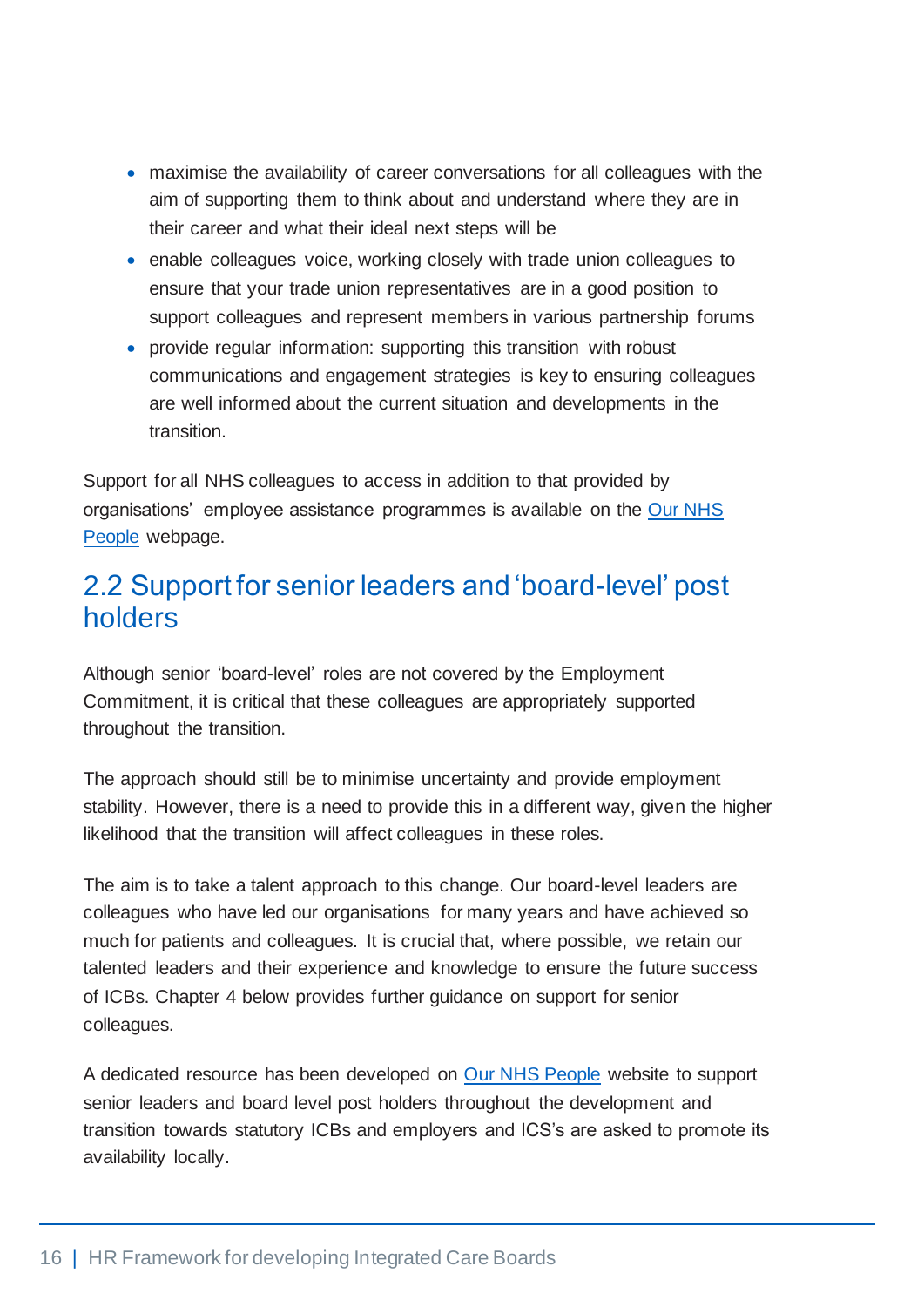## <span id="page-19-0"></span>2.3 Maximising talent

#### The talent approach has the following key aims:

- attracting and retaining the right people in the right roles and enable them to do their work in the right place
- value and support colleagues through transition and beyond
- enabling talent management at system level by embracing employment models, sharing agreements and passporting to create 'one workforce' that is agile and focused on our people's skills, experience, aspiration, and passion
- ensure a fair and equitable approach to recruitment and retention activities.

There are a range of interventions are needed to achieve these aims and national and regional talent teams with the Leadership Academy will work with local systems to ensure they are implemented.

In terms of talent management, systems and regions should work closely to ensure the appropriate processes are in place for good quality career conversations to happen, insight and data to be captured on workforce aspirations and actions to be taken to support people in their career journey. This work should link closely to the actions set out in the Section 3.2 on inclusive recruitment.

### <span id="page-19-1"></span>2.4 Supporting displaced senior leaders

While systems will seek to avoid any unnecessary change- we recognise that the transition from CCGs to ICBs will likely have a direct impact on senior leaders. ICBs must, therefore, ensure a package of support is available for displaced leaders.

Organisations should undertake proactive engagement with leaders affected by change and explore the impact on individuals as early as possible.

They should also adopt a flexible approach to seeking alternative employment for displaced leaders, recognising the wider benefits of retaining senior talent and skills for the health and care sector.

Tailored packages of support should be discussed and agreed with individuals, depending on their personal aspirations and circumstances.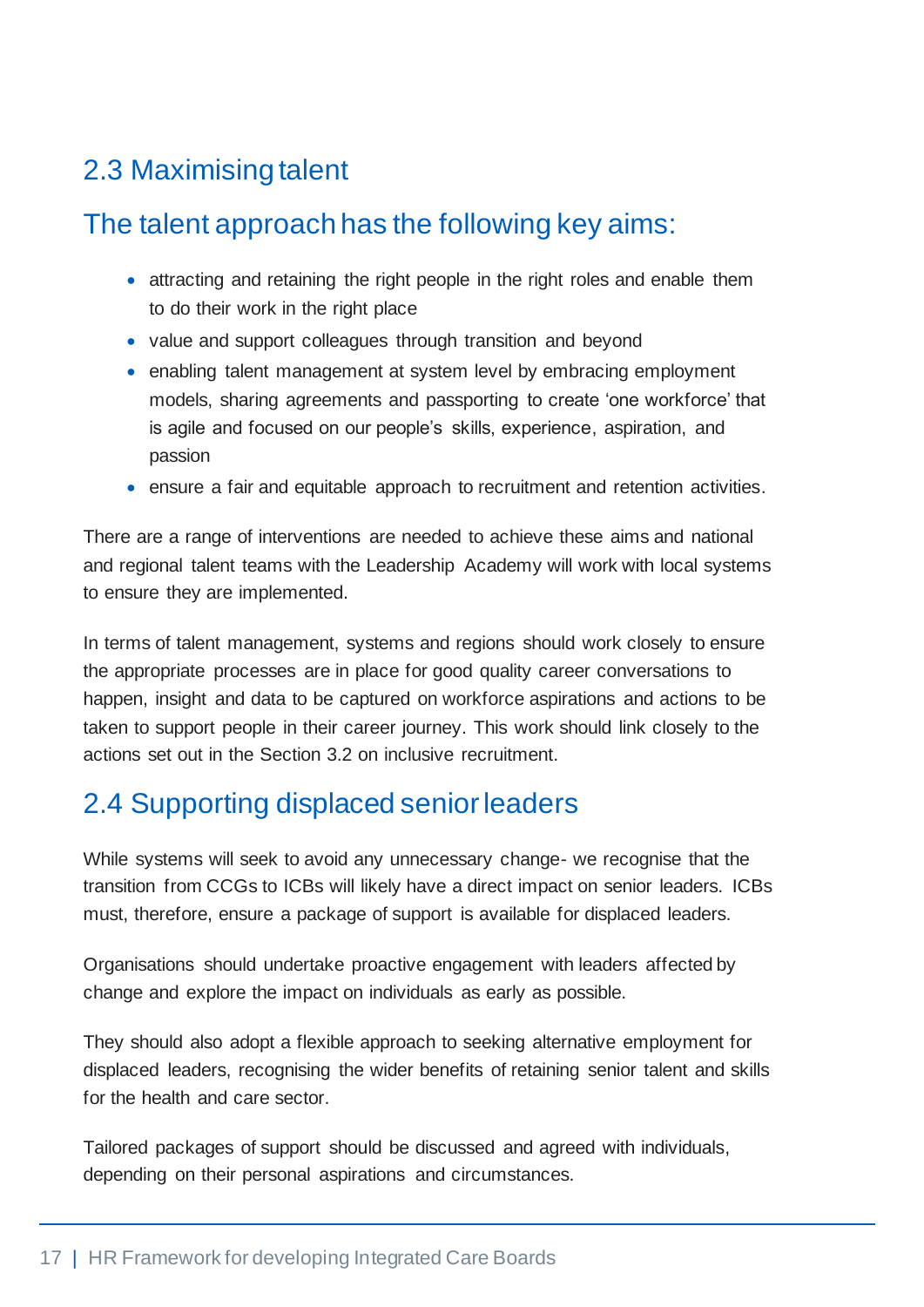## <span id="page-20-0"></span>2.5 Outplacement support

The need for outplacement support should be minimal but CCGs or ICBs post establishment may wish to consider procuring such packages for board-level employees who may benefit from independent career development support.

# <span id="page-20-1"></span>Section 3: Belonging in the NHS

### <span id="page-20-2"></span>3.1 Filling of posts in transition

Transparency of approach and equality of access to opportunities are vital during this transition and will impact on the feeling of belonging to the 'one workforce' of the future ICS.

We recommend ICBs and CCGs set out their approach to filling vacancies that arise. This is for regional and local determination and there is no national mandate to operate any recruitment freezes. The national ambition is for the work to continue with minimal disruption and therefore permanent replacements below board level might be appropriate. While CCG colleagues will transfer over to the new organisation by way of a transfer scheme made by NHS England, there will be occasions where undertaking a recruitment process is necessary, particularly for new roles that are not currently employed in the existing organisations.

Before proceeding the systems should determine a clear and transparent process for recruitment that maximises opportunities for existing colleagues within the system, aligns with local policies and procedures and promotes fairness and equity.

Where it is deemed necessary to externally recruit for a post, this will only proceed following consideration of any transferred senior staff whose roles may otherwise be at risk.

#### <span id="page-20-3"></span>3.2 Inclusive approach to recruitment and talent

Once ICBs are established as new statutory employers, they should ensure that their recruitment process and practices are consistent with this guidance.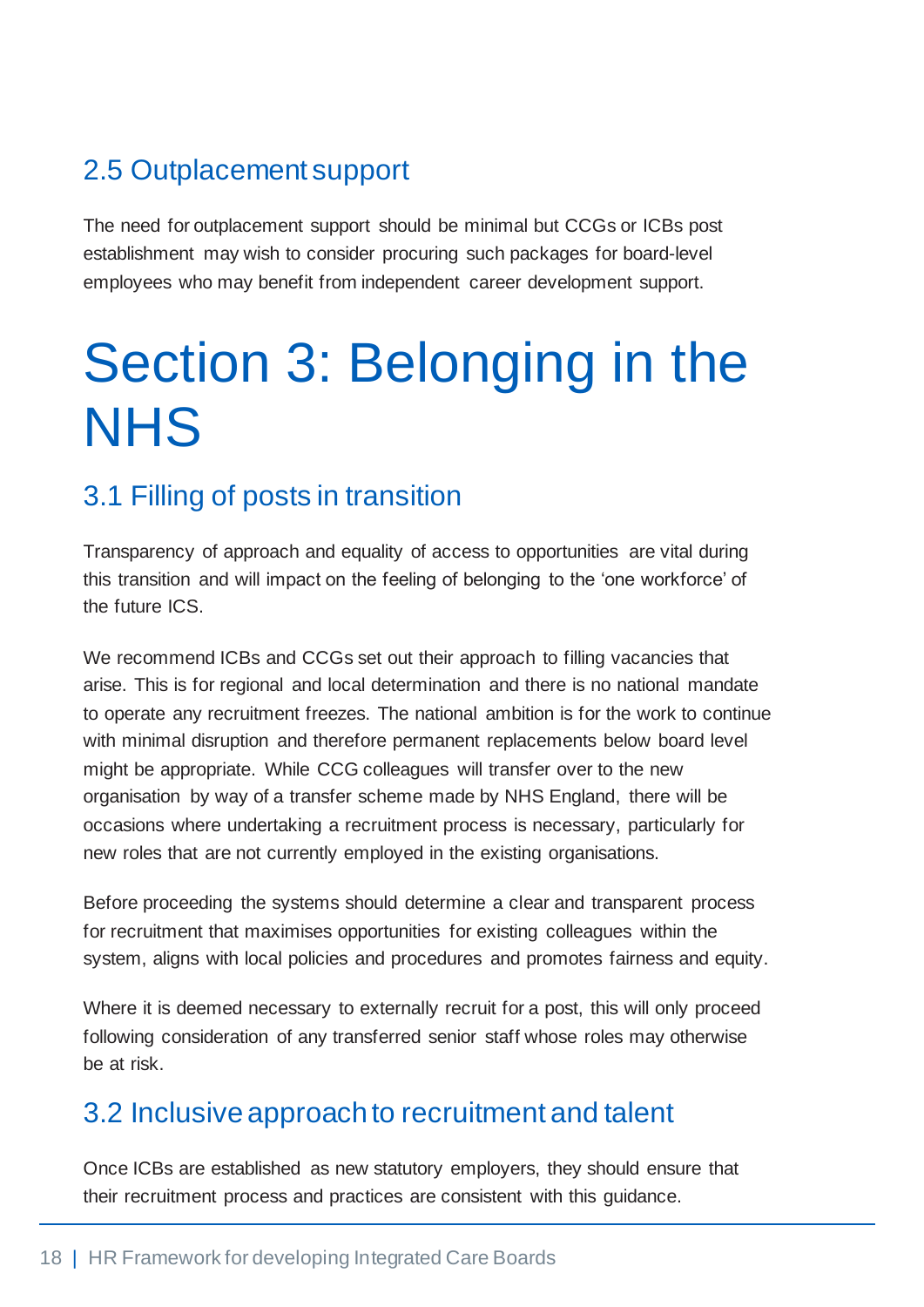The NHS People Plan outlines that employers in partnership with staff representatives should overhaul recruitment and promotion practices to ensure the workforce reflects the diversity of communities, and regional and national labour markets.

To deliver this outcome six high-impact actions for inclusive recruitment and promotion have been developed. These are expected to bring positive and rapid progress on inclusive recruitment and promotion and sit underneath the NHS People Plan actions that invite organisations to:

- **ensure board-level senior managers own the agenda** as part of wider culture change in NHS organisations, with improvements in representation
- promote 'explanation and accountability' to **ensure fairness during selection processes**
- **create talent panels with fair, inclusive, and transparent values**
- **enhance inclusive recruitment and promotion practice support**
- overhaul the candidate selection process with **training on fair and inclusive practices**
- adopt resources, guides, and tools to **have productive conversations on core inclusion topics**, such as disability and race.

Further detail on the actions, including intended outcomes and measures and how they link to race equality standards, can be found in Appendix 4.

We published an evidence-based case study pack, Inclusive Recruitment: Leading [Positive Change,](https://www.nhsemployers.org/sites/default/files/media/Inclusive-recruitment-leading-positive-change_0.pdf) in collaboration with NHS Employers in April 2021. Learnings from the evidence-led work can be used for other areas and we encourage a system approach to the adoption of the six actions. As ICBs develop, we are in a unique position to harness opportunities that will ensure equality, diversity and inclusion are at the forefront of next generation NHS workforce design.

### <span id="page-21-0"></span>3.3 Appointing to senior leadership roles

Getting the right leadership in place for each new ICB will be critical to its ongoing success. Systems should therefore consider how they will recruit to the new leadership positions.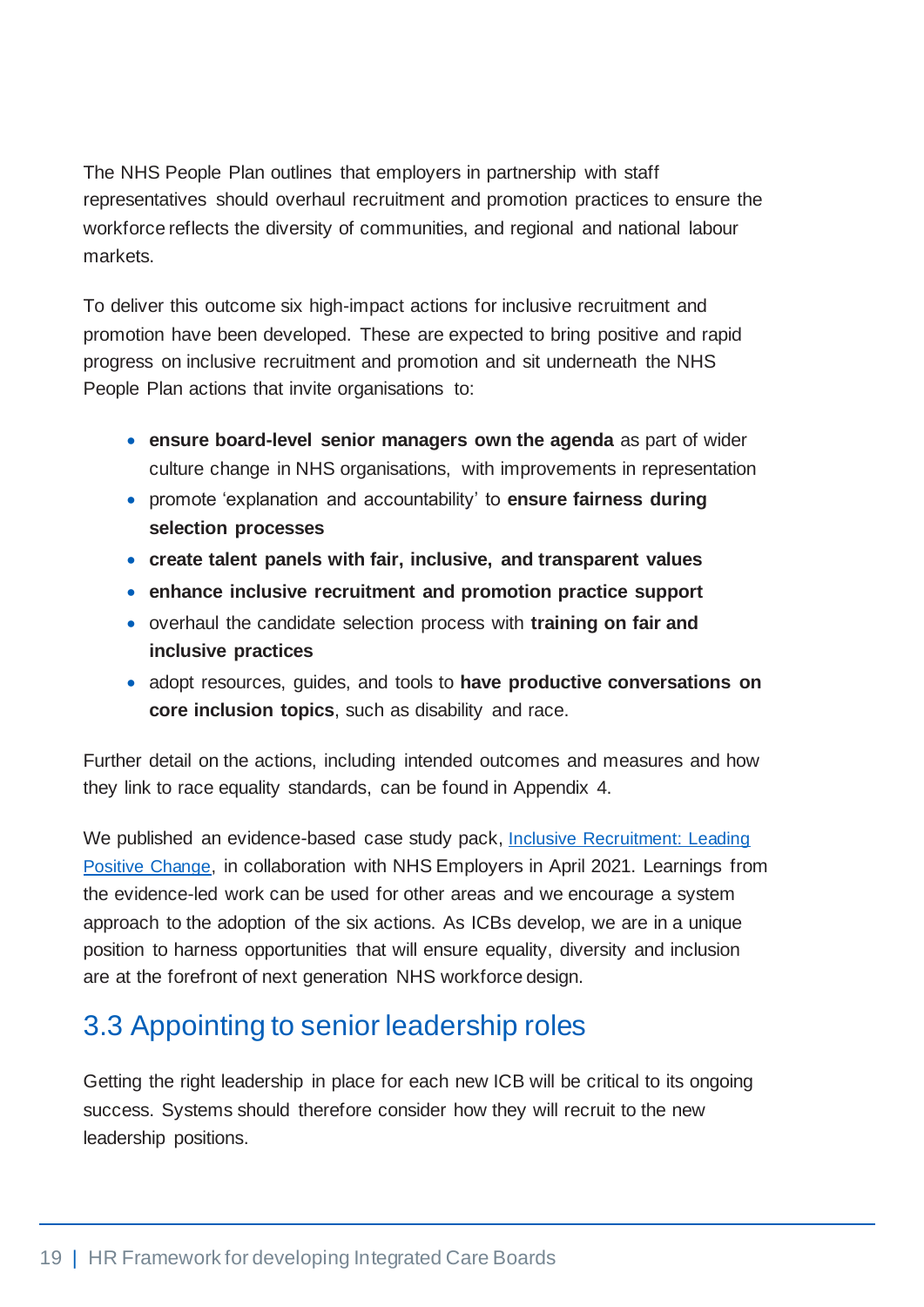As part of its transitional arrangements and plans, each developing ICS should also set out its aspirations to address any underrepresentation across the entire range of characteristics where necessary. Reference to the baseline people impact assessment (see section 5.2) will identify the current situation and where underrepresentation exists.

Due to the direct impact these changes will have on existing leadership teams the ICB will need to consider whether senior leaders already working within the system should be 'ring-fenced' or 'pooled' for specific roles, on a role by role basis. ICBs are significantly different statutory organisations and many of the senior roles will not be deemed similar to existing roles.

All senior appointment processes including the designate chief executive and those reporting to the chief executive must have appropriate representation from the relevant NHS England and NHS Improvement regional team. Professional or qualified roles must also be represented by a member of the relevant profession from NHS England and NHS Improvement. All panels must have a diverse make up in line with the commitments outlined in the [NHS People Plan.](https://www.england.nhs.uk/wp-content/uploads/2020/07/We-Are-The-NHS-Action-For-All-Of-Us-FINAL-March-21.pdf)

Where ICSs undertake external open recruitment processes for key leadership roles an appropriate attraction strategy should be considered to attract the best candidates possible. ICSs may wish to consider the use of external executive search agencies and Commissioning Support Units.

Advice should be sought from HR throughout any recruitment process.

#### <span id="page-22-0"></span>3.4 Advancing equality, diversity and inclusion

As outlined in the [NHS People Plan,](https://www.england.nhs.uk/wp-content/uploads/2020/07/We-Are-The-NHS-Action-For-All-Of-Us-FINAL-March-21.pdf) there is strong evidence that where an NHS workforce is representative of the community it serves, patient care and the overall patient experience are more personalised and better. Therefore, a focus on advancing equality and fairness must lie at the heart of all decision-making.

The equality, diversity and inclusion priorities identified for 2021/22 focus on two strategic areas:

1. **The need for NHS employers, including system leaders, to increase ethnic minority representation within each employer and to encourage rapid and focused corrective actions delivered by:**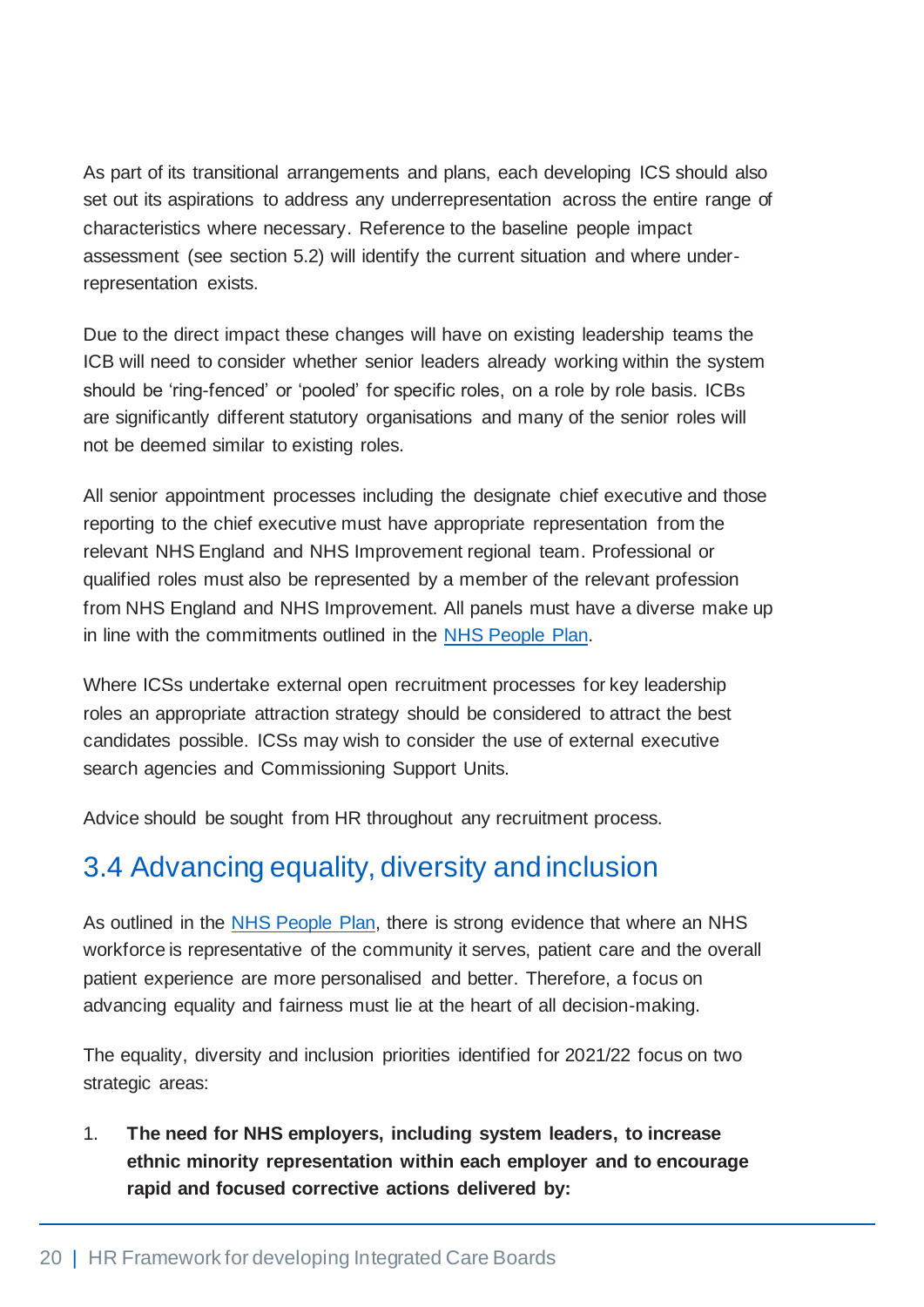- refreshing [model employer](https://www.england.nhs.uk/wp-content/uploads/2019/01/wres-leadership-strategy.pdf) goals to improve racial disparity ratios in the workforce, by setting target metrics at employer/system level and supporting employers/systems to accelerate progress towards these goals
- implementing inclusive recruitment and promotion practices across the NHS to ensure a more diverse and inclusive NHS workforce by rapid implementation of the six high impact actions
- enabling a compassionate and inclusive culture by establishing an online community of practice among leaders and refreshing the national culture leadership programme
- 2. **Raising the profile and voices of ethnic minority colleagues so that they can contribute effectively to decision-making in their organisation, delivered by:**
	- ensuring the needs of ethnic minority colleagues are met as we move from response to recovery and restoration through lived experience events, cataloguing lessons learnt and reflecting on what innovations need to be embedded
	- continuing to strengthen and support growth of high-performing staff networks, including by establishing staff network governance frameworks and best practice guidance for all networks
	- supporting leaders and line managers to become empowered to hold productive discussions on race, health and equality within their organisation.

While there is a continuing focus on furthering these strategic priorities, ICB equality and diversity plans should be representative of all protected categories.

Employers are responsible for ensuring that all decisions are taken with due regard to relevant employment law, equality legislation and the public sector duty to ensure that decisions are fair, transparent, accountable, evidence-based and consider the needs and rights of the workforce.

Throughout the transition organisations will be required to demonstrate their commitment to and provide assurance on their plans to advance equality, diversity and inclusion.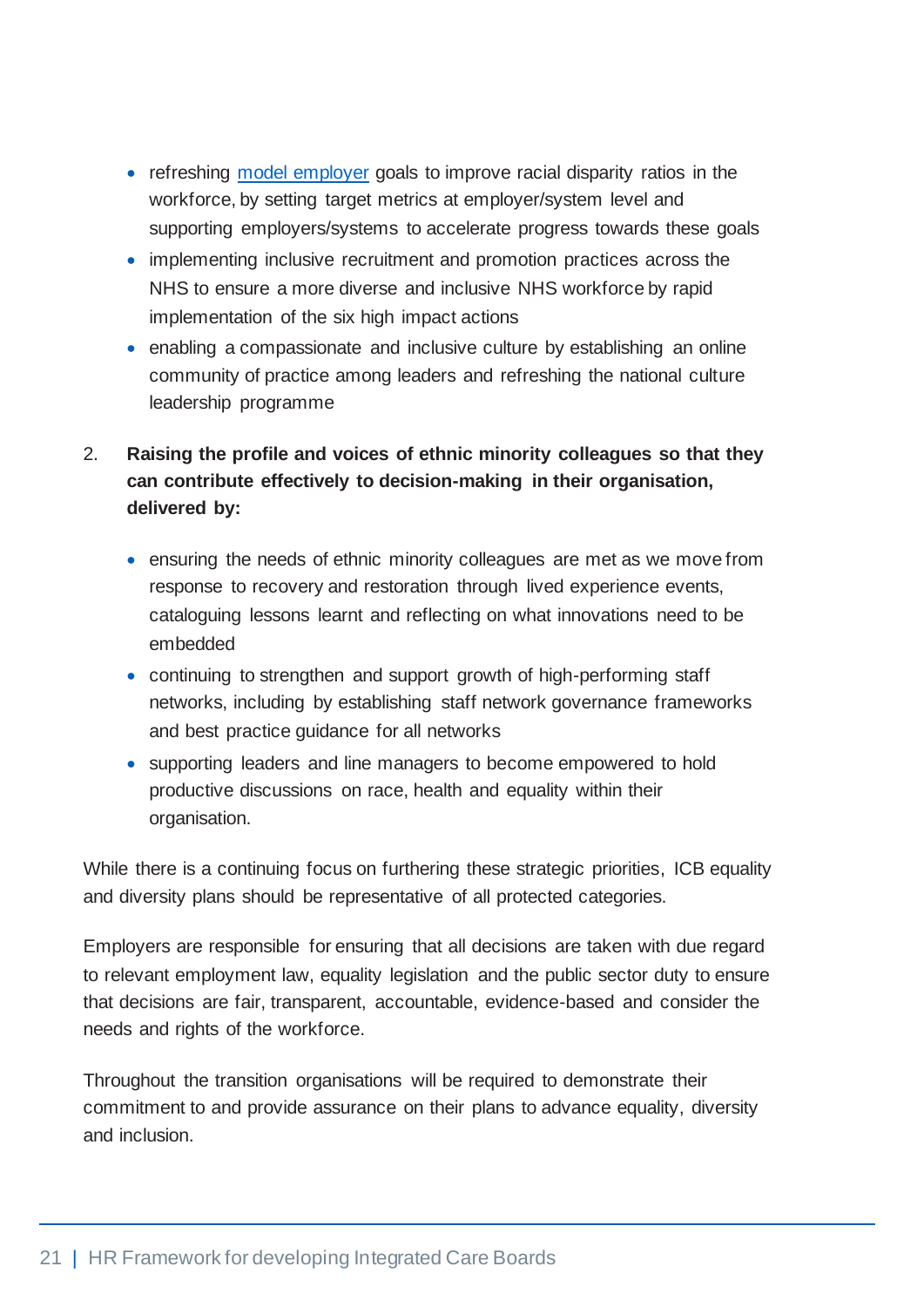## <span id="page-24-0"></span>3.5 Equality training

All key decision-makers, including interview panel members and senior managers, should have received training in best practice for diversity in equality considerations, cultural competence and related current legislation. In the run up to the proposed changes, employers should ensure that senior managers have received refresher training if necessary.

#### <span id="page-24-1"></span>3.6 Assessing the impact of change on equality

Procedures should be designed to support diversity and equal pay with due regard to equality legislation and ensure that there is no unlawful direct or indirect discrimination, victimisation or harassment against any individual or group of employees. All proposed changes should be accompanied by an equality impact assessments (EQIA), which should include an analysis of the equality and rights impact of any changes on the workforce.

We recommend that an EQIA is conducted at different points in the transition process to support monitoring of equality impacts over time. This should include during the initial people impact assessment (see Section 5.2), as well as when decisions are taken as a result of formal consultation and when roles are being and have been recruited.

Employers must keep records of the decisions they take during this period of change which affect the employment of groups and individuals. They should use these records to monitor the decisions they make to ensure no direct or indirect discrimination and report on those decisions.

### <span id="page-24-2"></span>3.7 Staff networks

Organisations should also engage and communicate with established staff networks and ensure governance arrangements support staff networks to contribute to and inform decision-making processes. Where staff networks are not established, the development of other appropriate networks should be supported.

### <span id="page-24-3"></span>3.8 Leadership diversity

In establishing the new leadership team for each ICB, organisations should outline their aspirations and intentions regarding leadership and board diversity, aligned to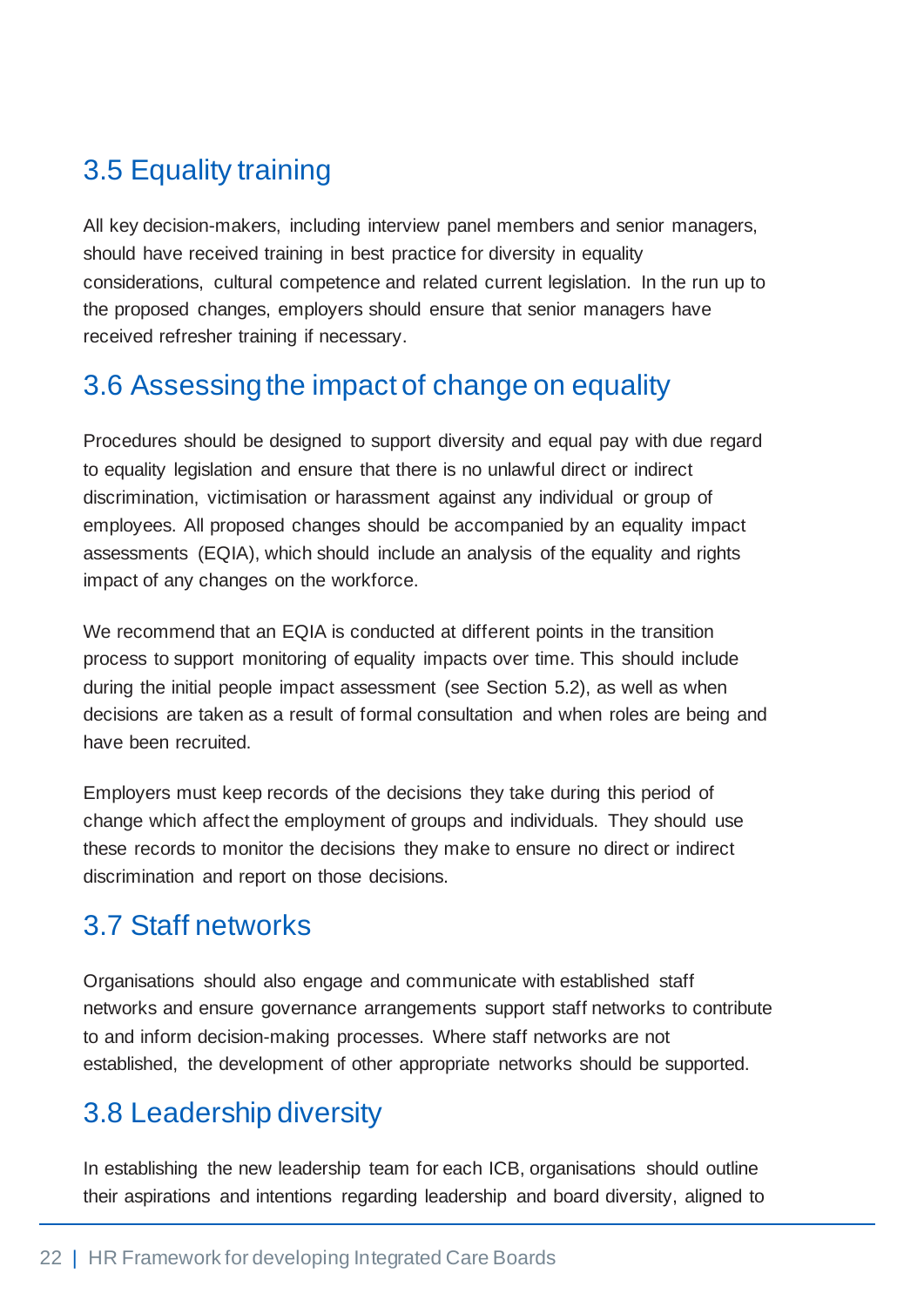the aims in the [model employer](https://www.england.nhs.uk/wp-content/uploads/2019/01/wres-leadership-strategy.pdf) guidance. In developing the new ICBs, all organisations must work together to ensure that new leadership teams are diverse and representative of the communities they serve. As part of its transitional arrangements and plans, the developing ICB should also set out its aspirations to address any underrepresentation across the range of characteristics.

## <span id="page-25-0"></span>Section 4: Managing the change for board-level colleagues

#### <span id="page-25-1"></span>4.1 Management of change process within CCGs

CCGs as sending employers will be expected to follow their own organisational policies on managing organisational change and apply these to any change processes that take place ahead of establishment. This includes board-level changes.

#### <span id="page-25-2"></span>4.2 Management of change at board level

While board-level roles are not covered by the employment commitment, it is critical that these colleagues are appropriately supported throughout the transition.

Our board-level leaders are colleagues who have led our organisations for many years and have achieved so much for patients and colleagues. It is crucial that, where possible, we retain our talented leaders and their experience and knowledge to ensure the future success of ICBs. A co-ordinated approach at national, regional and system level is being developed to provide this.

If someone is dismissed by a sender (transferor) organisation before a TUPE transfer because there is no role for them in the receiver (transferee), their dismissal is likely to be automatically unfair. The expectation is therefore that boardlevel colleagues will transfer to ICBs along with other colleagues. Discussions about roles and responsibilities for CCG and ICB board-level colleagues should begin in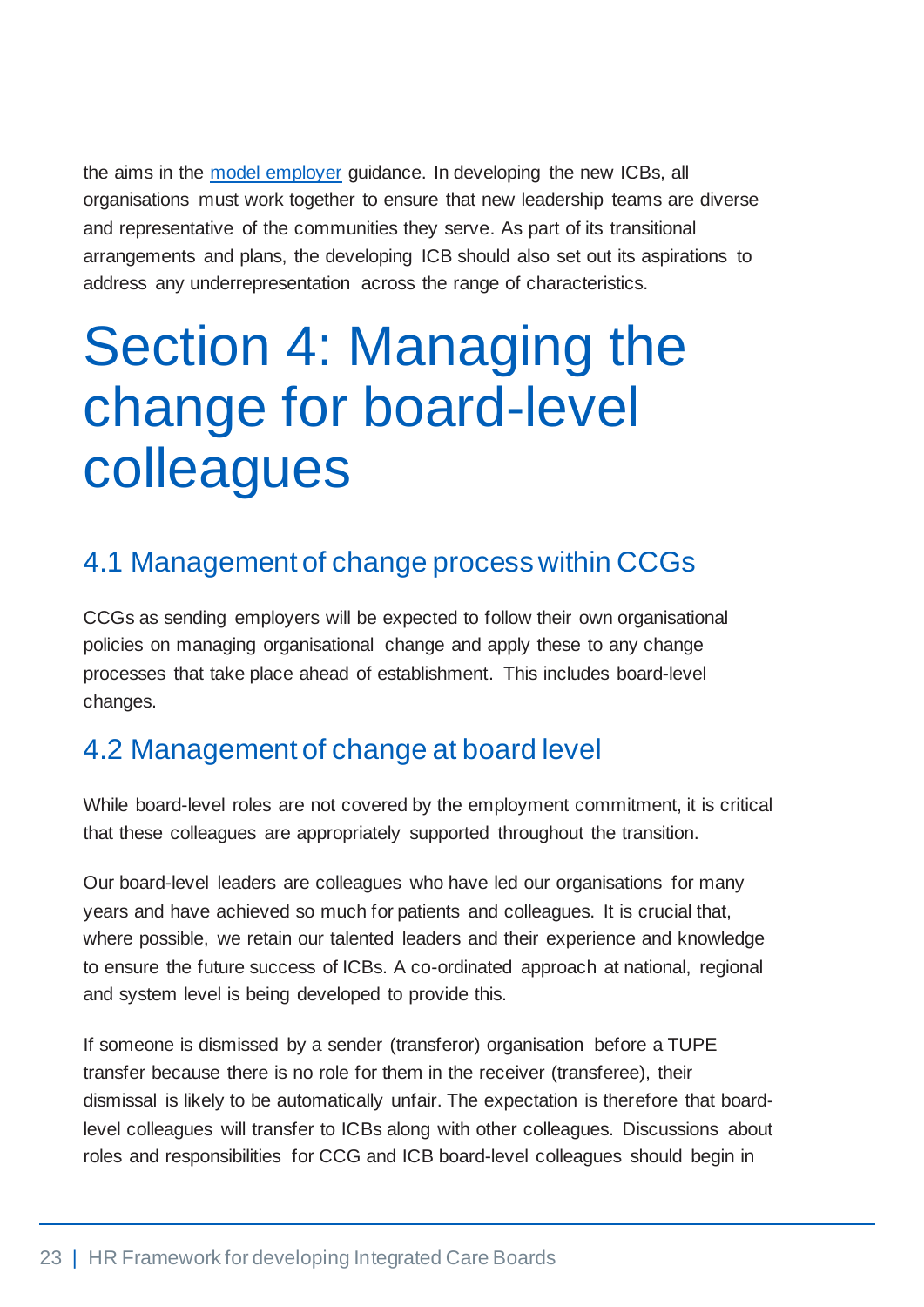good time before the transition, with a view to securing alternative roles by agreement wherever possible, having regard to the principles in Section 3.

The aim in this change is to retain as many people as possible, however, where suitable alternative roles cannot be identified for senior colleagues, either locally or in the NHS regionally and nationally, and following full and timely consultation, redundancy on contractual terms may be appropriate.

Colleagues will be expected to work out their notice period and will be supported to do so by their ICB and NHS England and Improvement Regions.

Any redundancies will be implemented by the receiving ICB. The appropriate approvals should be sought through local remuneration committees and through the exit payment approval process within the [Guidance on public sector exit payments](https://assets.publishing.service.gov.uk/government/uploads/system/uploads/attachment_data/file/989770/SPECIAL_SEVERANCE_GUIDANCE_v3_FINAL.pdf?mkt_tok=OTM2LUZSWi03MTkAAAF9nZIdA-yfEnvdL7v9PJQ0UBqd_2HWTQOfScfP2kfebWYEeQtmYH24WuRFmBF3ty47UwRl4SPuMAwJNDHLMSBH-H22vsZBKI9RMYHSpCmOyMAsDg) (see Section 4.5). Demonstration of a comprehensive exploration of suitable alternative employment across the NHS will be a minimum requirement.

#### <span id="page-26-0"></span>4.3 Management of the change business case

Planning for formal organisational change for board level colleagues is required ahead of establishment, so it is important for a management of change business case to be prepared in accordance with local organisational change policies as soon as the new executive structures are confirmed The business case should include:

- People Impact Assessment showing who is in scope and the proposed impact
- managing formal change including pooling arrangements, recruitment and selection standards and approaches, appointments processes and timetables,
- employee and trade union communication, engagement and formal consultation arrangements
- supporting employees going forward including due consideration for health and wellbeing
- arrangements for the redeployment of any employees displaced as a result of the transfer
- processes for resolution of disputes
- legal risks arising from the timing of organisational change processes.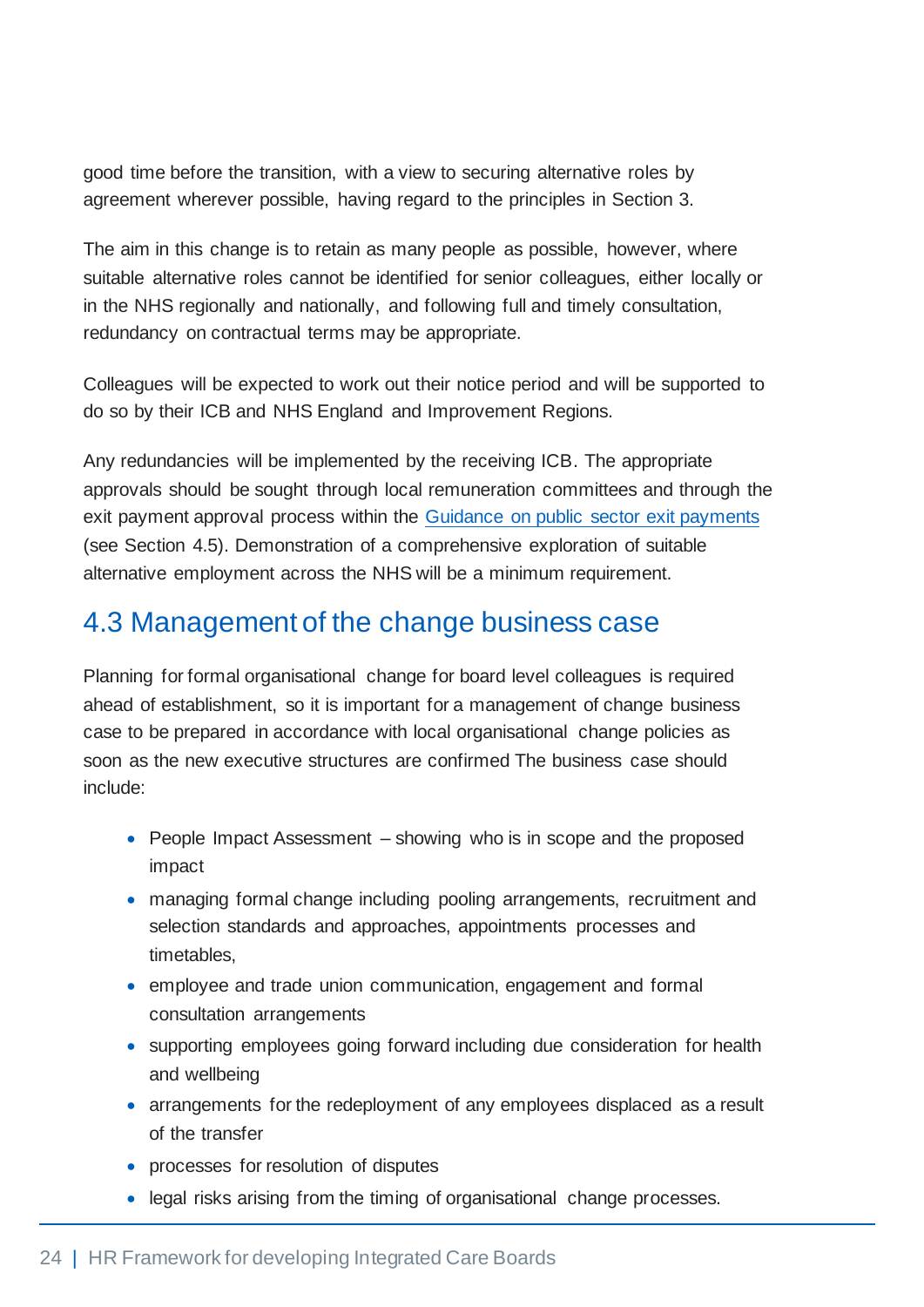#### <span id="page-27-0"></span>4.4 Board-level colleagues on fixed-term contracts

Some board-level colleagues will be employed on fixed-term contracts, which will transfer under TUPE in the same way as any other employment contract. If a contract is due to expire immediately before the transfer, careful consideration should be given to whether it should be renewed, allowing the individual concerned to transfer to the ICB. If the CCG allows a fixed-term contract to expire because the individual is identified as not having a role in the ICB, their dismissal is likely to be automatically unfair. The legal liability for any automatically unfair dismissals in this situation would transfer to the relevant ICB.

#### <span id="page-27-1"></span>4.5 Guidance on exit and special severance payments

Special severance payments are any payments made on termination of employment to employees, office holders, workers and contractors which do not correspond to an established contractual, statutory or other right. This would therefore not include statutory or contractual redundancy pay, or pay for untaken annual leave, but is likely to include:

- any payments reached under a settlement agreement
- write-offs of any outstanding loans
- any special leave, such as gardening leave
- honorarium payments or gifts
- payment in lieu of notice (PILON).

**HM Treasury updated its [Guidance on public sector exit payments](https://assets.publishing.service.gov.uk/government/uploads/system/uploads/attachment_data/file/989770/SPECIAL_SEVERANCE_GUIDANCE_v3_FINAL.pdf?mkt_tok=OTM2LUZSWi03MTkAAAF9nZIdA-yfEnvdL7v9PJQ0UBqd_2HWTQOfScfP2kfebWYEeQtmYH24WuRFmBF3ty47UwRl4SPuMAwJNDHLMSBH-H22vsZBKI9RMYHSpCmOyMAsDg) in May 2021. The guidance sets out the government's position on the use of special severance payments including:**

- the criteria employers should consider before making a special severance payment
- the control process for relevant special severance payments
- the transparency requirements for special severance payments.

Chapter 3 of the guidance provides detailed provisions for the approval process. These include: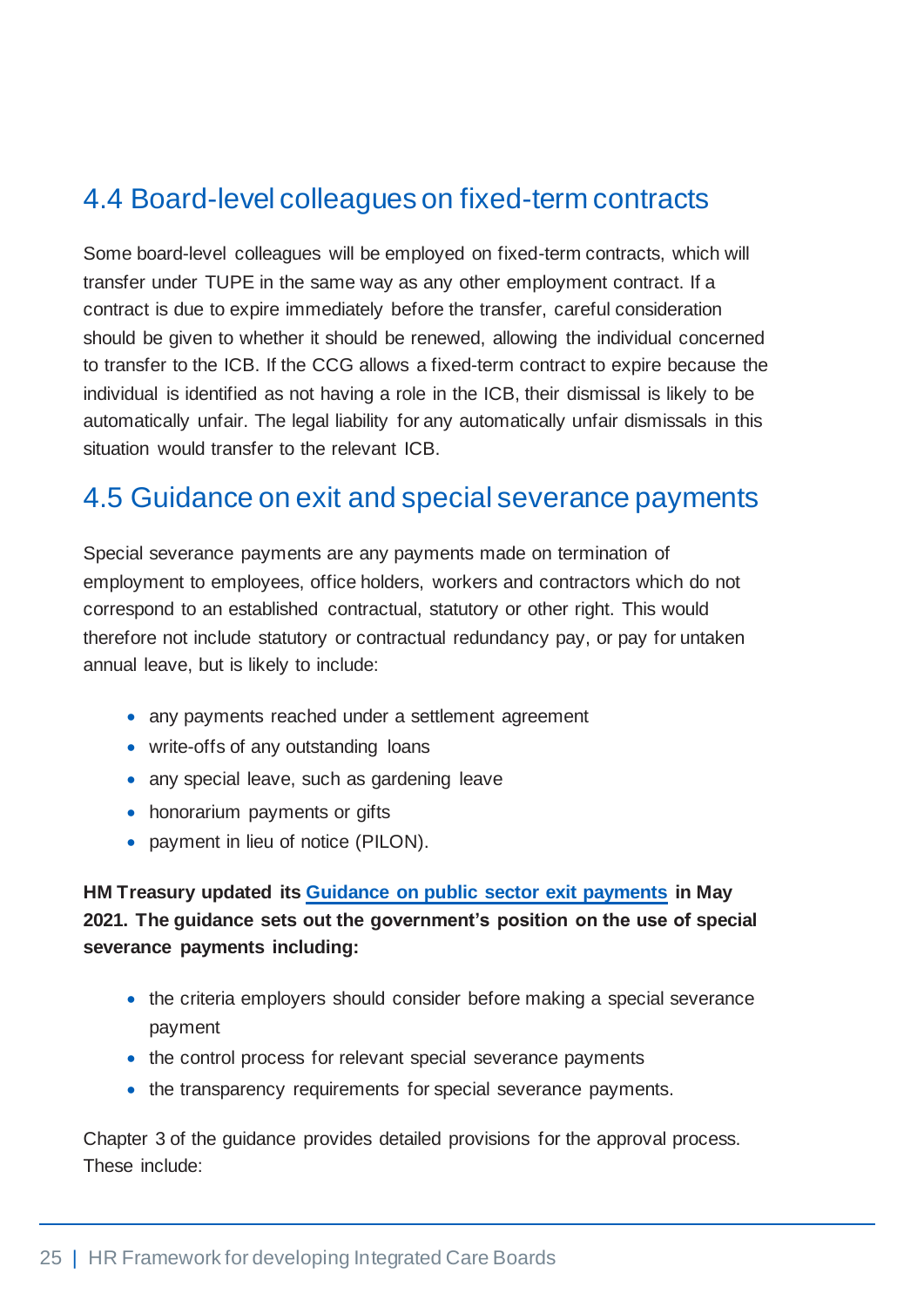- securing HM Treasury approval before any offers are made, either in writing or verbally
- securing ministerial approval for an exit package, including special severance payments, which is £100,000 or more and/or where the individual earns over £150,000.

Payment in lieu of notice (PILON) may constitute a special severance payment, depending on whether the payment is permissible under the terms of an individual's contract. We do not expect PILON will be used during this change and transition process on the basis that public sector employers are responsible for ensuring that special severance payments are made only when there is a clear justification for doing so, represent value for money and are fair to taxpayers who fund them.

#### <span id="page-28-0"></span>4.6 Disestablishing CCG governing bodies

CCGs will be abolished under the proposed new legislation, and their functions will be largely subsumed into the functions of the new ICB. CCG governing bodies will cease to exist on abolition of CCGs. Any employed members of governing bodies will be within the scope of transfer schemes applying to all CCG employees and should be included in the formal management of change process.

Members of governing bodies who hold contracts for services are not employees and will not be within the scope of TUPE, COSOP or any statutory transfer scheme. It will be for local employers to assess the ongoing nature of these contracts for service, but those that are planned to continue beyond the date of transfer should transfer from the CCG to the ICB.

CCGs should undertake a review of contracts for services with a view to determining when notice of termination should be given to avoid Governing Body contracts of service expiring prior to the target date for establishment of ICBs or the need to pay in lieu of any unexpired notice when CCGs are disestablished.

Lay members and other office holders who are interested in continuing to support the NHS in a non-executive role should contact [nhsi.chairsandneds@nhs.net](mailto:nhsi.chairsandneds@nhs.net) to be included in a talent database held by NHS England and NHS Improvement's Talent and Appointments Team which oversees appointments to NHS non-executive director roles.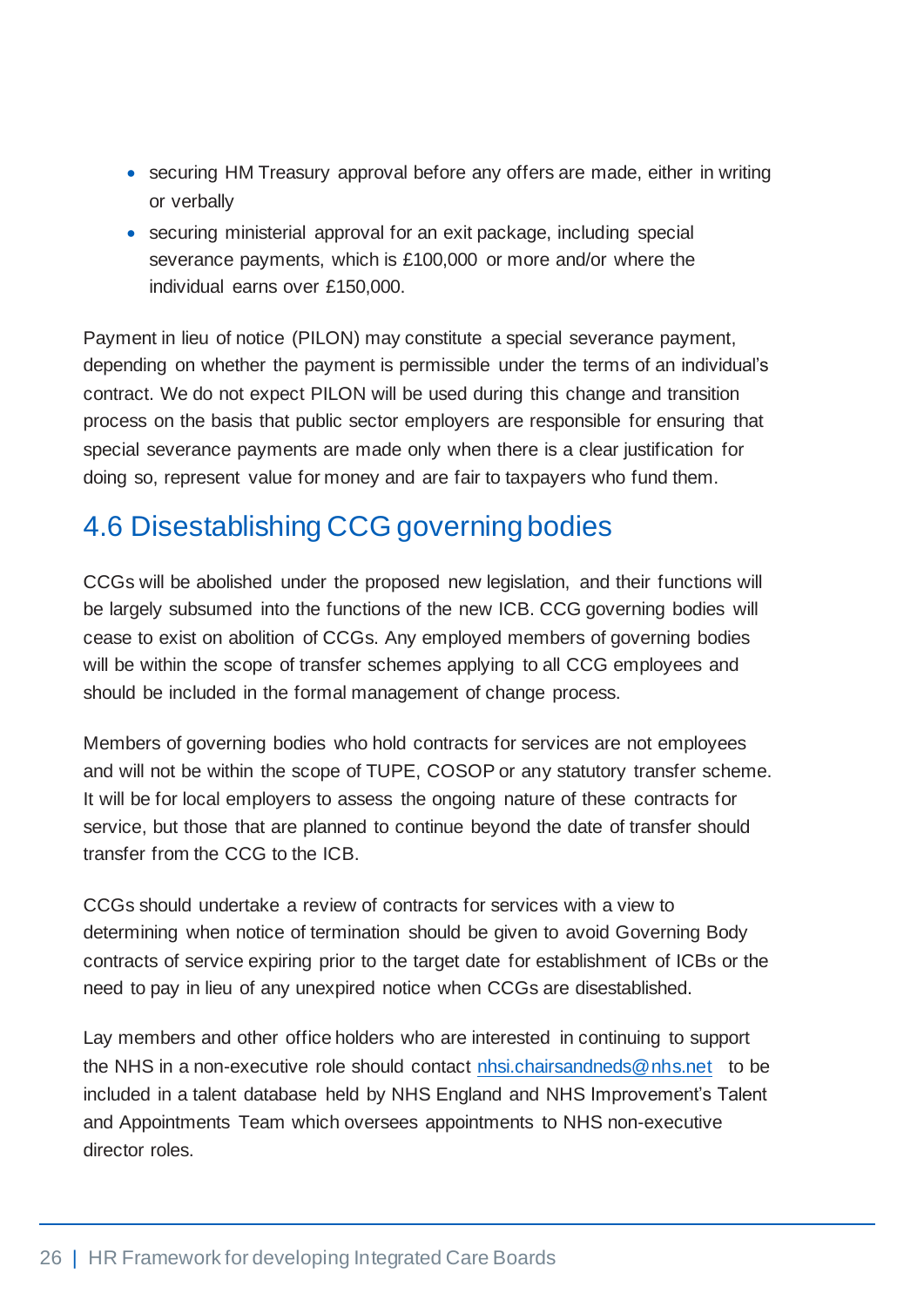# <span id="page-29-0"></span>Section 5: Safe transfer for all people

This section sets out how the change and transition process should be approached to facilitate the safe and effective transfer of people between CCG, or other NHS Body senders and ICB receivers in line with the agreed change and transition approach.

[Integrating care: Next steps to building strong and effective integrated care bodies](https://www.england.nhs.uk/wp-content/uploads/2021/01/integrating-care-next-steps-to-building-strong-and-effective-integrated-care-systems.pdf)  [across England](https://www.england.nhs.uk/wp-content/uploads/2021/01/integrating-care-next-steps-to-building-strong-and-effective-integrated-care-systems.pdf) highlighted that the transition and change processes associated with the development of ICBs should be characterised by care for our people and no distraction from the 'day job'.

All functions currently undertaken by CCGs will move to the new ICB and will then evolve over time to focus on system priorities and ways of working. A few functions will be more directly impacted, principally those of chief officers of CCGs, CCG leadership/executive teams, governing bodies and board members. The immediate priority will be the continuation of the good work being carried out by the current group of colleagues and we will promote best practice in engaging, consulting and supporting the workforce during a carefully planned transition, minimising disruption to colleagues.

Except for senior leadership and board level posts, which will be more directly impacted by the transition (see section 4.2 above), organisations should use the Employment Commitment to allow enough time to balance current delivery challenges, with the development of the functions of the future ICS. The Employment Commitment asks organisations to minimise disruption and avoid organisational change for colleagues below board level ahead of establishment.

#### <span id="page-29-1"></span>5.1 Mechanism of transfer

**The scope of this section relates to CCG colleagues and those engaged in ICS work whether employed by a CCG or another NHS organisation. The employment models for affected NHS England and Improvement colleagues are covered in section 5.7.**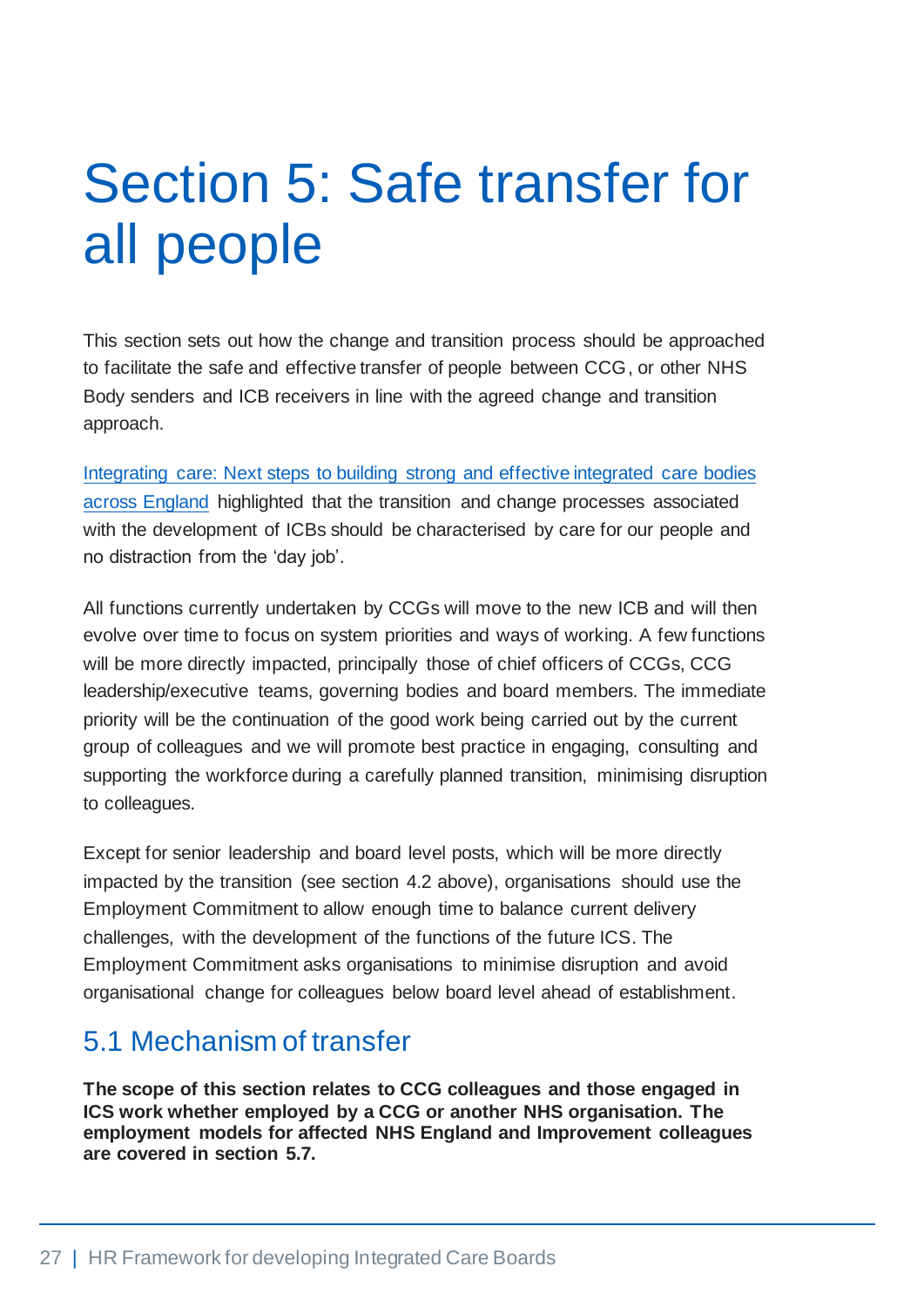The mechanism to transfer NHS staff deemed to be in scope of transfer to the newly established ICBs on the expected date of establishment will be a transfer scheme made by NHS England (see section 5.1.1). Early drafts of the legislation linked the transfer scheme to colleagues employed by CCGs, but this has now been broadened to include those who will transfer from other NHS bodies, including NHS England, NHS Trusts and Foundations Trusts and Special Health Authorities, to ensure that all transferring colleagues are afforded the same protection.

The process by which the transfers will happen will be in line with that required by the Transfer of Undertakings (Protection of Employment) Regulations 2006 otherwise known as (TUPE) and the Cabinet Office Statement of Practice on Staff Transfers in the Public Sector (COSOP). TUPE and COSOP might also apply to relevant transfers outside of the scope of the transfer scheme, for example, where members of the existing ICS workforce are not currently employed directly by CCGs, but perhaps hosted by, seconded from or jointly appointed between other employers. Specialist advice may be required locally on the management of these cases.

The employment commitment made to support affected colleagues mandates the 'lift and shift' approach for CCG colleagues below board level. A description of what is meant by lift and shift is at section 5.1.2.

Colleagues at board level will have to be part of some organisational change ahead of the establishment of the new ICB, see Employment Commitment Guidance and section 4.2 in this framework for more information. However, all board level colleagues in place on the transfer date will be part of the transfer scheme and will transfer into the new ICB, whether in a new designate role or in a displaced position.

For those colleagues engaged by a CCG in work for an ICS either via a contract for services or on secondment from another organisation on the transfer date, the transfer scheme will ensure that the contract or secondment agreement will move to the new ICB.

#### <span id="page-30-0"></span>**5.1.1 Transfer schemes**

The proposed new legislation includes provision for transfer schemes made by NHS England which will implement transfers of colleagues, property and liabilities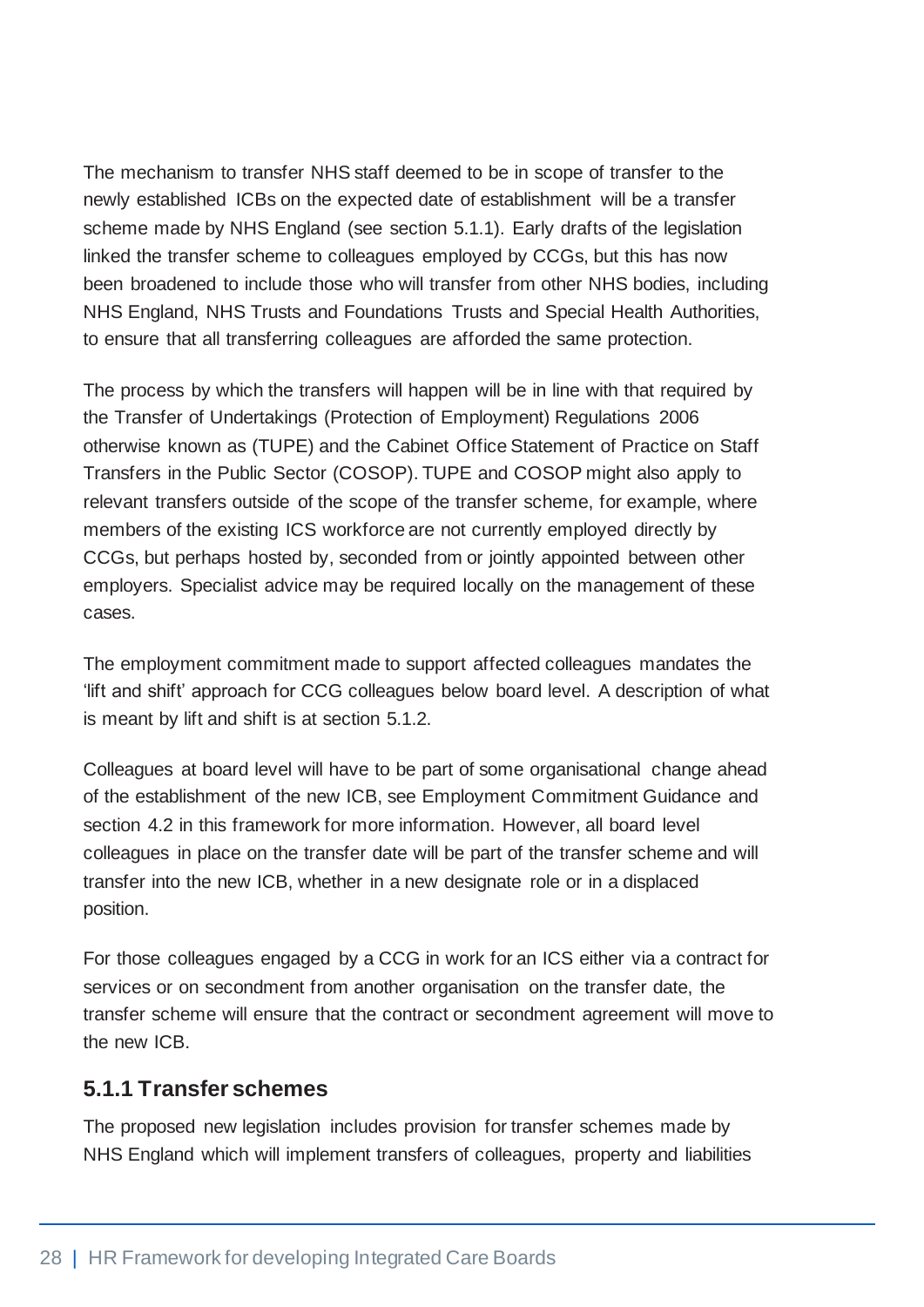from CCGs and other NHS Bodies including NHS England, NHS Trusts and Foundations Trusts and Special Health Authorities, to ICBs.

The main advantage of a transfer scheme, from the employees' point of view, is that it will preserve statutory continuity of service for transferring colleagues, ensures TUPE equivalent protection (as required by COSOP) and ensures protection for terms and conditions.

Technical guidance on TUPE can be found in appendix 1 and frequently asked questions in appendix 2.

#### <span id="page-31-0"></span>**5.1.2 Lift and shift**

A 'lift and shift' transfer is the desired approach as established in the [Guidance on](https://www.england.nhs.uk/wp-content/uploads/2021/06/B0724-employment-commitment-guidance-supporting-ics-v1.pdf)  [the Employment Commitment.](https://www.england.nhs.uk/wp-content/uploads/2021/06/B0724-employment-commitment-guidance-supporting-ics-v1.pdf) Under this transfer all colleagues (below board level) of a CCG will transfer from the CCG to the ICB with no requirement for organisational change. No job matching or pre-transfer selection process will be required.

It will be for each ICB to decide how it will want to deliver the range of functions and services they have responsibility for after the transfer. This may involve a reorganisation of staff previously lifted and shifted from CCGs at some future date. Any reorganisation would need to take place in accordance with applicable statutory requirements and the policies and procedures for that organisation and should involve consultation with Trade Unions and colleagues.

#### <span id="page-31-1"></span>**5.1.3 Transfer of Undertaking (Protection of Employment) Regulations (TUPE)**

Whilst the statutory mechanism for transfer from CCGs and other NHS Bodies to ICBs will be a transfer scheme (see 5.1.1 above), the process for each CCG will follow the legal requirements of the Transfer of Undertakings (Protection of Employment) Regulations (TUPE) and the Cabinet Office Statement of Practice 'Staff Transfers in the Public Sector'' (COSOP) guidance.

TUPE protects employment rights of employees when their employer changes as a result of a transfer of an undertaking to avoid them being disadvantaged because of the change. A relevant transfer may include the transfer of a business or part of a business, or a service provision change where a contractor takes on a contract to provide a service for a client from another contractor.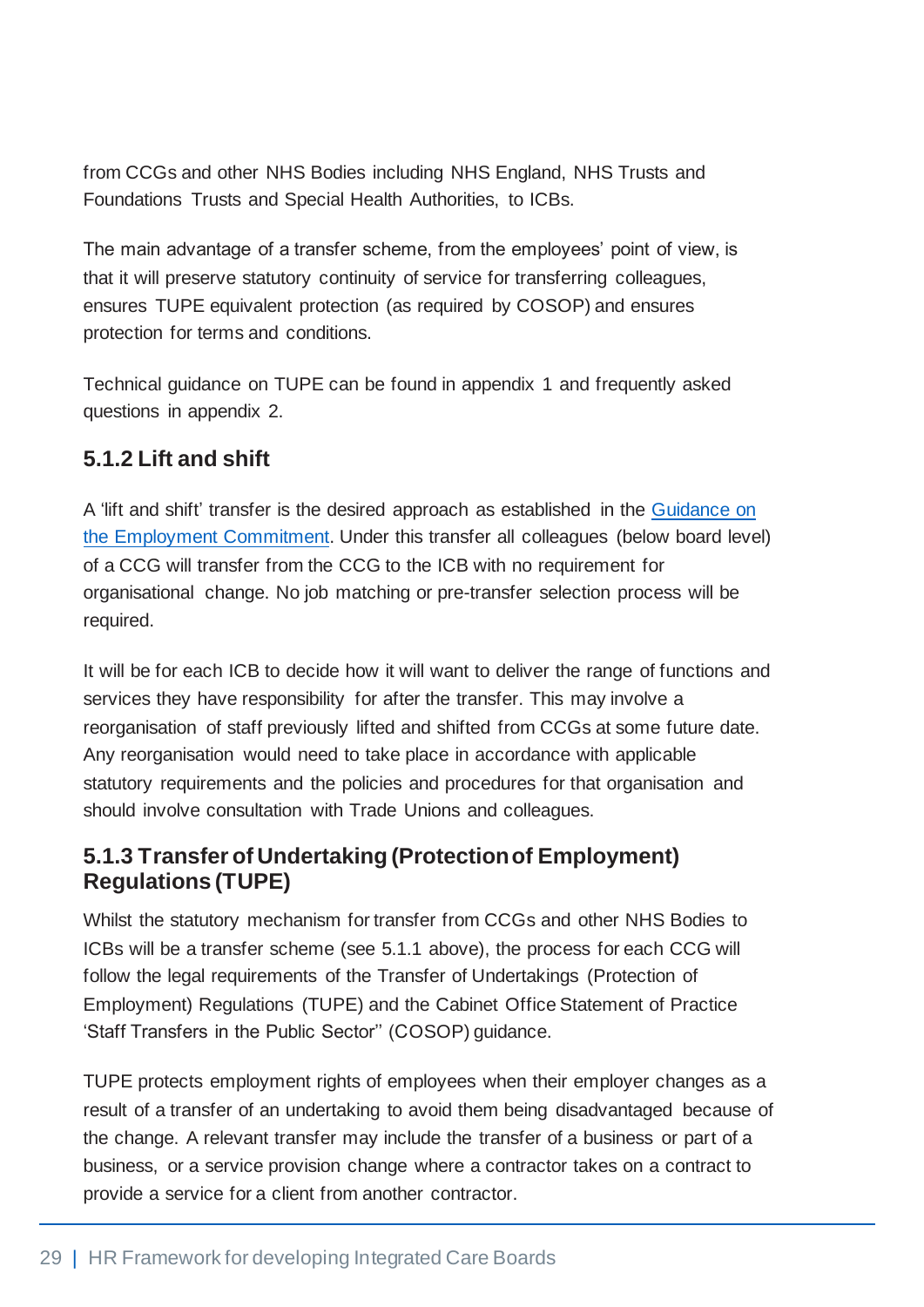The question of whether TUPE applies to staff transfers in the public sector can be complex and fact specific. Under regulation 3(5) of TUPE, transfers of public sector administrative functions will not be relevant transfers. This is sometimes referred to as the 'Henke' exemption, after the European Court of Justice case in which it first arose. It is possible that regulation 3(5) would apply to most or all of the transition of colleagues from CCGs to ICBs, taking them outside the scope of TUPE.

The Guidance on the Employment Commitment has already established that colleagues should receive an employment commitment to continuity of terms and conditions, even if not required by law, to enable all affected colleagues to be treated in a similar way despite any variance in their contractual relationship or the change and transition process taking place within their system. This commitment is designed to provide stability and remove uncertainty during this transition, and it is for this reason that there needs to be adherence to the COSOP policy and TUPE equivalent protection provided via the transfer scheme.

Further technical guidance on the application of TUPE can be found in appendix 1 and frequently asked questions in appendix 2.

#### <span id="page-32-0"></span>**5.1.4 COSOP**

The Cabinet Office Statement of Practice on Staff Transfers in the Public Sector (COSOP) is a policy document which seeks to address a number of factors including the uncertainty caused by the *Henke* exemption referred to in section 5.1.3. In essence, COSOP guides:

- public sector bodies to apply the principles of TUPE, even if it does not apply as a matter of law (for example, because the Henke exception applies); and
- receivers to put in place broadly comparable pension arrangements (at least) for transferring colleagues.

COSOP guides employers to inform and consult unions about the proposed transfer and to provide guaranteed protection of terms and conditions and contractual continuity of service (for Agenda for Change benefits, for example).

However, COSOP is not a mechanism of transfer and therefore does not protect statutory continuity of service, even if all parties to a transition agree that that would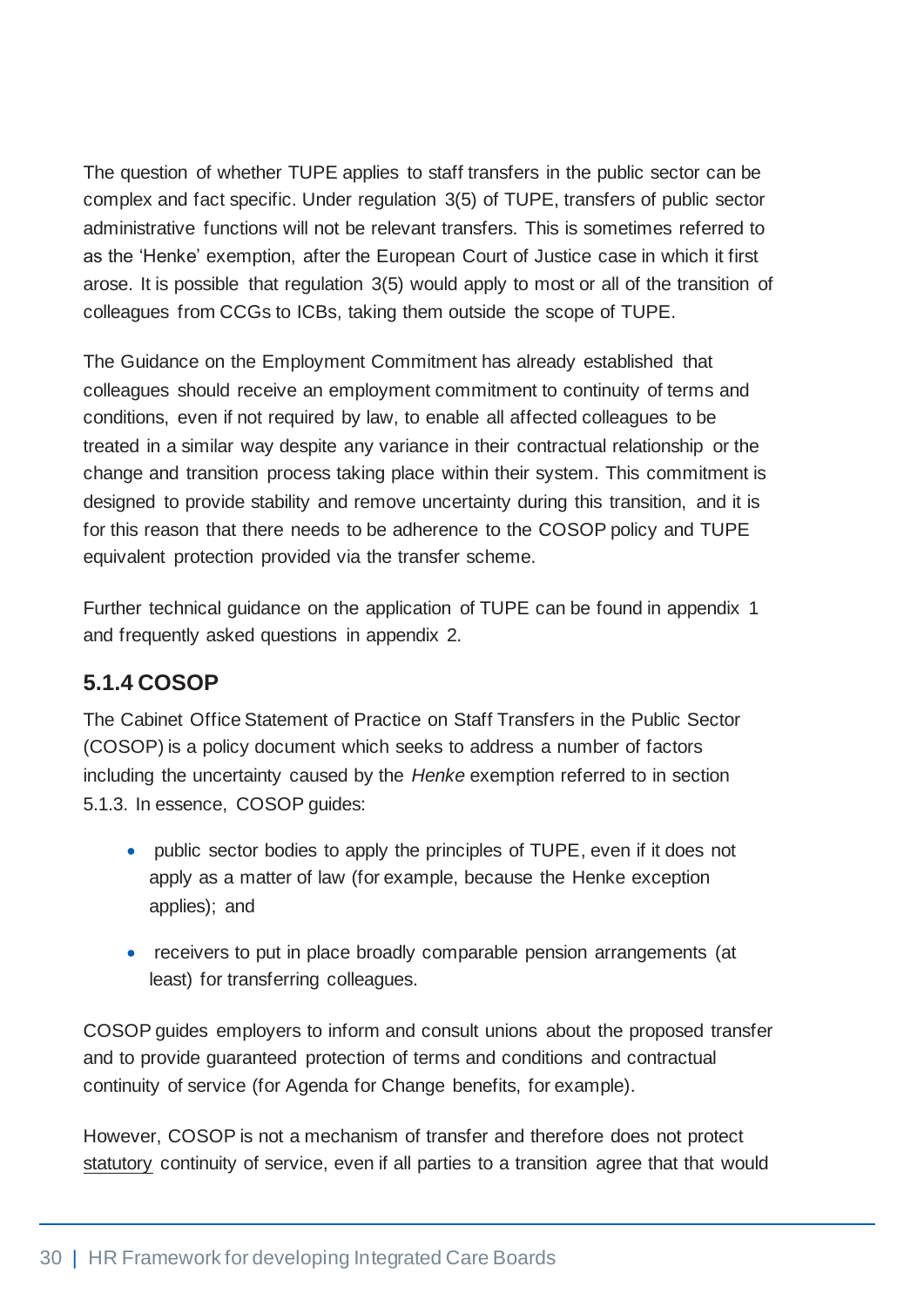be desirable. The only way to protect statutory continuity is via a TUPE transfer, or via a statutory transfer order or transfer scheme.

COSOP does not create any legal rights for employers or trade unions. However, compliance with COSOP has been regarded as effectively mandatory for public sector employers, as a matter of policy, since it was introduced implemented and employees may bring judicial review proceedings if it is not followed.

#### <span id="page-33-0"></span>**5.1.5 Summary of transfer mechanism.**

The statutory transfer schemes will give NHS colleagues transferring to ICBs essentially the same legal protection as if TUPE applied to their transfer to ICBs. For all colleagues transferring their employment to ICBs, the mechanism of transfer should look and feel identical to a TUPE transfer, in terms of the process followed by their current employers and ICBs, regardless of whether TUPE applies as a matter of law.

#### <span id="page-33-1"></span>5.2 Preparation and people impact assessment

A people impact assessment (PIA) is required to support the identification of the potential impacts of the proposed changes on people working within CGGs or existing ICB workforce structures, with a view to making the process of change as transparent as possible, and to minimising the impact on performance and motivation.

This assessment will also support the identification of risks and any mitigating actions that could be taken so that these can be built into the management of change process.

The PIA should include an assessment of:

- colleagues employed within each CCG below board level who will be transferred to an ICB by the transfer scheme via a process of being lifted and shifted from the one organisation to another
- colleagues in senior leadership/board-level roles are likely to be affected by the need to establish the designate executive/board-level roles of the ICB
- CCG Governing Body colleagues and whether they are directly employed and in scope of a statutory transfer scheme and any TUPE transfer, or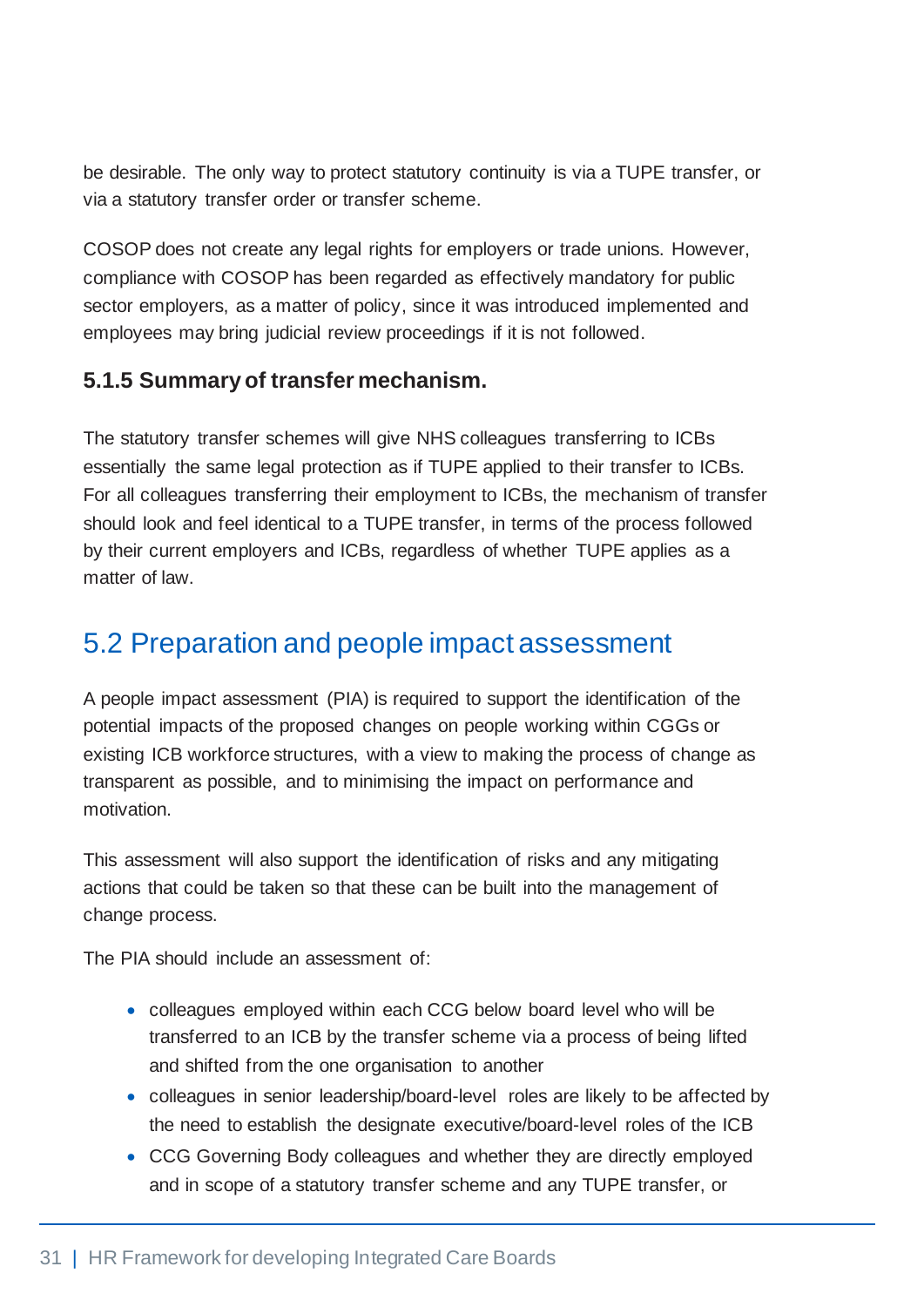engaged via contracts for service that should transfer as part of the transfer of assets and liabilities.

- lay members and other office holders and the plans to retain their knowledge and expertise within the ICB /system
- the status of fixed-term contracts, secondments and joint appointments and whether there is a service requirement for them to extend beyond the transfer date
- commissioning support unit (CSU) colleagues working under contracts for services whose service contract should transfer to an ICB as part of the transfer of assets and liabilities
- employees who are absent from the workplace and how they will be engaged and not disadvantaged by the process
- the need for health and wellbeing support for all colleagues or specific groups at different stages of the process
- the demographic baseline of the colleagues across the ICB footprint which is required to support the ongoing equalities impact assessments.

The PIA process should be carried out at an early stage to assess the likely impact of the change and transition. It will be necessary for PIA to take place at both CCG level and ICB /system level as an assessment completed in isolation may not provide a full review of staffing associated with clinical commissioning and ICB /system working under current organisational structures.

Organisations are encouraged to share anonymised PIA summaries of affected colleagues within systems at an early stage and in advance of the legal requirement to share employee liability information 28 days before transfer under TUPE (see Appendix 1). Organisations should safeguard against sharing information that would breach data protection regulations, including personally identifiable information, without prior consent from individual colleagues. It may be necessary to establish data sharing agreements between organisations to facilitate this process where they are not already in place.

This is the first stage of the change process and the baseline PIA will enable the first stage equality impact assessment (see Section 3.3) which should be completed to create the baseline. This will enable further assessment at key decision points and the timely identification of whether proposed changes will have a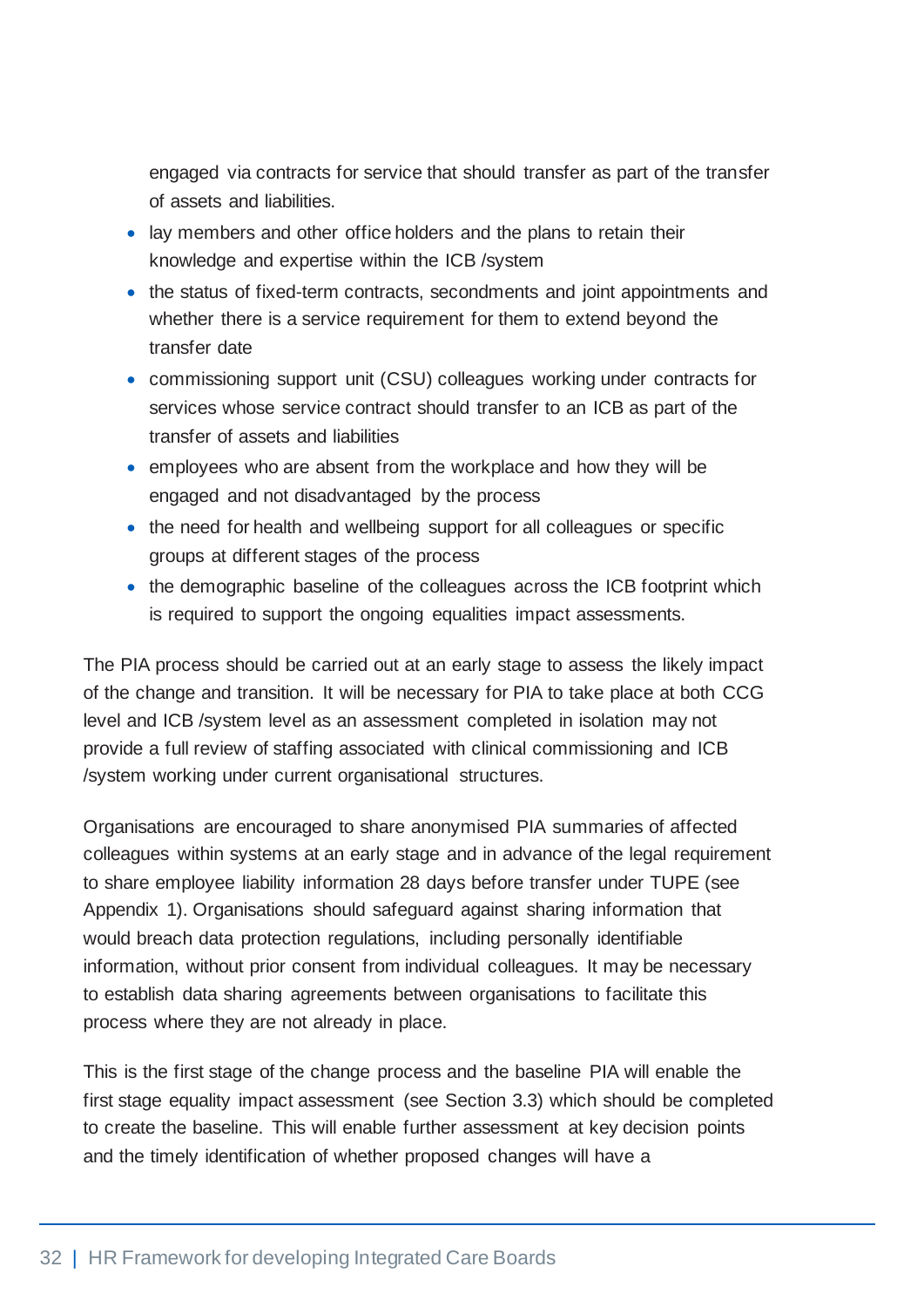disproportionate effect on any groups, allowing action to address this before decisions are taken.

#### <span id="page-35-0"></span>5.3 Fixed-term contracts and secondment arrangements

We recognise that fixed-term contracts and other temporary resourcing methods are widely used across ICSs and CCGs, both in programme-funded roles and ICB roles. This section clarifies the legal position in respect of handling these situations but does not provide individual advice. Each organisation must determine how it will handle individual situations in line with the guidance, the law and the Employment Commitment.

#### <span id="page-35-1"></span>**5.3.1 Fixed-term contracts**

Employees working under fixed-term contracts are protected by the Fixed Term Employees (Prevention of Less Favourable Treatment) Regulations 2002 which require that fixed-term employees are treated no less favourably than comparable permanent employees. In general terms:

- The expiry of fixed-term contract is treated as a dismissal.
- When a fixed-term contract expires, the statutory reason for dismissal depends on why it has been allowed to expire. If this is because the work is no longer needed or the funding for the post has expired, the reason for dismissal will be redundancy. However, if the fixed-term role was to cover for maternity leave, for example, there need for the work will not have reduced when the contract expires, so the reason for dismissal will be 'some other substantial reason' (SOSR).
- Employees who have two years' continuous service with their employer at the date the fixed-term contract expires have the right not to be unfairly dismissed.
- If the employee has two years' service, the employer must have a fair reason for the dismissal – for example, redundancy or some other substantial reason – and must follow a fair process when enacting that dismissal. In either case this would include considering suitable alternative employment.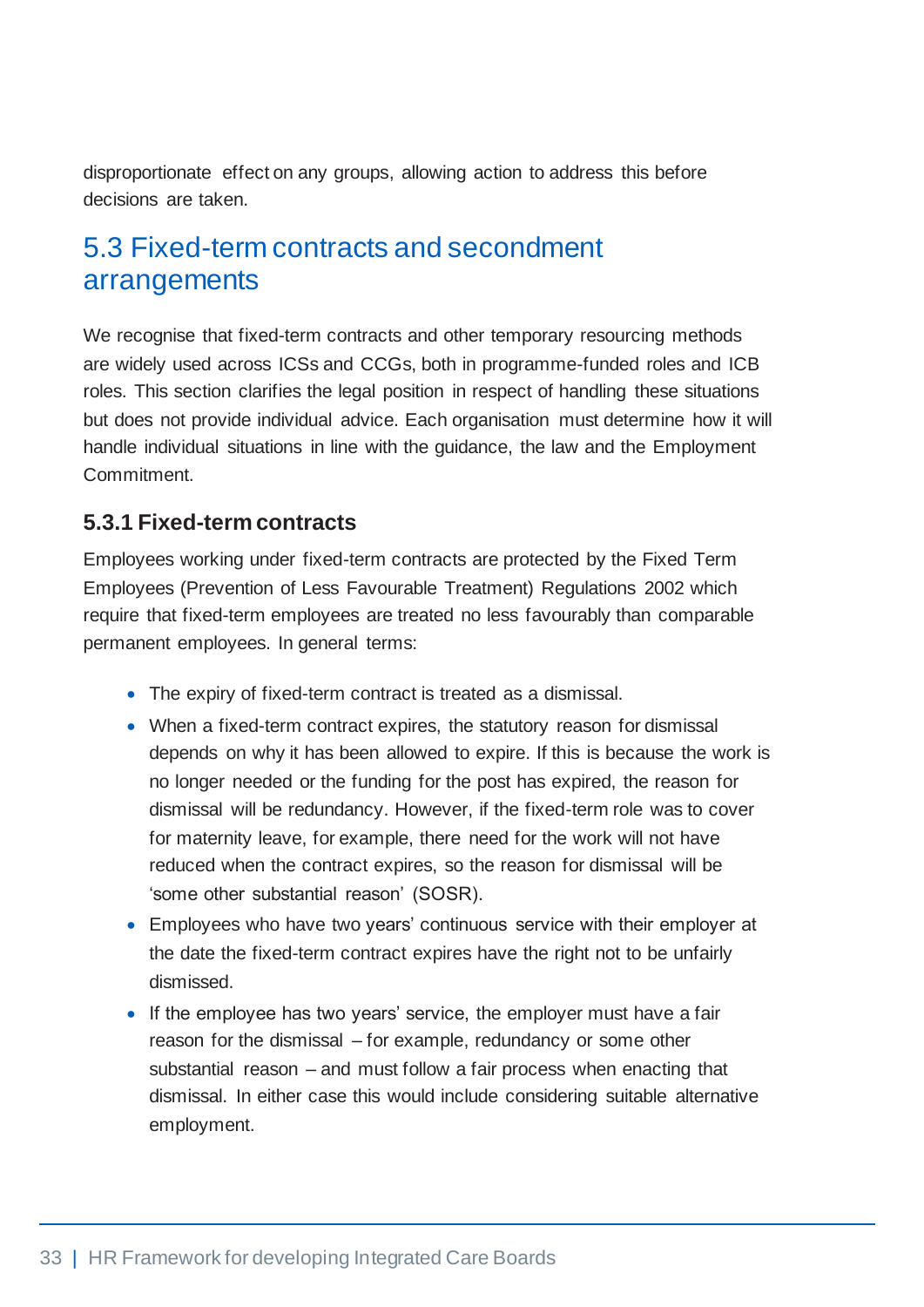- A dismissal made directly in relation to a TUPE transfer is automatically deemed unfair unless an economic, technical or organisational (ETO) reason can be justified.
- While redundancy can normally be justified as an ETO reason, in the context of this change it is noted that the current employer of the fixed-term employee should not dismiss them by reason of redundancy prior to the transfer of services to the ICB.
- If an employee has prior unbroken NHS service, that prior NHS service will be considered as reckonable service for the purposes of redundancy eligibility and calculation.
- Fixed-term employees who have been continuously employed for four years or more on one or more successive fixed-term contracts are deemed to be permanent employees.

#### <span id="page-36-0"></span>**5.3.2 Secondments**

The Employment Commitment sets out that colleagues who, on the transfer date, are seconded to a CCG from another employer to support a transferring CCG function, should continue to be seconded if that function has transferred. The secondment agreement should transfer from being with a CCG to the ICB under the relevant transfer scheme.

Decisions around secondment agreements should however be taken with reference to any guiding principles set out in an organisations management of change policy and procedure, the secondment agreement itself and in agreement between the parties to that agreement.

#### <span id="page-36-1"></span>5.4 Joint appointments

**This section excludes appointments to Chair and Chief Executive of the new ICB, the parameters around joint appointments are covered by the [Design](https://www.england.nhs.uk/wp-content/uploads/2021/06/B0642-ics-design-framework-june-2021.pdf)  [Framework.](https://www.england.nhs.uk/wp-content/uploads/2021/06/B0642-ics-design-framework-june-2021.pdf)**

As effective partnership and place organisations, CCGs and ICSs have developed a range of joint appointments at both board level and below board level. These could include appointments between CCGs and local authorities where either could be the substantive employer. There is no intent in this change and transition for statutory ICBs to reduce this effective partnership approach, however with the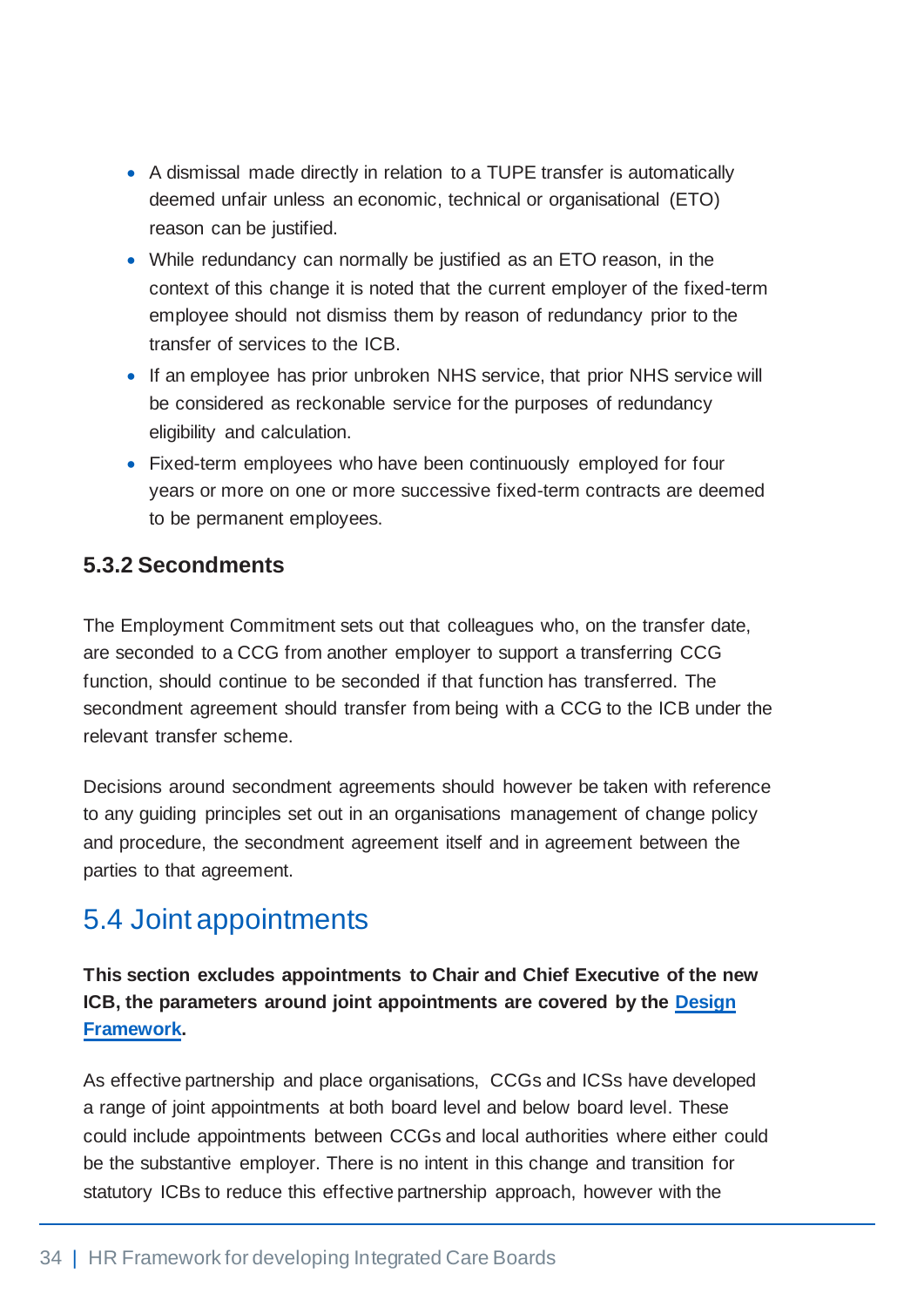creation of the new statutory organisation it might present an opportunity to review such arrangements.

The People Impact Assessment should identify all the existing joint appointments, and this will enable the parties to these arrangements to begin discussions and consider the available options for the post-holders.

#### <span id="page-37-0"></span>5.5 CSU colleagues

Colleagues employed in CSUs in functions supporting CCGs are covered by the employment commitment. CSU colleagues are not expected to be within the scope of any staff transfers arising from legislative changes because contracts between CSUs and CCGs will transfer via the transfer scheme from the CCGs to ICBs. CSU colleagues will continue to be employed by the NHS Business Services Authority.

#### <span id="page-37-1"></span>5.6 Temporary staffing

Where a CCG hold contracts with temporary staffing agencies for the provision of temporary and agency staff, these contracts will continue with an ICB following the transfer of people and property under the transfer scheme.

Sending organisations are required to provide details of the numbers of temporary and agency staff currently supporting the transferor and in what capacity when informing and consulting trade unions in line with TUPE (see appendix 1 for further details).

### <span id="page-37-2"></span>5.7 Section 75 agreements

Section 75 of the NHS Act 2006 allows partners including NHS Bodies and Local Authorities to contribute to a common fund to support integrated services across health and social care. In some cases, the pooled funding is used to engage both NHS and/or Local Authority staff to support integrated services and there is no intention for the transition process to affect these agreements. CCG rights and liabilities under Section 75 agreements will transfer via transfer schemes from CCGs to ICBs.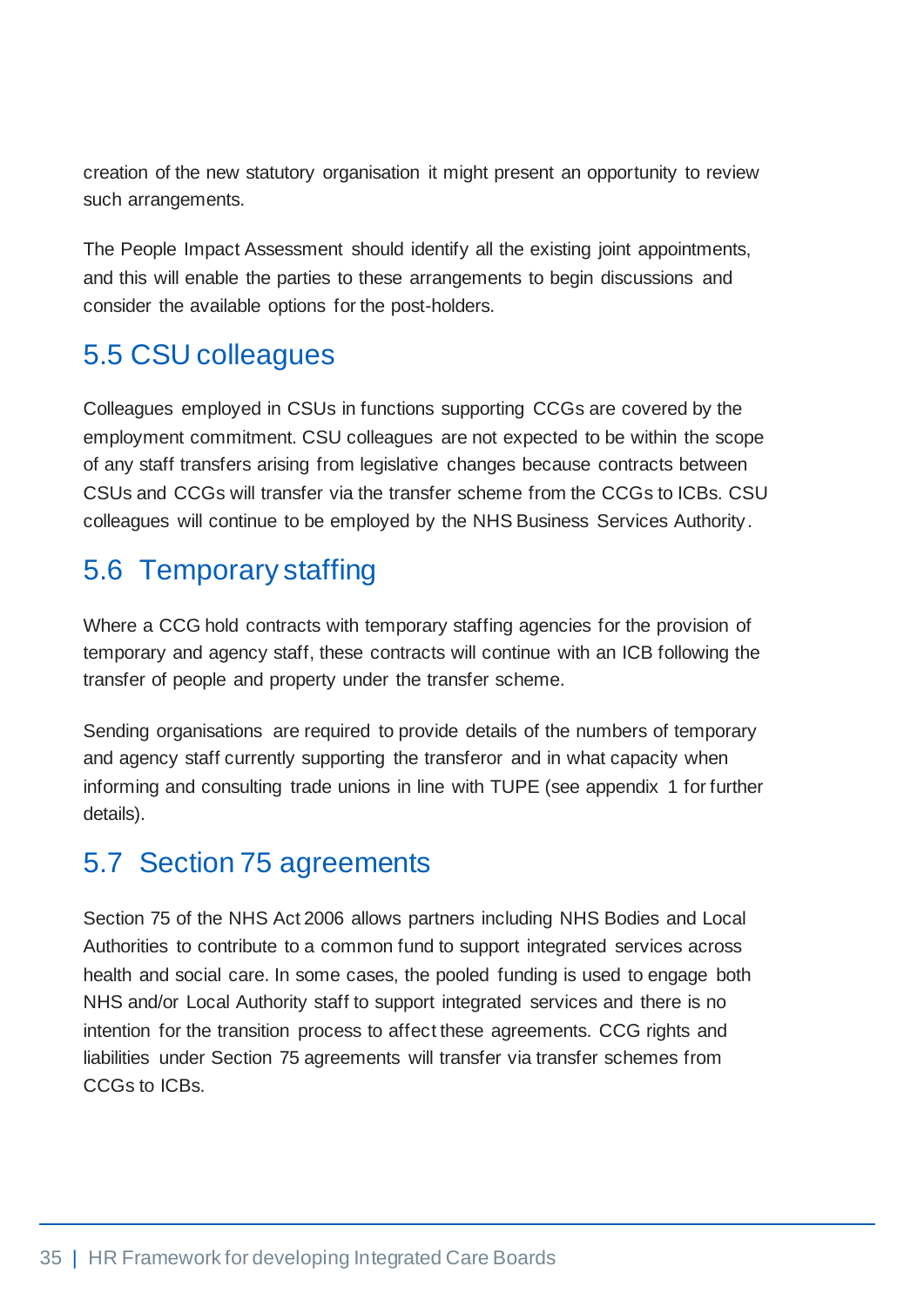### <span id="page-38-0"></span>5.8 Management of ongoing change

Through the Employment Commitment NHS England and NHS Improvement have asked organisations affected by the transition to commit to not making significant changes to roles below the most senior leadership roles. Recognising this commitment, in addition to our aim of supporting a carefully planned transition that minimises disruption to colleagues, organisations must be cognisant of the impact any structural changes could have on the delivery of day-to-day operations.

Where organisational change is already underway, e.g. in the case of existing recent CCG mergers, the management of change proposals regarding transfer should demonstrate whether the intention is for the proposed changes to cease, to progress as proposed or to be amended to reflect the establishment of the ICB. The appropriate course of action will depend on how far the existing change proposals have progressed and support the aims of the development of ICB, and should be agreed in partnership.

| <b>National</b>                       | <b>System</b>                                                                                                                                                                                                                                                                   | <b>Organisation</b>                                                                                                                                                                                                                                                                                                                                             |
|---------------------------------------|---------------------------------------------------------------------------------------------------------------------------------------------------------------------------------------------------------------------------------------------------------------------------------|-----------------------------------------------------------------------------------------------------------------------------------------------------------------------------------------------------------------------------------------------------------------------------------------------------------------------------------------------------------------|
| Provision of<br>transfer<br>scheme(s) | Conducting a<br>$\bullet$<br>people impact<br>assessment of the<br>workforce currently<br>supporting the ICB<br>establishment and<br>communicating the<br>need for a clear<br>transition plan for<br>everyone identified<br>Defining measures<br>$\bullet$<br>in line with TUPE | Conducting a people impact<br>assessment of the existing CCG<br>workforce to identify how colleagues<br>will be impacted by the change<br>process<br>Information and consultation<br>$\bullet$<br>Disclose employee liability<br>$\bullet$<br>information relating to in-scope<br>colleagues to receiving organisations<br>as part of the TUPE transfer process |

#### **Responsibilities**

#### <span id="page-38-1"></span>5.9 NHS England and NHS Improvement models of employment

ICBs will have the opportunity to take on responsibilities for a greater range of NHS England and Improvement direct commissioning functions enabling them to address population needs end-to-end, and tackle care fragmentation.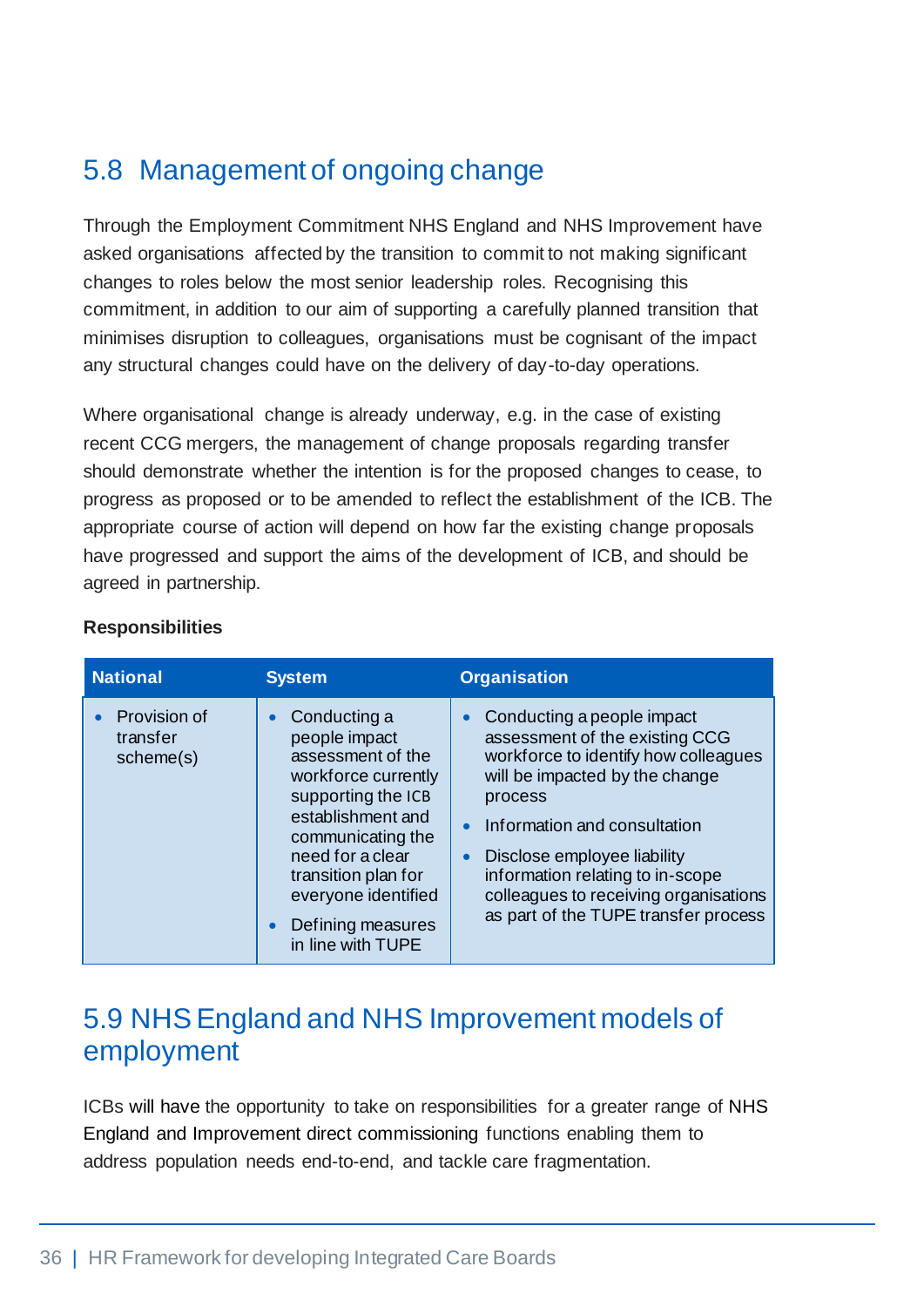We are proposing delegation rather than formal transfer. Delegation means that NHS England and Improvement and an ICB agree that the ICB should perform the specified NHS England and Improvement commissioning functions and the functions then become the responsibility of the ICB, with NHS England remaining accountable. The ICB can then take commissioning decisions on behalf of its population becoming the operational and legal owner of the function, whilst we retain accountability. Delegation provides greater flexibility, for example differential pacing across the country; the ability to set conditions and to retract functions if necessary. Delegation of direct commissioning functions to ICBs does not necessarily mean that colleagues delivering those functions will need to transfer their employment; formal transfer of employment in line with TUPE/COSOP is only one of the six staffing models that could be adopted across NHS England and Improvement to support delegation (see Appendix 2 for more details). In line with these models, colleagues who are aligned, assigned, embedded, or seconded to an ICB will retain their NHS England and Improvement employment and would not formally transfer.

Elements of some commissioning functions should be retained by NHS England and Improvement. This includes (but is not limited to) responsibility for some highly specialised services; negotiating national contracts; setting standards and specifications; and providing some back-office support via NHSBSA.

Regional and ICB circumstances will determine which employment model will be the most appropriate for colleagues and for ICBs; NHS England and Improvement national responsibilities will also need to be taken into account. NHS England and Improvement affected colleagues (below board level) are covered by the employment commitment and are considered part of the ICS one workforce. ICS leads and CCGs should ensure that NHS England and Improvement colleagues are actively included in discussions and decisions around delegation and the appropriate employment model to be used. This will be discussed and agreed with colleagues and trade unions at a regional and national level within NHS England and Improvement as part of the change and transition process. We will be mindful of the impact of each of these models has on the ability of NHS England and Improvement and ICBs to discharge their respective functions and intend for them to be adopted in a way which facilitates effective information sharing and collaboration.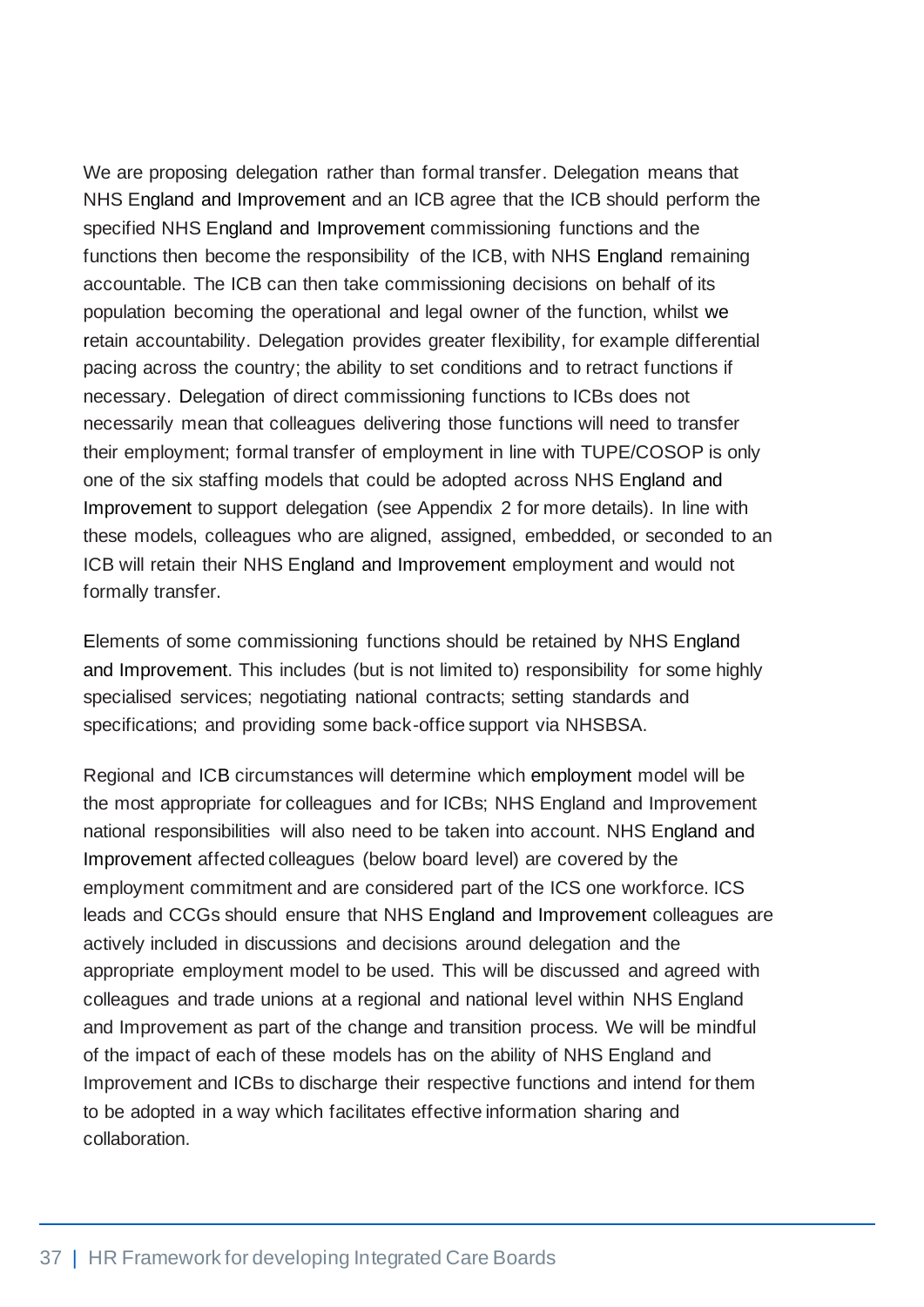NHS England and Improvement employees affected should have access to job opportunities advertised across the ICS footprint to which they are aligned.

## <span id="page-40-0"></span>5.10 Electronic Staff Record (ESR)

To enable the transfer of colleagues from CCGs to ICBs on their establishment, CCG and ICS leadership will need to take a partnership approach to enacting changes in the Electronic Staff Record (ESR) to enable business as usual activities, including payroll, to continue beyond the planned transfer date of 1 July 2022.

A number of mechanisms can be used to deliver the organisational changes required to merge CCGs into a new statutory ICB within ESR. This can be achieved by using a technical merger or mass organisation change process (MOCP) or by manually moving staff records from one VPD to another. The method used will depend on the scale and complexity of the change. Information on the best approach to take will be available in guidance on the creation of integrated care system's Electronic Staff Records (ESR) on the NHS Futures Platform.

A technical merger may be the preferred mechanism to facilitate large-scale movements of staffing records involving multiple or large CCGs. This is normally arranged at organisation level via a service request sent to IBM, which in turn secures a programme slot on a planned merge event. These events typically take place every three months starting in May each year. Given the scale of the changes required in ESR, NHS England and NHS Improvement will facilitate the allocation of available programme slots at a national level and, to avoid the potential loss of available slots, they will be released to CCGs and their associated ICB based on an assessment of readiness. To help with the planning of programme slots for merge events we ask CCGs to complete and return the ESR IBM Data Collection Template available on the NHS Futures platform.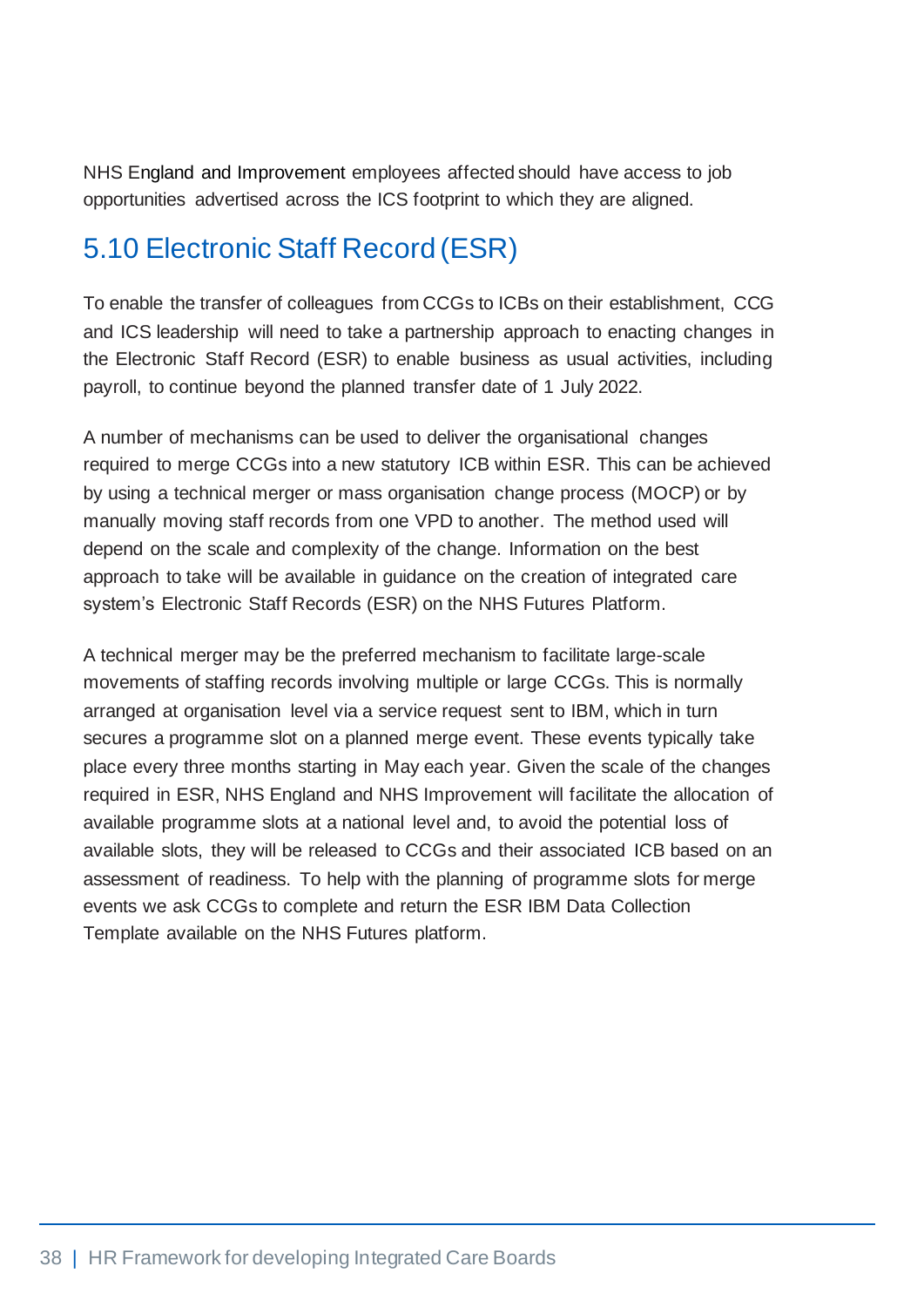## <span id="page-41-0"></span>Appendix 1: Technical guidance on TUPE

#### What is TUPE?

The Transfer of Undertakings (Protection of Employment) Regulations 2006 (TUPE) protect terms and conditions and continuity of employment for employees if the organisation or service they work for changes hands. Although the transfer of employees from CCGs to ICBs will be covered by statutory transfer schemes, it is possible (but not certain) that TUPE will also apply. CCGs should therefore carry out a transfer process in accordance with the requirements of TUPE.

TUPE applies in two situations:

- when a business or organisation (or part of one) is transferred to a new employer
- when a 'service provision change' takes place. Service provision changes arise where contracts are reassigned, for example, where services are outsourced, in-housed or retendered.

### TUPE and ICBs

This note is intended principally (but not exclusively) to assist with the transfer of CCG employees to ICBs: it will therefore refer to transferors as CCGs and transferees as ICBs.

ICBs will not exist as corporate bodies until the commencement date of the relevant provisions of the Health and Care Bill. This means that the necessary preparatory steps for ICBs relating to the transfer of CCG colleagues will be conducted by designated ICB leads who are authorised to give and receive information on behalf of the statutory ICB.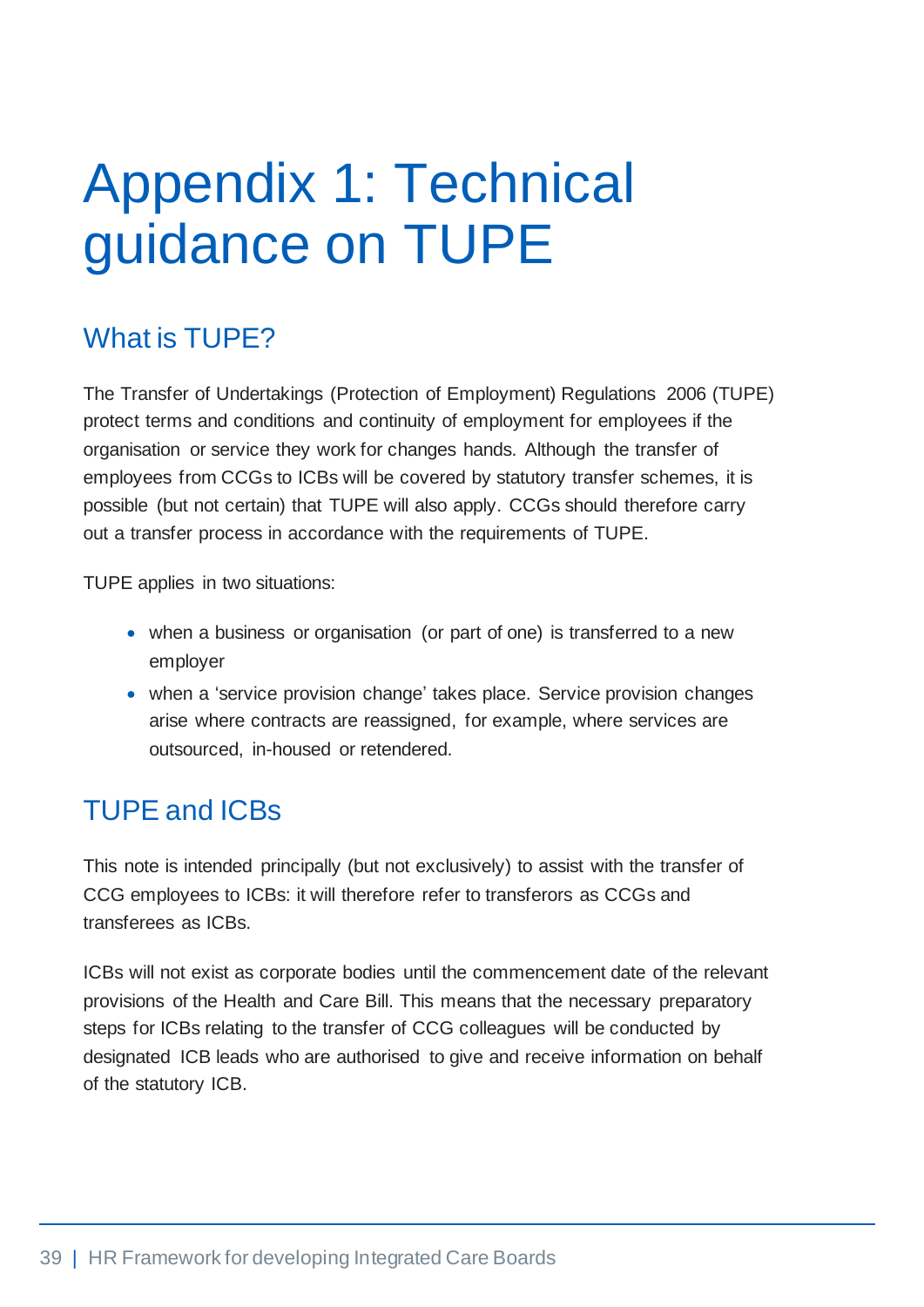### What does TUPE protect?

When TUPE applies the new employer, (the transferee/ICB) takes on the rights, responsibilities and liabilities of the old employer (the transferor/CCG) relating to the employees. This means that, in outline:

- all employees of the CCG employed in the transferring entity immediately before the transfer are automatically transferred to the ICB
- employees are protected against having their terms and conditions changed in connection with the transfer. Each employee's contract of employment automatically transfers to the ICB. The effect is as if the contract was made originally between the employee and the ICB
- employees can claim automatically unfair dismissal if they are dismissed on account of the transfer
- the CCG and ICB both have an obligation to inform and consult representatives of affected employees
- the CCG must give the ICB information about the transferring employees, and the ICB must tell the CCG about any 'measures' that it might take which could affect employees
- Liabilities that transfer from the CCG to the ICB include all statutory and contractual rights. This includes:
	- current terms and conditions of employment
	- continuity of service
	- ‒ redundancy payments, both statutory and contractual
	- ‒ arrears of pay, holiday pay and sick pay and any accrued holiday entitlement
	- liabilities accruing prior to the date of transfer under employment protection legislation, including liability for unfair dismissal and discrimination
	- the terms of any collective agreement incorporated into the employment contract.
	- ‒ liability for any current or potential claims relating to the actions of the CCG.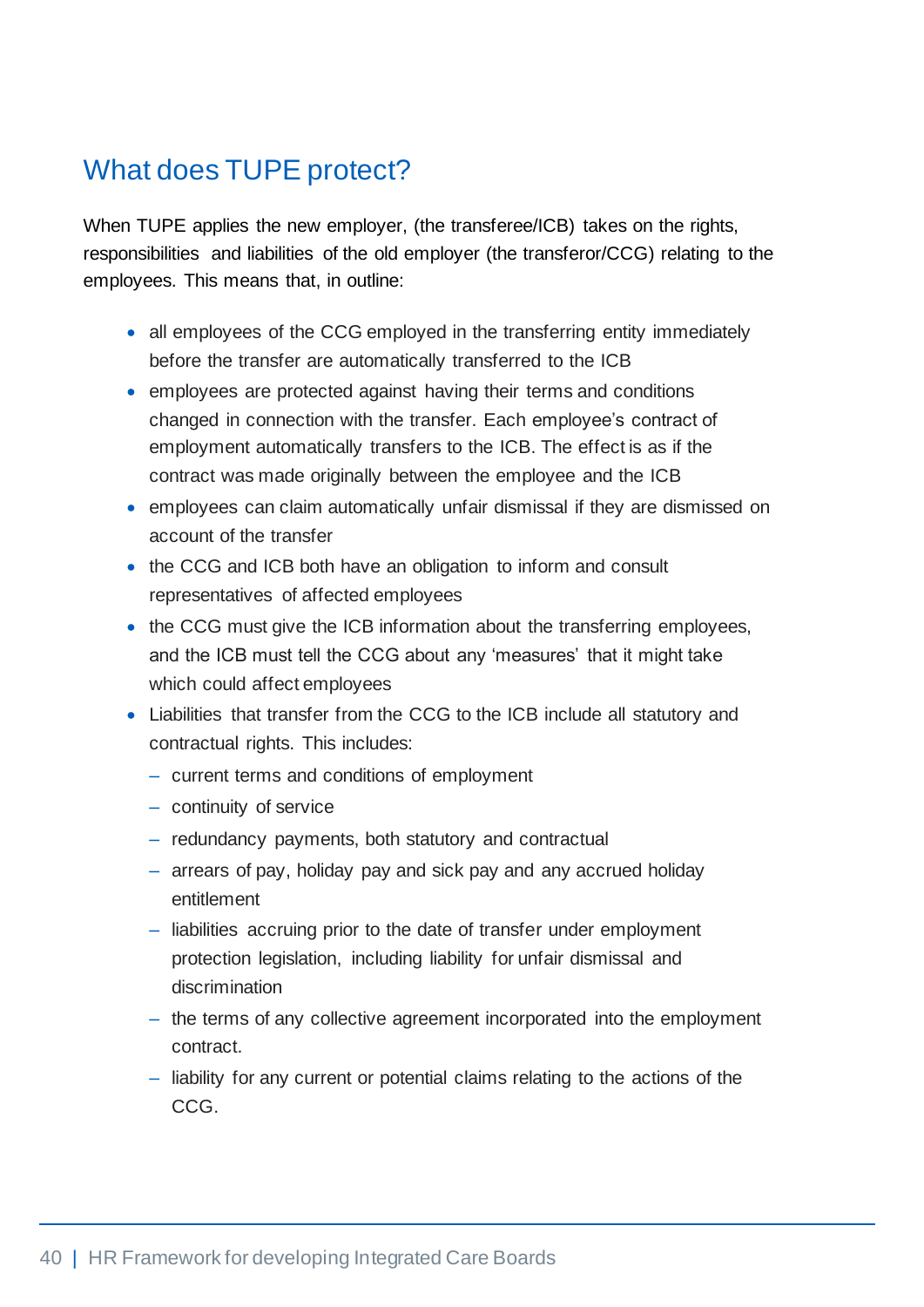Most pension rights do not transfer under TUPE, although this is not relevant to transfers between NHS employers because colleagues will retain their NHS pension scheme membership due to the HM Treasury New Fair Deal.

In addition to terms and conditions of employment transferring under TUPE, TUPE regulations also provides for all rights, powers, duties, and liabilities under or in connection with any such employment contract to transfer. This raises the question of whether policies and/or procedural documents have contractual effect or not and whether these would transfer regardless. This is not a straightforward question; some policies may be non-contractual on the face of it but may contain statements which have contractual effect alongside other parts which do not. ICBs are encouraged to consult with union representatives before undertaking any review of transferred policies.

A dismissal for a transfer-connected reason will be automatically unfair unless it is for an economic, technical, or operational (ETO) reason. Dismissal by the ICB on the grounds of redundancy after the transfer could amount to an ETO reason. However, a redundancy dismissal by the CCG before the transfer cannot rely on the ICB's ETO reason. What this means is that, for example, a CCG could not make redundancies to 'streamline' its workforce in preparation for the transfer. Any such pre-transfer dismissals would very likely be automatically unfair. Liability for any TUPE-related automatically unfair dismissals by CCGs would pass to ICBs.

Colleagues who transfer with NHS Terms and Conditions will continue to benefit from national collective agreements post transfer, including pay awards.

#### The steps in a TUPE transfer process

The key elements of a TUPE transfer process are:

#### **Identifying**

Determine which employees are in scope of the transfer. This can be done using a people impact assessment outlined in section 5.2. Employees on short-term and long-term absences, career break and parental leave should be included in the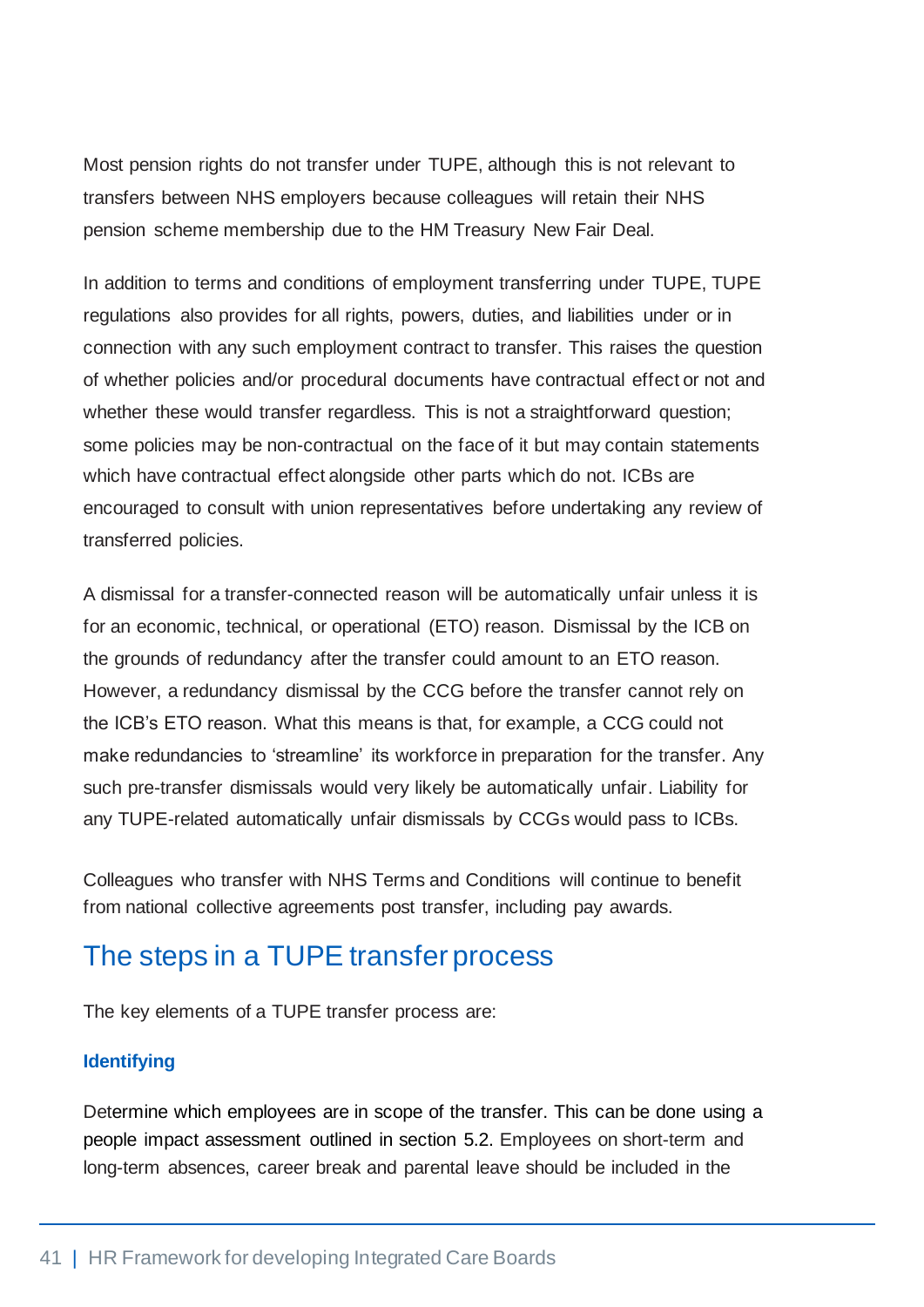assessment to identify if they are in scope of transfer, as should employees on fixed-term contracts and secondment.

In most cases it is anticipated that it will be straight forward to identify which ICB staff would transfer to, particularly where ICBs will be coterminous with existing CCGs, or multiple CCGs are moving to one new ICB. However, if CCGs are fragmented by a boundary change it will be necessary for affected colleagues to be allocated to one ICB or another in line with the Employment Commitment. It can be useful to look at percentage current of time allocation spent supporting each territory when making this decision, preferably as part of multi-factorial assessment of where the main value of the role is delivered. This might include assessment of resource allocation to each CCG for example. These assessments should be carried out in partnership between the CCG and ICB and involve trade unions and the employees affected from an early stage.

#### **Informing and consulting representatives**

If the CCG recognises unions in respect of the transferring employees, it must inform and consult those unions. If it does not recognise unions for some or all of its employees, it should take steps to elect representatives to inform and consult about the transfer. CCGs should take advice on the appropriate approach because there can be substantial financial penalties in the event of a claim relating to failure to inform and consult correctly.

#### **Information**

In good time prior to the transfer, the CCG should inform and consult the recognised union or elected representatives for all affected employees, communicating the fact that the transfer is happening and how they can object. The CCG must provide the recognised union, or the employee representatives, with the following information:

- the fact that the transfer is to take place
- the date or proposed date of the transfer
- the reasons why it is to take place
- the implications of the transfer for the affected employees
- the number of agency workers working temporarily for and under the supervision and direction of the employer.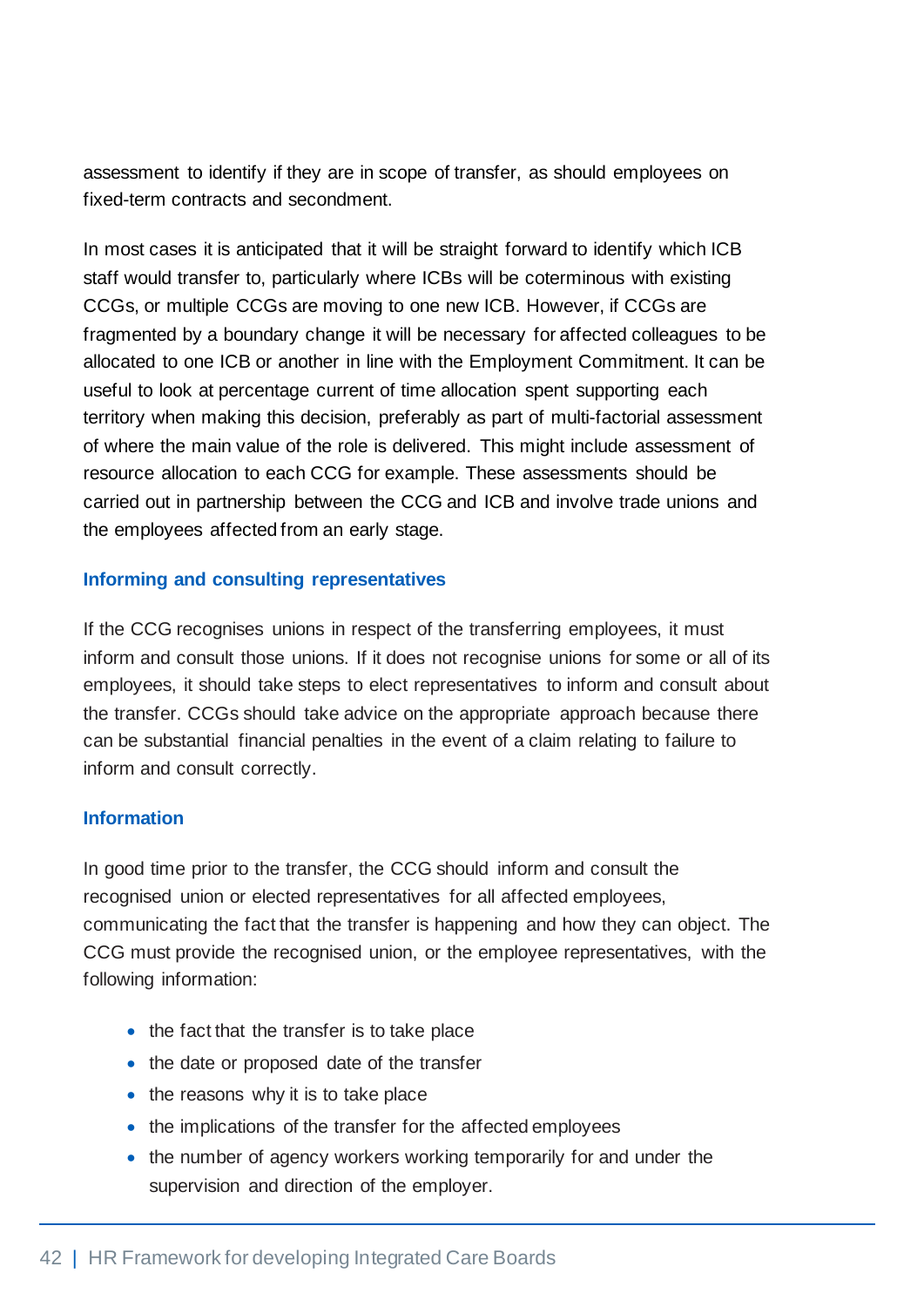- the parts of the employer's undertaking in which those agency workers are working.
- the type of work those agency workers are carrying out.
- any measures proposed, either by the CCG or the ICB in connection with the transfer that will affect the employees; if there are no measures to be taken, this must be made clear too.

#### **Consultation with staff**

The CCG will consult with the recognised union or other representatives for all affected employees well in advance of the transfer.

The consultation must be meaningful and conducted with a view to seeking the agreement of the union or employee representatives to any proposals connected with the transfer. There is no requirement to consult about the fact that the transfer is taking place. Employers must respond to any representations made by the representatives, and if the employer rejects what they have to say, the employer must explain the reasons. The CCG also needs to verify any measures that are being considered by the ICB in respect of the affected employees.

The sooner the process starts, the more likely it is to be meaningful. The ICB must remember to inform existing employees as well and it is often useful for the consultation process to be planned collectively between CCG and ICB so that meaningful consultation can take place with both parties.

A failure to inform and consult can give rise to employment tribunal claims and awards of compensation of up to 13 weeks' pay per affected employee.

#### **Employee liability information (ELI)**

ELI must be provided by the CCG to the ICB at least 28 days before the transfer. Parties are encouraged to share anonymised due diligence information at an earlier stage if possible, to allow both parties to prepare for transfer.

TUPE requires that the following information (known as 'employer liability information') must be given to the new employer before the transfer takes place.

• Identity (usually the name) and age of the employees who will transfer.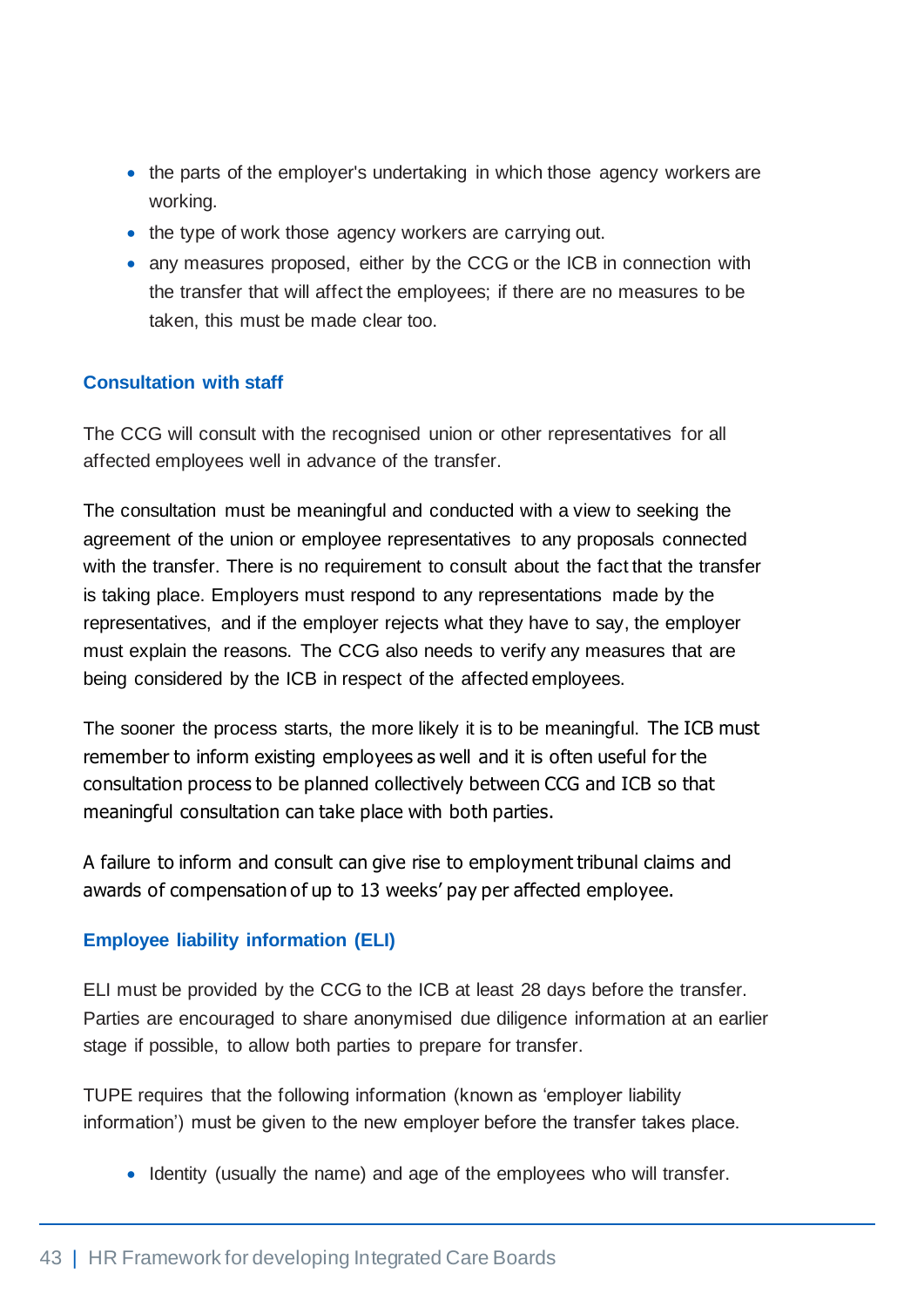- Information contained in their 'statements of employment particulars', such as written statement of pay, hours of work, holidays and so on (usually contained in the employee's offer letter or contract of employment).
- Information about any relevant collective agreements, including where partnership and facility agreements have been agreed to enable trade union representatives to support local employee relations.
- Details of any disciplinary action taken against an employee in the last two years.
- Details of any grievance action raised by an employee in the last two years.
- Details of any legal action (before the court or employment tribunal) brought against the employer by an employee in the last two years and information about any potential legal action.

As employers must disclose the information required under TUPE the Data Protection Act allows this disclosure because it is required by law. However, both parties must take care to comply with data protection principles when handling this personal information. Although employee identity is required, and may be disclosed 28 days before the transfer, it is not required before that date. This means that, if CCGs intend to assist the process by releasing information earlier than that, that information should be anonymised. Extra information should only be shared with the consent of the individuals concerned, or with appropriate safeguards in place, such as an information sharing and confidentiality agreement, to make sure that the information will only be used in connection with the proposed transfer.

It is likely that once the transfer has taken place the ICB will need a large proportion of an individual's employment record to manage the workforce and run the organisation. CCGs will not need the employees' consent to the transfer of their personal information if it is necessary for the purpose of the transfer and business needs of both parties but should consider whether all the information in the personnel files is needed and delete or destroy and unnecessary information. Further information and retention schedules can be found the [NHS Records](https://www.england.nhs.uk/wp-content/uploads/2017/09/corporate-document-and-records-management-v2.1-updated.pdf)  [Management Code of Practice.](https://www.england.nhs.uk/wp-content/uploads/2017/09/corporate-document-and-records-management-v2.1-updated.pdf)

Further information on the due diligence process and a template due diligence checklist can be found in the ICS Establishment Guidance – Due Diligence.

#### **Measures**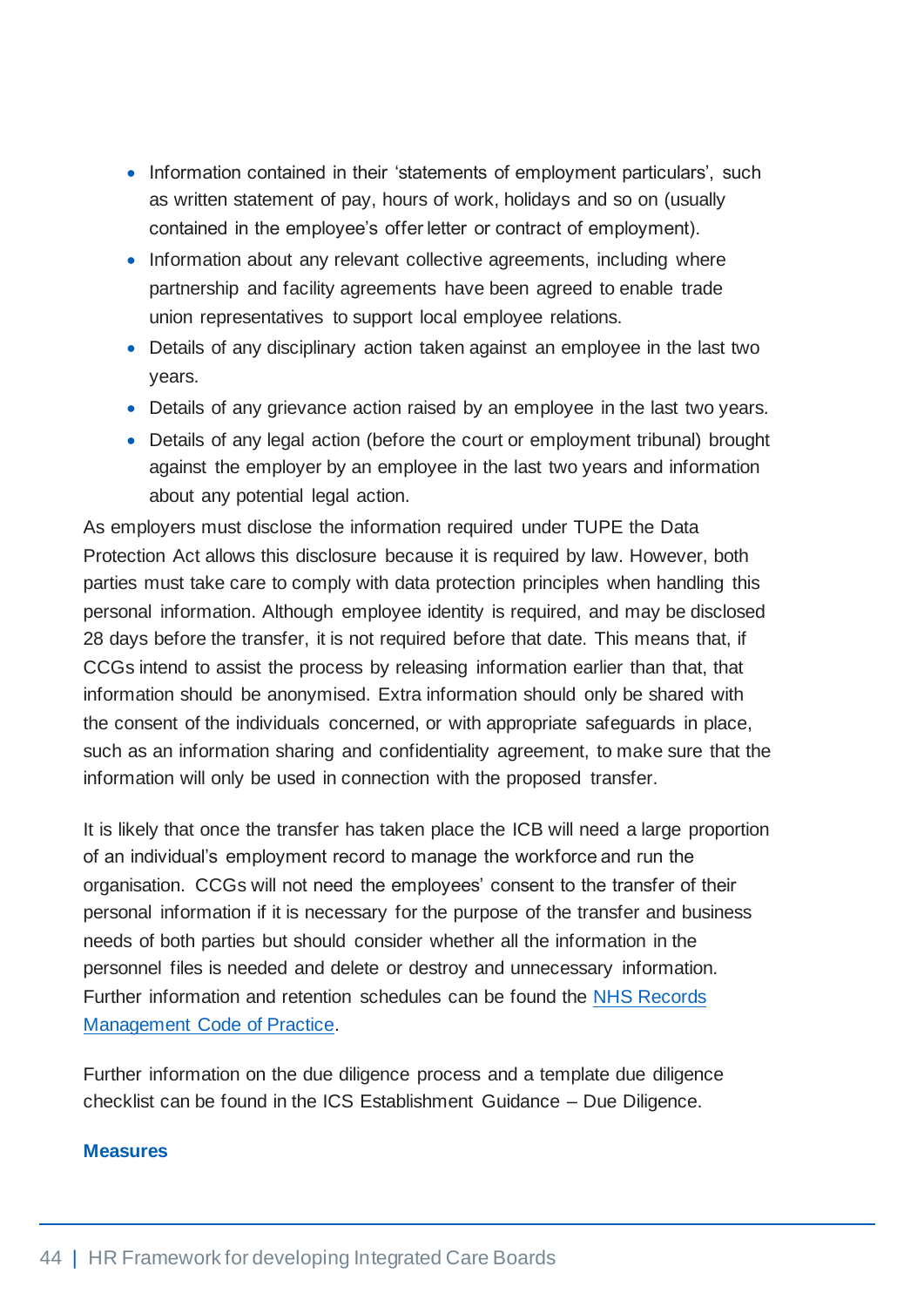The ICB will inform and consult on any planned measures relating to the employees after the transfer, considering any implications of the employees' terms and conditions of employment. This may include proposed changes to base, pay date, or line management arrangements as well as any anticipated structural changes envisaged after the transfer, including any necessary organisational change. The consultation must be undertaken with a view to reaching agreement on the measures.

Any consultation in relation to organizational change after the transfer should take account of the core principles of the change and transition process as outlined in section 3.1 and the Guidance on the Employment Commitment.

It is noted that any consultation regarding measures relating to base should embrace new ways of working in relation to the potential for home working, hybrid working and in person office based working, taking account of both the needs of the new integrated care system and individual preferences for working in more agile ways.

#### Effect on Terms and Conditions of Service

- Terms and conditions must not be varied by the CCG or the ICB if the only or principal reason for the variation is the transfer. There are a few exceptions when variation or harmonisation may be permissible which include where:
	- ‒ the reason for variation is completely unrelated to the transfer
	- there is an economic, technical or organisational reason (ETO reason) entailing changes in the workforce and the employer and employee agree the variation
	- ‒ ETO reasons are described as follows:
	- $-$  Economic reasons  $-$  where the viability of the ICB is unsustainable without restructuring the workforce. A desire to harmonise rates of pay would not be a valid economic reason.
	- ‒ Technical reasons where the ICB wishes to use new technology to support new ways of working and digitalisation will have an impact on the workforce.
	- ‒ Organisational reasons for example where there is a need for organisational change involving changes in job roles and/or numbers,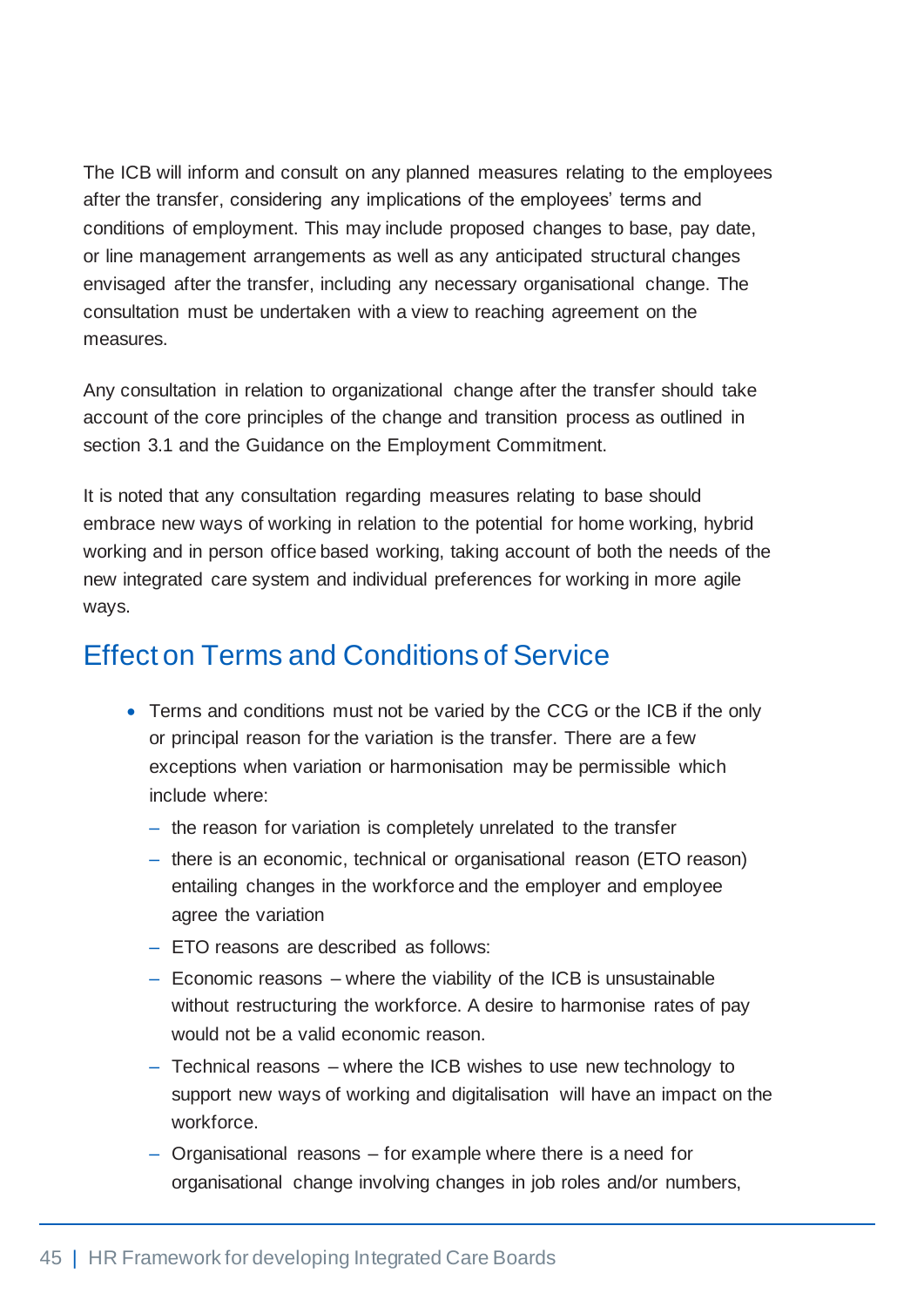including redundancies at a particular workplace because of changes in office location.

#### Redundancies

It is not anticipated that redundancies will be required below board level because of the transfer. The aim of this change is to retain as many people as possible. However, where suitable alternative roles cannot be identified for senior colleagues, either locally or in the NHS regionally and nationally, and following full and timely consultation, redundancy on contractual terms may be appropriate.

ICBs may wish to engage board level colleagues in conversations about board level structures before the transfer with the CCGs' cooperation, but any pre-transfer redundancy dismissals enacted by CCGs would be automatically unfair if the reason for the redundancy was principally to prepare for the new ICB structure.

In light of this, it is anticipated that board level colleagues will also transfer to ICBs alongside their colleagues and any necessary redundancies would take place after the transfer. Consultation regarding redundancy would need to take place in line with local policies on organisational change and collective consultation rules as required.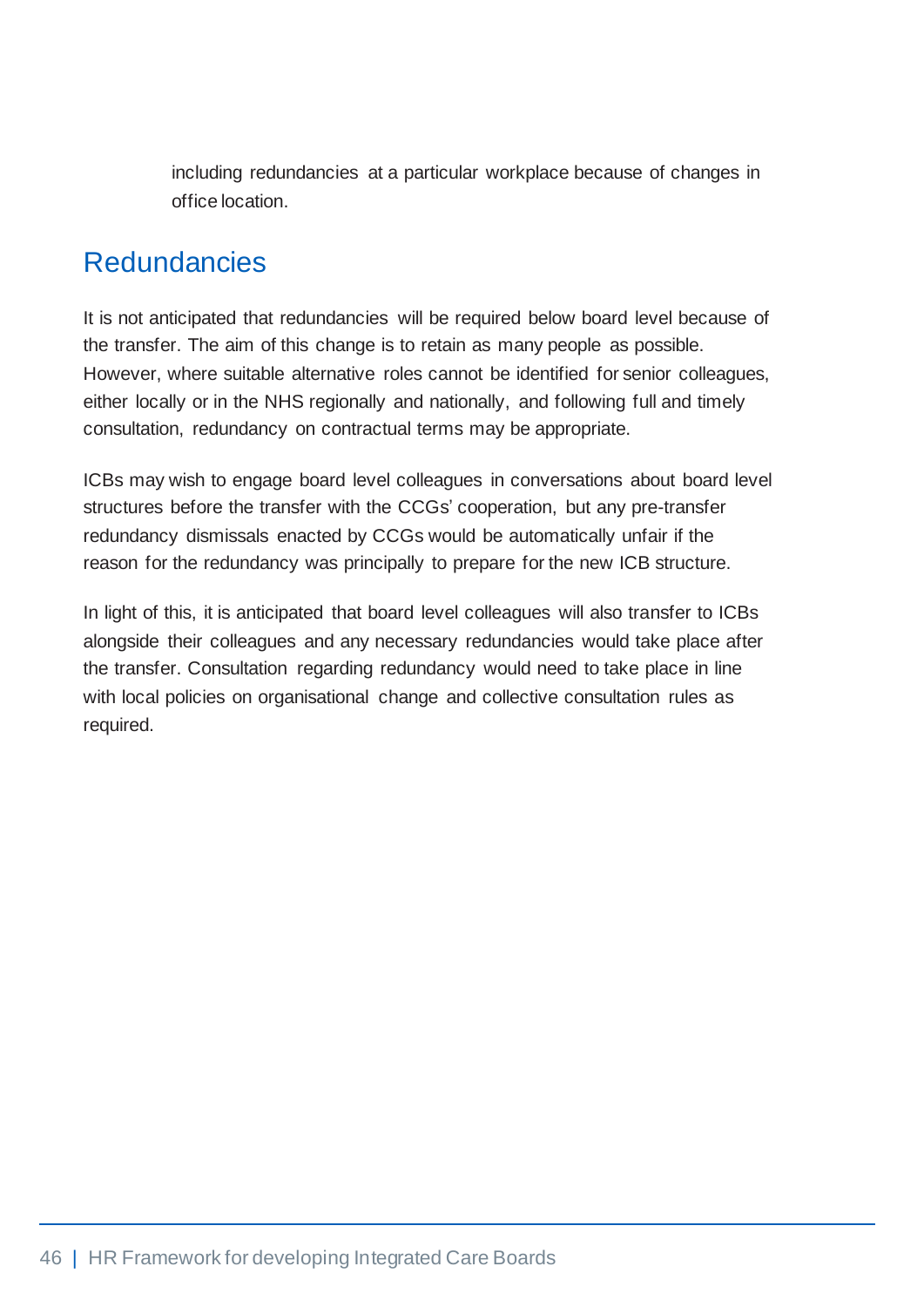## Appendix 2: NHS England and NHS Improvement operating models

| Model              | <b>Type of</b><br>integration | <b>New</b><br>employer?   | <b>Change of line</b><br>manager to<br>host or new<br>employer?      | <b>Significant change</b><br>in other terms of<br>employment, e.g.<br>salary, benefits,<br>etc? | <b>Placed in</b><br>another<br>organisation? | New job<br>description?   | <b>Permanent</b><br>change? |
|--------------------|-------------------------------|---------------------------|----------------------------------------------------------------------|-------------------------------------------------------------------------------------------------|----------------------------------------------|---------------------------|-----------------------------|
| <b>Aligned</b>     | Virtual                       | $\boldsymbol{\mathsf{x}}$ | $\mathbf{x}$                                                         | $\boldsymbol{\mathsf{x}}$                                                                       | $\boldsymbol{\mathsf{x}}$                    | $\boldsymbol{\mathsf{x}}$ | $\checkmark$ x              |
| <b>Assigned</b>    | Virtual                       | $\boldsymbol{\mathsf{x}}$ | $\boldsymbol{\mathsf{x}}$                                            | $\boldsymbol{\mathsf{x}}$                                                                       | $\checkmark$ x                               | $\checkmark$ x            | $\checkmark$ x              |
| <b>Embedded</b>    | Virtual                       | $\boldsymbol{\mathsf{x}}$ | with link to<br>$\checkmark$<br>manager within<br><b>NHS England</b> | $\boldsymbol{\mathsf{x}}$                                                                       | $\checkmark$                                 | $\checkmark$ x            | $\checkmark$ x              |
| <b>Transferred</b> | Actual                        | $\checkmark$              |                                                                      | $\boldsymbol{\mathsf{x}}$                                                                       | $\checkmark$                                 | $\checkmark$ x            | $\checkmark$                |
| <b>Seconded</b>    | Actual                        | $\boldsymbol{\mathsf{x}}$ | $\checkmark$                                                         | $\checkmark$ x                                                                                  | $\checkmark$                                 |                           | $\mathbf{x}$                |
| <b>Recruited</b>   | Actual                        | $\checkmark$ x            | $\ddot{\phantom{0}}$                                                 | ✓                                                                                               | $\checkmark$ x                               | $\checkmark$              | $\checkmark$                |

<span id="page-49-0"></span>**Key:**  $x = no$   $\checkmark$  = yes  $\checkmark$  = depends on the situation

**Comments:** Many of the models have some flexibility in how they are applied in practice. For example, an employee could be assigned to work in a system on a permanent or temporary basis. It is unlikely that such an employee will require a new job description. However, if the assignment requires a significant change to the employee's duties, it may require a new job description, which would be agreed in advance with the employee.

In addition, the individual circumstances of the situation will dictate the legal consequences of using a particular model. For example, embedding functions or posts in another organisation could unintentionally trigger a transfer of employment under the TUPE legislation. This could result in a change in the employer for the affected employees.

 47 | Appendix 2: NHS England and NHS Improvement operating models HR Framework for developing Integrated Care Boards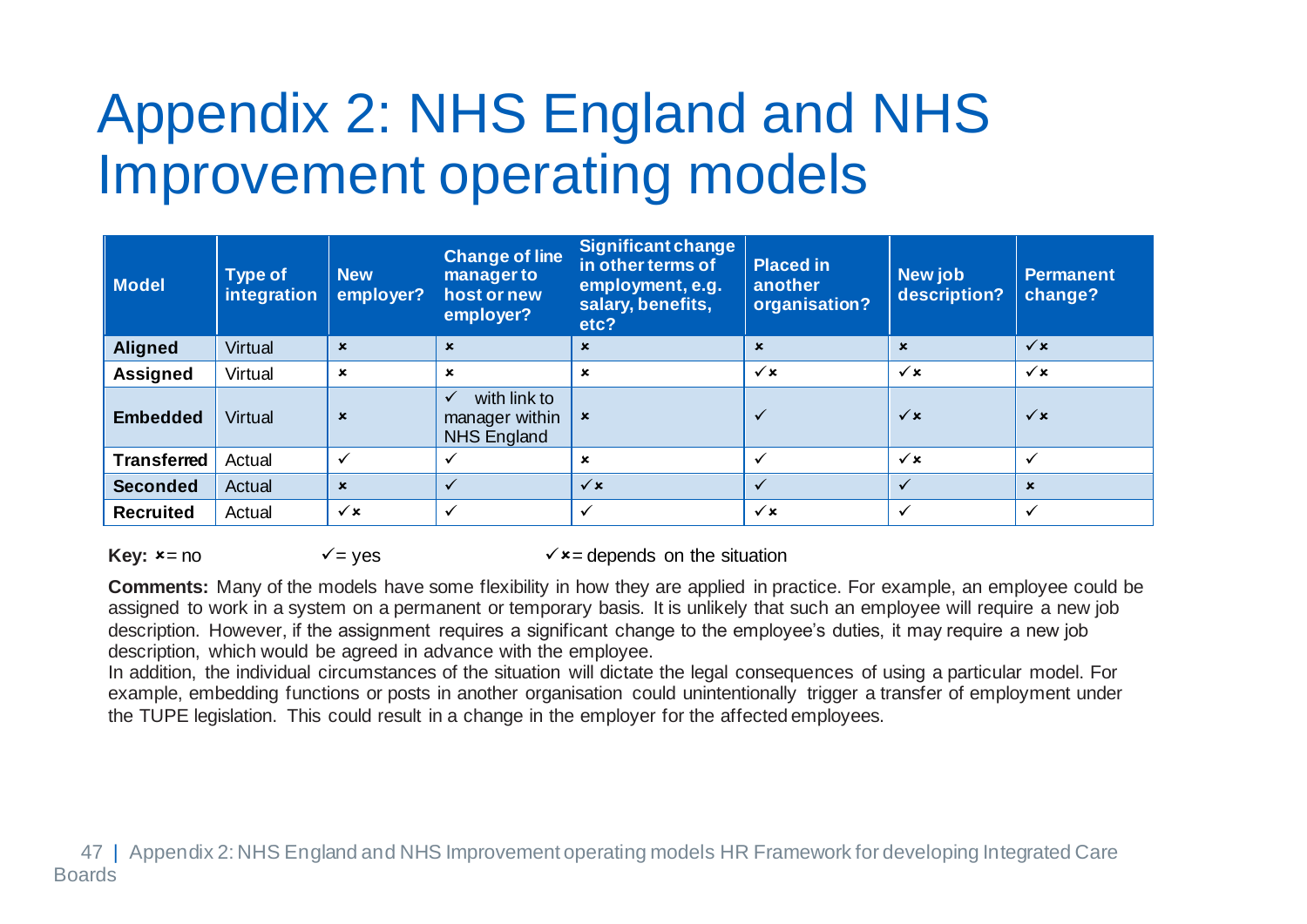#### **Indicators of employment models**

| <b>Model</b>    | <b>Meaning</b>                                                                                                                                                      | <b>Indicators</b>                                                                                                                                                                                                                                                                                                                                       |
|-----------------|---------------------------------------------------------------------------------------------------------------------------------------------------------------------|---------------------------------------------------------------------------------------------------------------------------------------------------------------------------------------------------------------------------------------------------------------------------------------------------------------------------------------------------------|
| <b>Aligned</b>  | Colleagues will have their priorities aligned towards a local system, NHS<br>England and NHS Improvement priority or programme and carry out<br>work in that space. | <b>Employment retained by NHS England</b><br>and NHS Improvement<br>Colleagues will remain at their current<br>working location<br>Managed day to day by NHS England and<br><b>NHS Improvement</b><br>Undertaking work on behalf of NHS<br>$\bullet$<br>England and NHS Improvement<br>Making decisions on behalf of NHS<br>England and NHS Improvement |
| <b>Assigned</b> | A member of colleagues is assigned to work in a particular system.                                                                                                  | <b>Employment retained by NHS England</b><br>and NHS Improvement<br>Potential change in working location<br>$\bullet$<br>Line managed by NHS England and NHS<br>Improvement<br>Undertaking work on behalf of NHS<br>England and NHS Improvement and/or<br>other organisations<br>Making decisions on behalf of NHS<br>England and NHS Improvement       |
| <b>Embedded</b> | In which functions/posts are placed in another organisation in the system<br>for a period and work is managed by that organisation.                                 | <b>Employment retained by NHS England</b><br>and NHS Improvement<br>Likely change in working location<br>Ċ<br>Managed day to day by employees of<br>other organisations<br>Overall managed by NHS England and<br><b>NHS Improvement</b>                                                                                                                 |

 48 | Appendix 2: NHS England and NHS Improvement operating models HR Framework for developing Integrated Care **Boards**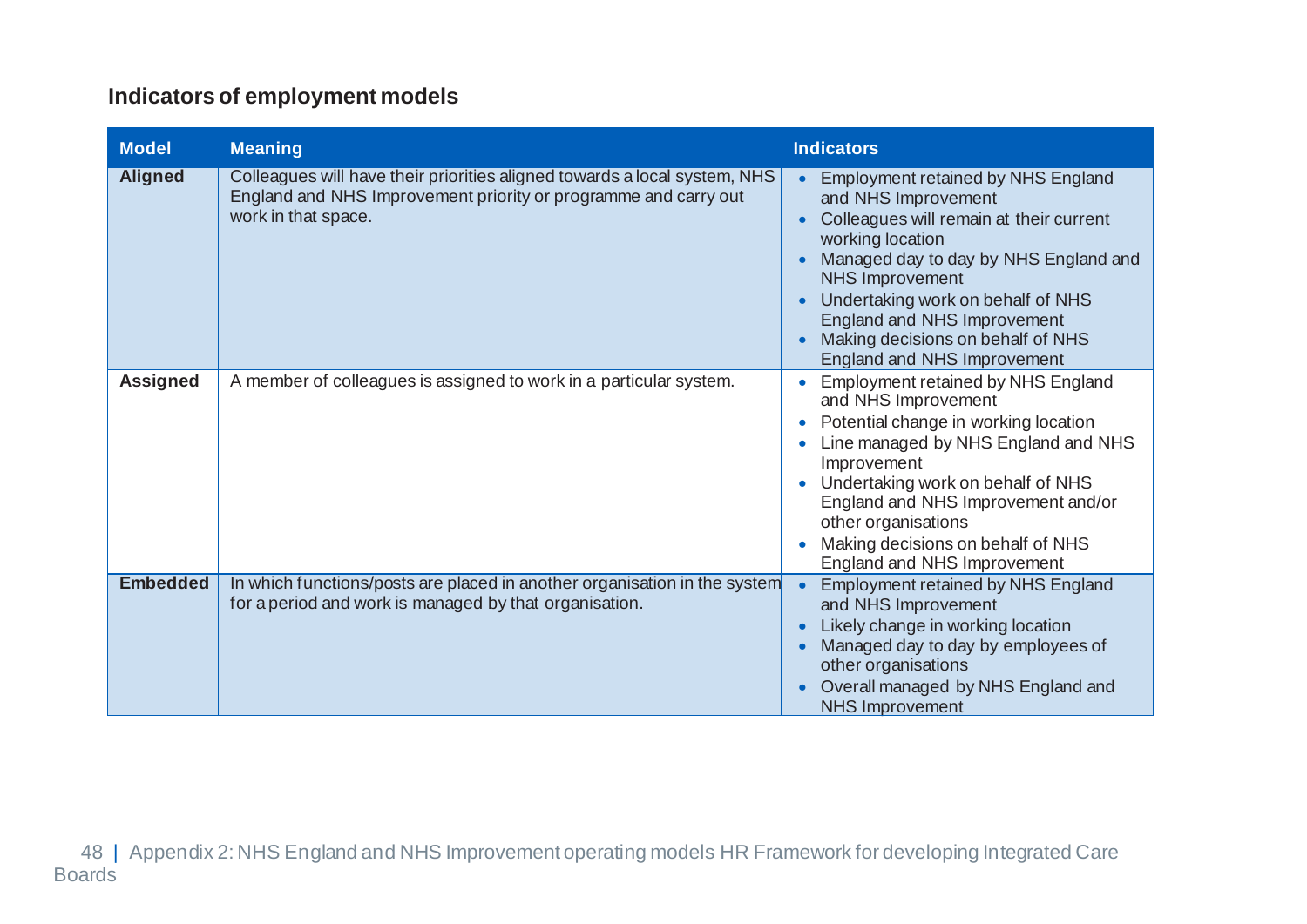| <b>Model</b>       | <b>Meaning</b>                                                                                                                                                                                      | <b>Indicators</b>                                                                                                                                                                                                                                                                                                                                                                                                                                                                                                                              |
|--------------------|-----------------------------------------------------------------------------------------------------------------------------------------------------------------------------------------------------|------------------------------------------------------------------------------------------------------------------------------------------------------------------------------------------------------------------------------------------------------------------------------------------------------------------------------------------------------------------------------------------------------------------------------------------------------------------------------------------------------------------------------------------------|
|                    |                                                                                                                                                                                                     | Undertaking work on behalf of NHS<br>England and NHS Improvement and/or<br>other organisations<br>Making decisions on behalf of NHS<br>England and NHS Improvement                                                                                                                                                                                                                                                                                                                                                                             |
| <b>Transferred</b> | The relevant function transfers to another employer in the system, with<br>the employee's post or posts transferring with that function.                                                            | Whether any tangible assets (buildings,<br>moveable property, etc) are transferred<br>Delegation of a significant function or<br>outsourcing of a significant service to<br>another legal entity<br>Colleagues are dedicated to the provision<br>of that function/service<br>Degree of similarity between the activities<br>carried out before and after the transfer                                                                                                                                                                          |
| <b>Seconded</b>    | The member of colleagues leaves their post to go and work for another<br>organisation in the system for a time limited period and there is a right to<br>return to NHS England and NHS Improvement. | <b>Employment retained by NHS England</b><br>and NHS Improvement<br>Likely change in working location<br>Managed day to day by employees of<br>other organisations<br>Will manage employees of other<br>organisations<br>Overall line managed by NHS England<br>and NHS Improvement<br>Undertaking work on behalf of other<br>organisations<br>Making decisions on behalf of other<br>organisations<br>Potential for conflicts of interests that needs<br>to be addressed<br>Employee will return to NHS England and<br><b>NHS Improvement</b> |

 49 | Appendix 2: NHS England and NHS Improvement operating models HR Framework for developing Integrated Care **Boards**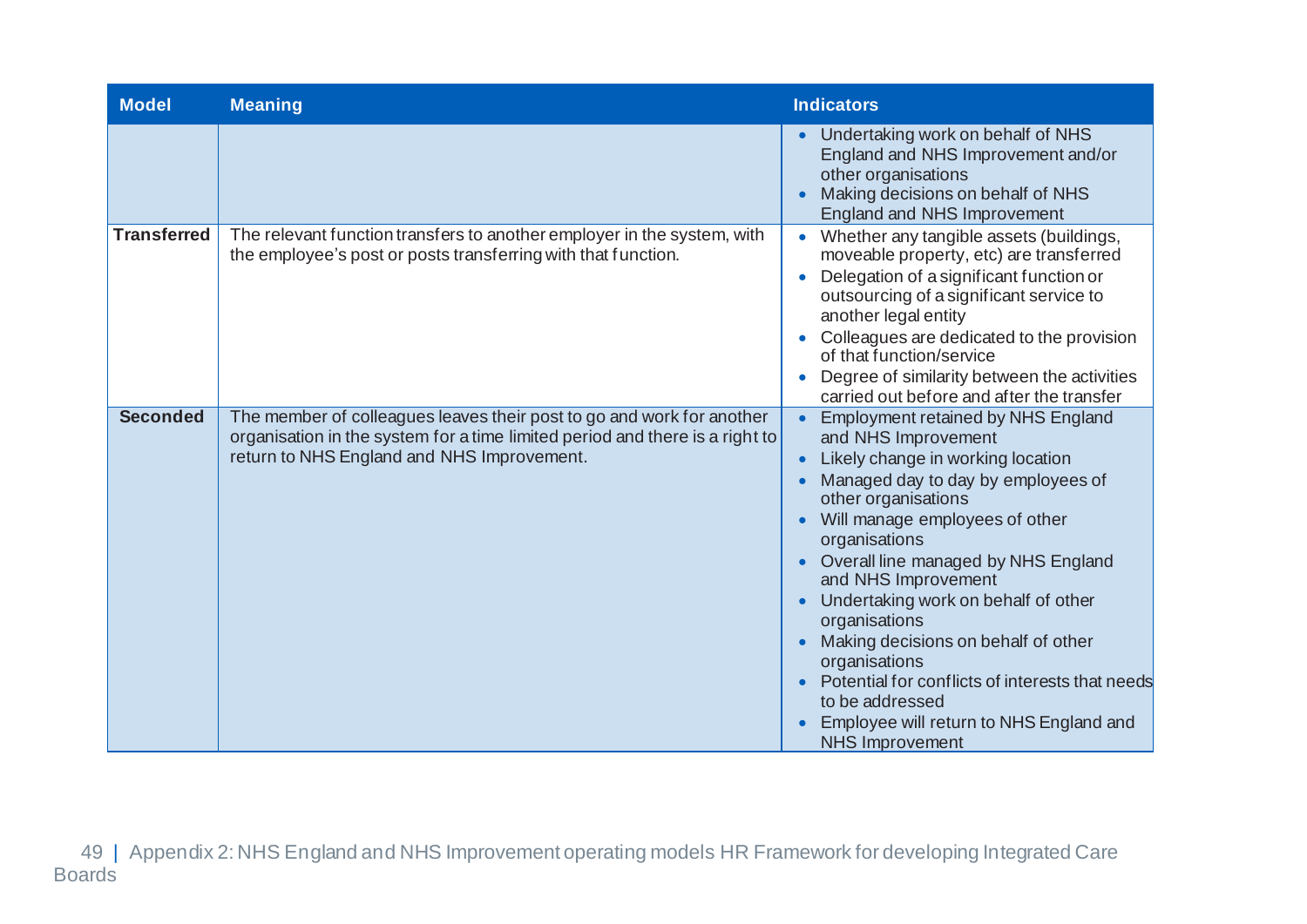| <b>Model</b>     | <b>Meaning</b>                                                                                                                                                                          | <b>Indicators</b>                                                                                                                                                                                                                                                                               |
|------------------|-----------------------------------------------------------------------------------------------------------------------------------------------------------------------------------------|-------------------------------------------------------------------------------------------------------------------------------------------------------------------------------------------------------------------------------------------------------------------------------------------------|
|                  |                                                                                                                                                                                         | Role does not require the employee to be<br>employed by the other organisations                                                                                                                                                                                                                 |
| <b>Recruited</b> | Either NHS England and NHS Improvement or another organisation in<br>the system creates a post that an individual is appointed to. These<br>could be joint posts between organisations. | Joint employment<br>A need for an employee to work across<br>$\bullet$<br>more than one organisation<br>Their role/time with each organisation is not<br>readily divisible<br>Individual must be employed by the<br>organisations to carry out their role and<br>make decisions on their behalf |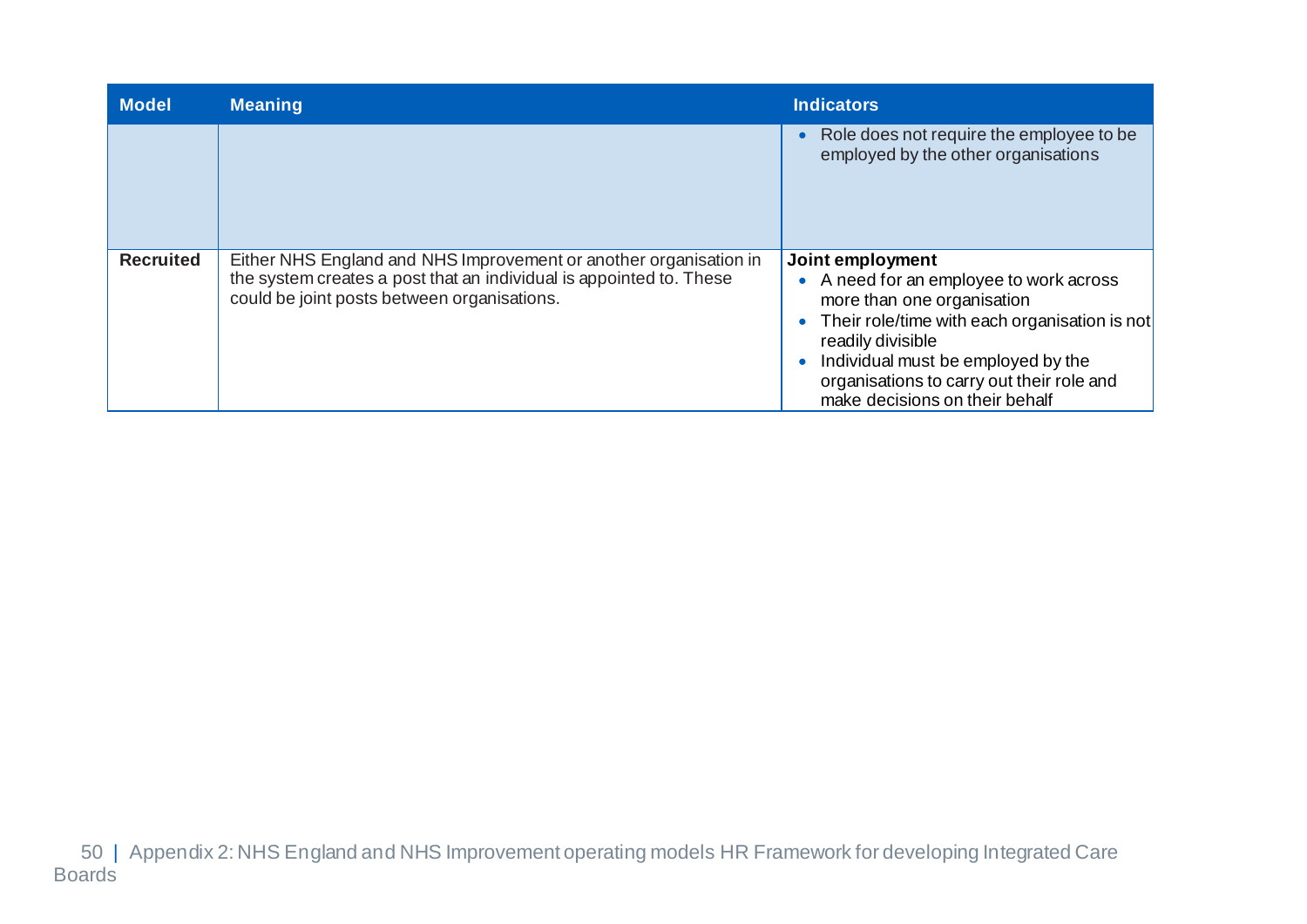## Appendix 3: Six high impact actions for inclusive recruitment and promotion

<span id="page-53-0"></span>

| <b>Action</b>                                                                                                                                                                                                                                                            | <b>Evaluation measure</b>                                               | <b>WRES</b>                     | <b>WDES</b>                          |
|--------------------------------------------------------------------------------------------------------------------------------------------------------------------------------------------------------------------------------------------------------------------------|-------------------------------------------------------------------------|---------------------------------|--------------------------------------|
| Action 1: Ensuring board leaders own the agenda<br><b>Outcome:</b> To embed accountability and make workforce<br>diversity and inclusion an organisatrional priority in order<br>to increase the likelihood of appointing candidates from<br>diverse backgrounds to post | % of Board members by ethnicity/disability<br>compared to BME workforce | % BME<br>workforce<br>available | % Disabled<br>workforce<br>available |
| <b>Action 2: Promoting 'explanation and accountability to</b><br>ensure fairness during selection processes                                                                                                                                                              | Local and regional measures                                             |                                 |                                      |
| <b>Outcome:</b> To reduce/eliminate impact of concious and<br>unconcious bias during selection processes to increase<br>likelihood of appointing candidates from diverse<br>backgrounds to post                                                                          |                                                                         |                                 |                                      |

 51 | Appendix 3: Six high impact actions for inclusive recruitment and promotion HR Framework for developing Integrated Care Boards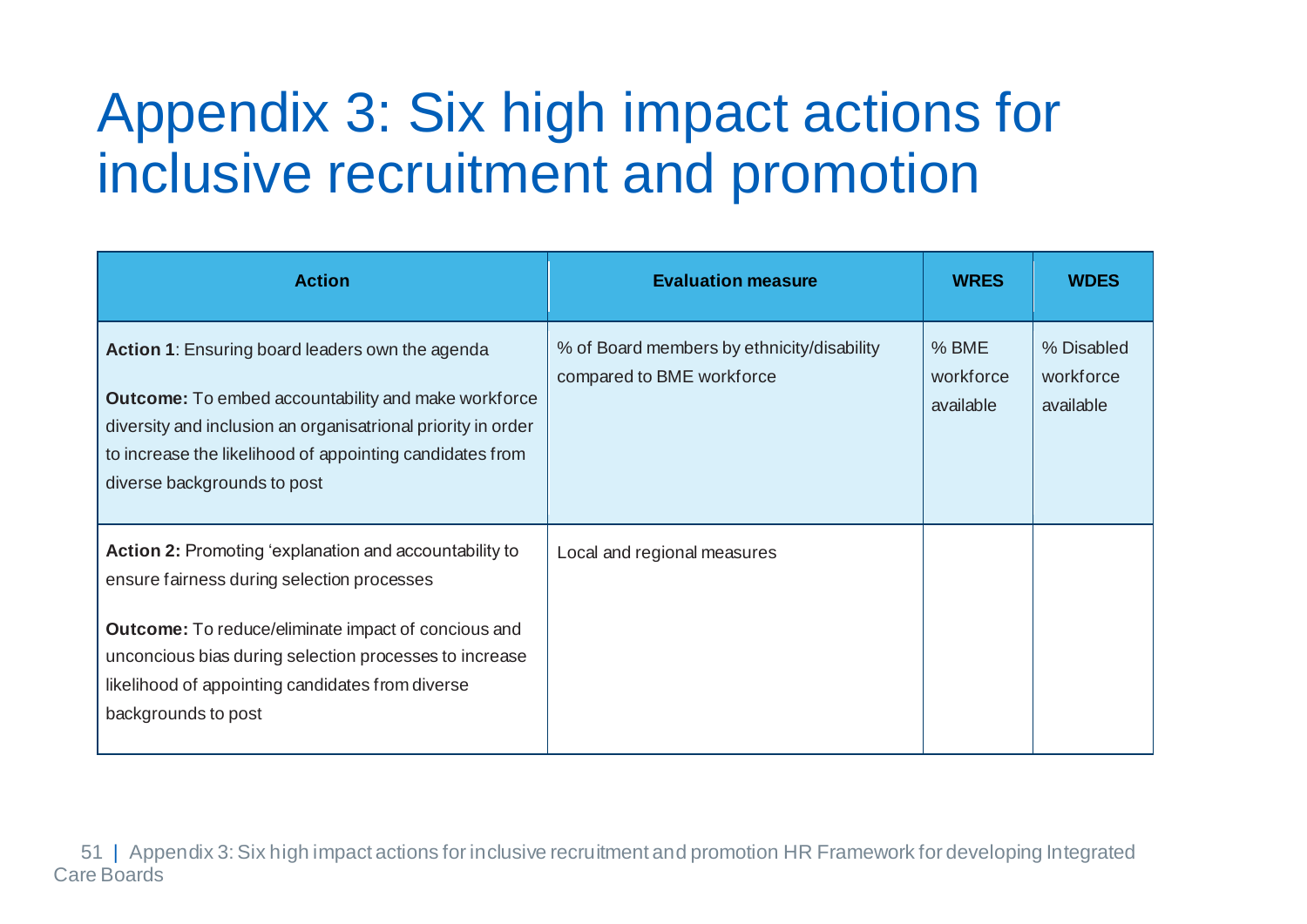| <b>Action 3: Talent identification</b><br><b>Outcome:</b> To increase diversity within talent pools and<br>programmes in order to increase the likelihood of<br>appointing candidates from diverse backgrounds to post.                                                                                        | Percentage of staff believing that their Trust<br>provides equal opportunities for career<br>progression or promotion (N)                    | Indicator 7 | Indicator 5 |
|----------------------------------------------------------------------------------------------------------------------------------------------------------------------------------------------------------------------------------------------------------------------------------------------------------------|----------------------------------------------------------------------------------------------------------------------------------------------|-------------|-------------|
| Action 4: Enhance inclusive recuitment and promotion<br>practice support<br><b>Outcome:</b> To make workforce diversity an organisational<br>priority; to increase the consistency and competence of<br>interview panels and panel behaviours; in order to<br>increase the likelihood of appointing candidates | Likelihood ratio of staff from under-represented<br>groups being appointed from shortlisting<br>compared to applicants from other groups (N) |             | Indicator 2 |
| <b>Action 5: Overhaul candidate selection processes</b><br><b>Outcome:</b> To close/reduce inequality gaps during<br>selection process interviews; to increase the likelihood of<br>appointing candidates from diverse backgrounds to post                                                                     | Likelihood ratio of staff from under-represented<br>groups being appointed from shortlisted<br>compared to applicants from other groups      |             |             |

 52 | Appendix 3: Six high impact actions for inclusive recruitment and promotion HR Framework for developing Integrated Care Boards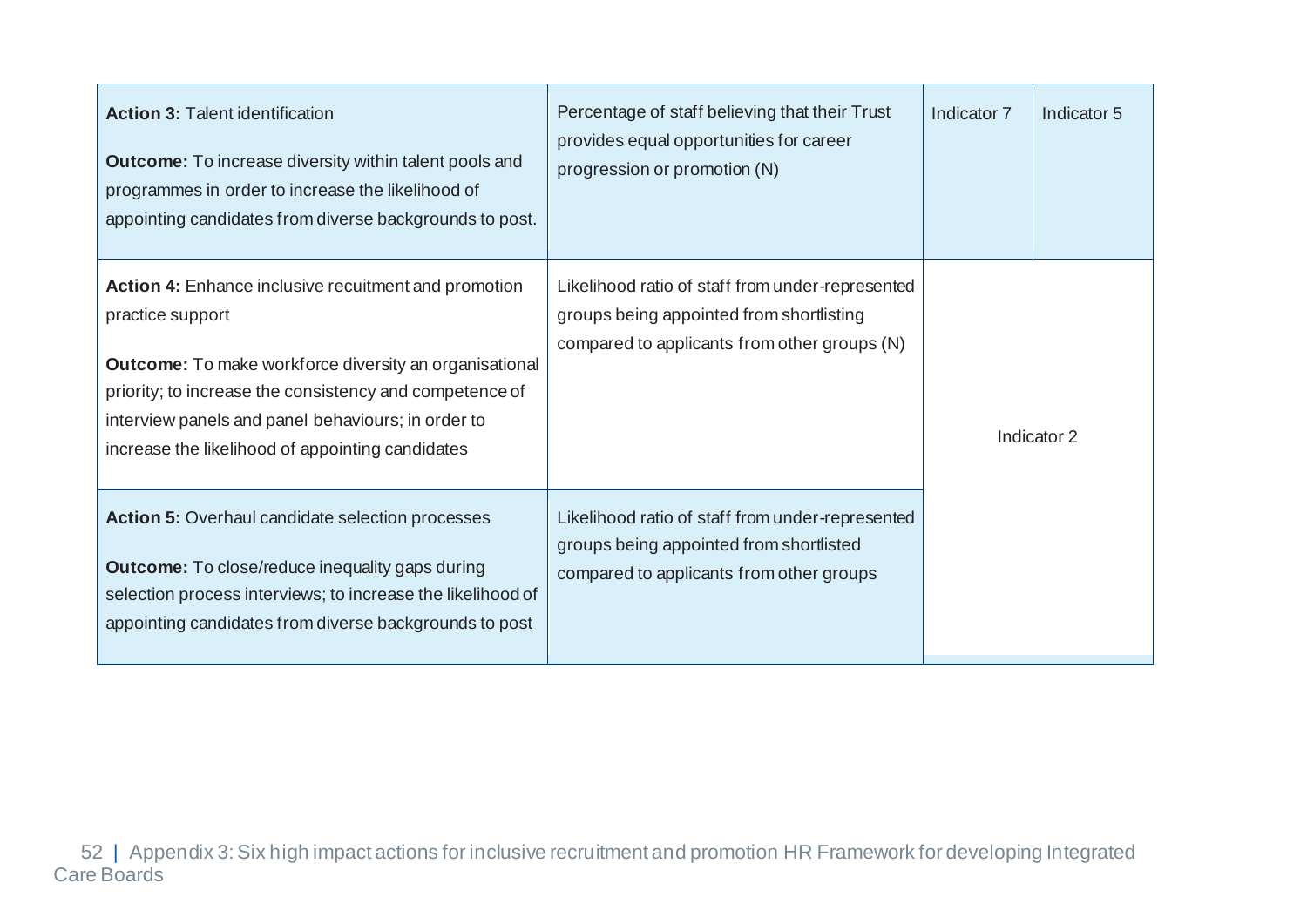| Action 6: Adopt resources, guides and tools to have<br>productive conversation on core inclusion topics such as<br>race and disability                                                                                        | Improvements in staff survey scores from<br>under-represented groups on questions<br>relating to employee experiece and diversity<br>(N) | Derive from NHS Staff<br>survey |
|-------------------------------------------------------------------------------------------------------------------------------------------------------------------------------------------------------------------------------|------------------------------------------------------------------------------------------------------------------------------------------|---------------------------------|
| <b>Outcome:</b> To break down cultural barriers in the<br>workplace, enabling productive discussion of diversity<br>and inclusion among staff; to increase the likelihood of<br>promoting candidates from diverse backgrounds |                                                                                                                                          |                                 |

 53 | Appendix 3: Six high impact actions for inclusive recruitment and promotion HR Framework for developing Integrated Care Boards